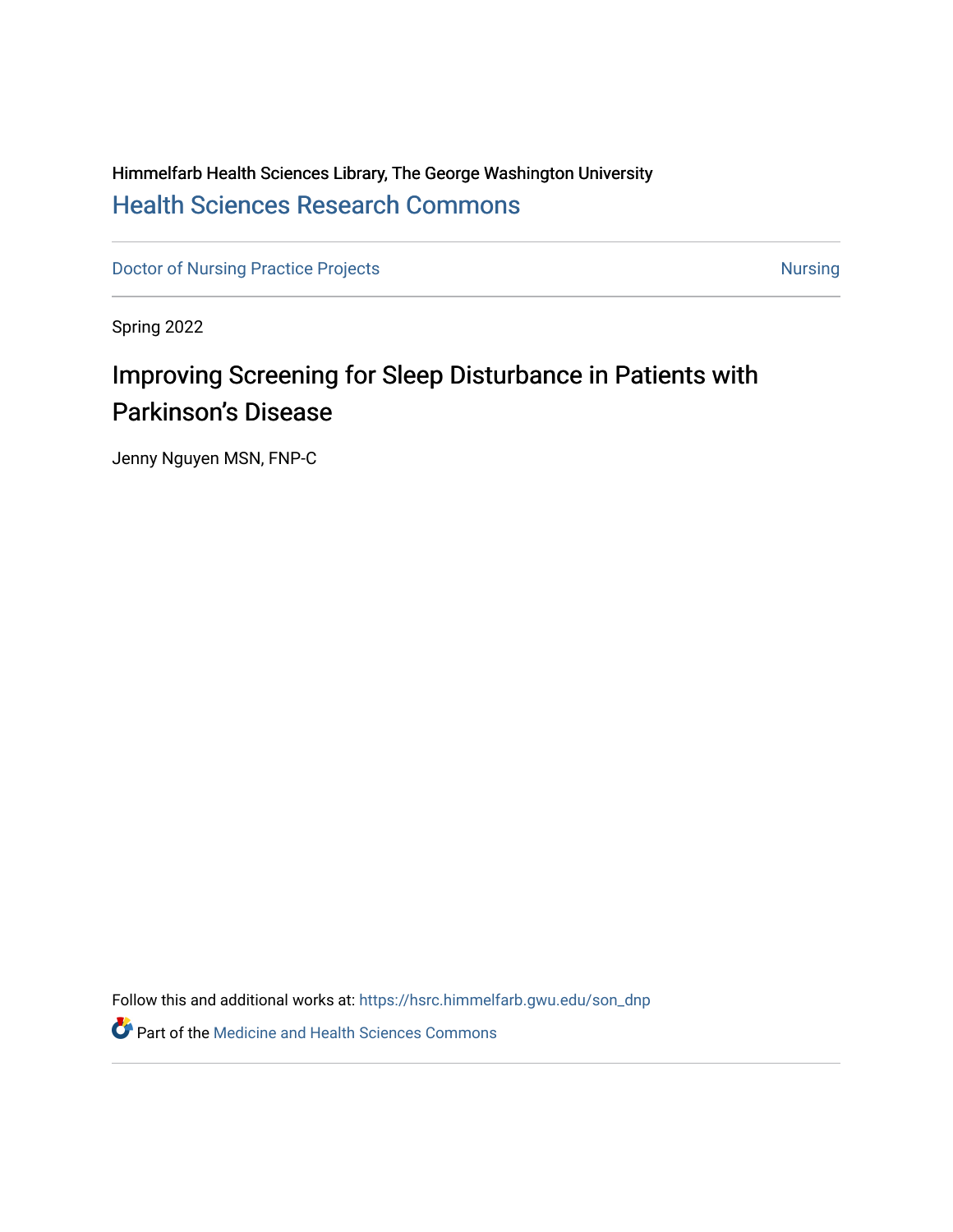Improving Screening for Sleep Disturbance in Patients with Parkinson's Disease

Jenny Nguyen, MSN, FNP-C<sup>1</sup> – Project Leader

Connie Cottrell, PhD, MSN, MHA, RN<sup>2</sup> - Project Mentor

Pearl Zhou, PhD, RN<sup>3</sup> – Project Chair

Odinachi Oguh, MD – Secondary Advisor

Kelly Papesh, DNP, FNP-C – Team Member

<sup>1</sup>Lou Ruvo Center for Brain Health

<sup>2</sup>Nursing Research & Innovation, Cleveland Clinic, Cleveland, OH

<sup>3</sup>The George Washington University School of Nursing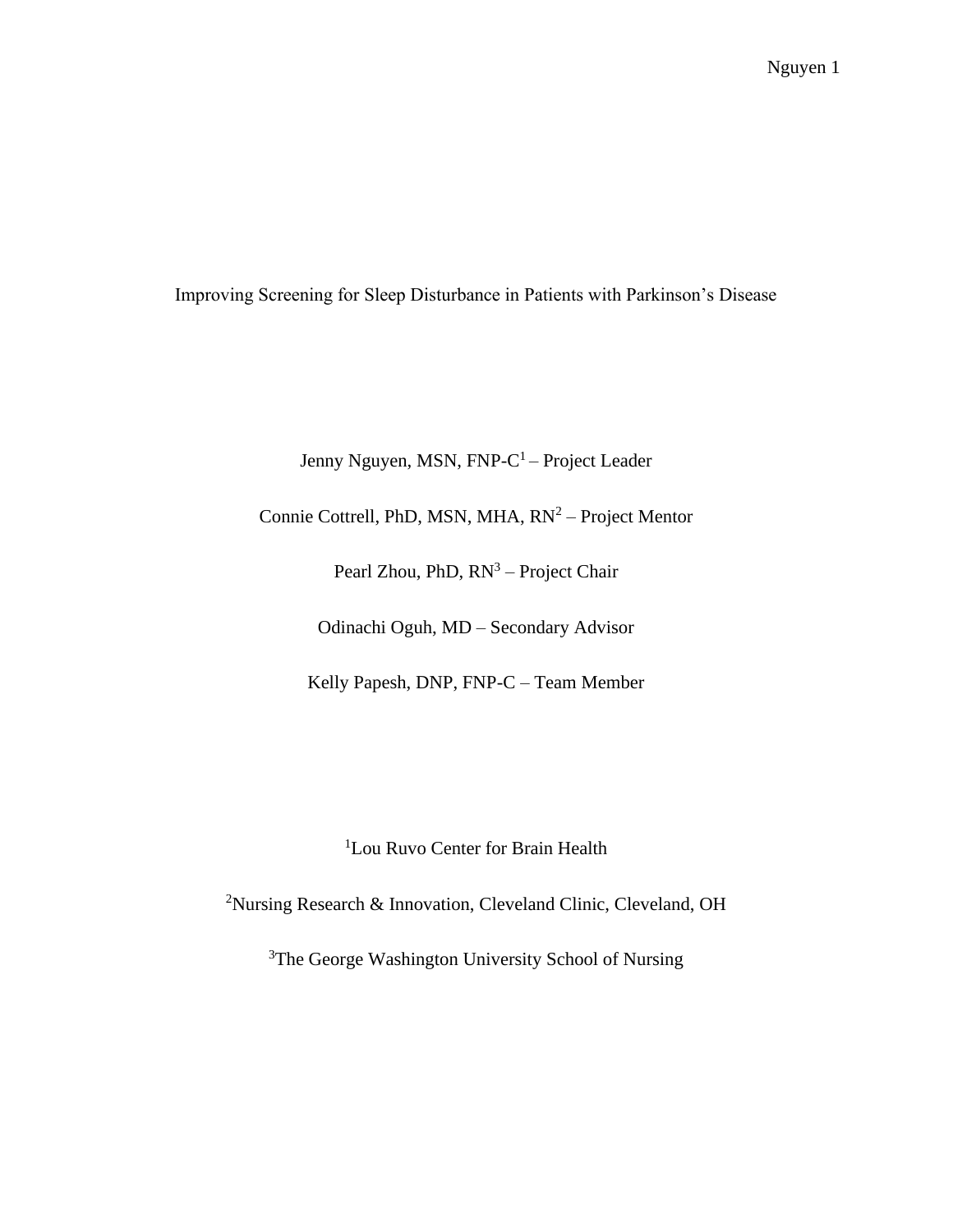# **DNP Project Final Report: Improving Sleep Screening in Patients with Parkinson's Disease Abstract**

**Background:** Sleep disturbance (SD) is one of the most common and debilitating non-motor manifestations of Parkinson's disease (PD). SD intensifies the disease-related disabilities of motor and non-motor symptoms. In spite of this, it is often under-recognized and underaddressed by healthcare professionals. The Movement Disorder Society recommends the Parkinson's disease Sleep Scale (PDSS – 2) be used to screen and measure severity of overall sleep problems in this patient population.

**Objectives:** The purpose of this quality improvement (QI) project is to increase the utilization of the PDSS-2, a standardized approach to assessment of sleep difficulties. This can facilitate identification of individual SD to target treatment appropriately. There are two aims: 1) to improve the screening rate of SD in patients with PD to 80%, and 2), to assess for association between the screening and treatment planning.

**Methods:** Using the PDCA study design, the PDSS -2 sleep screening questionnaire were distributed to every returning patient over three cycles.

**Results:** We recruited 41 patients. The screening rate improved from 51.2% at the pretest to 82.9% at the posttest, reaching the goal of 80%. The change in the rate of treatment planning from pretest to posttest is from 52.5% to 31.7 % ( $p = 0.03$ ). The use of PDSS – 2 did reduced the rate of treatment planning for sleep.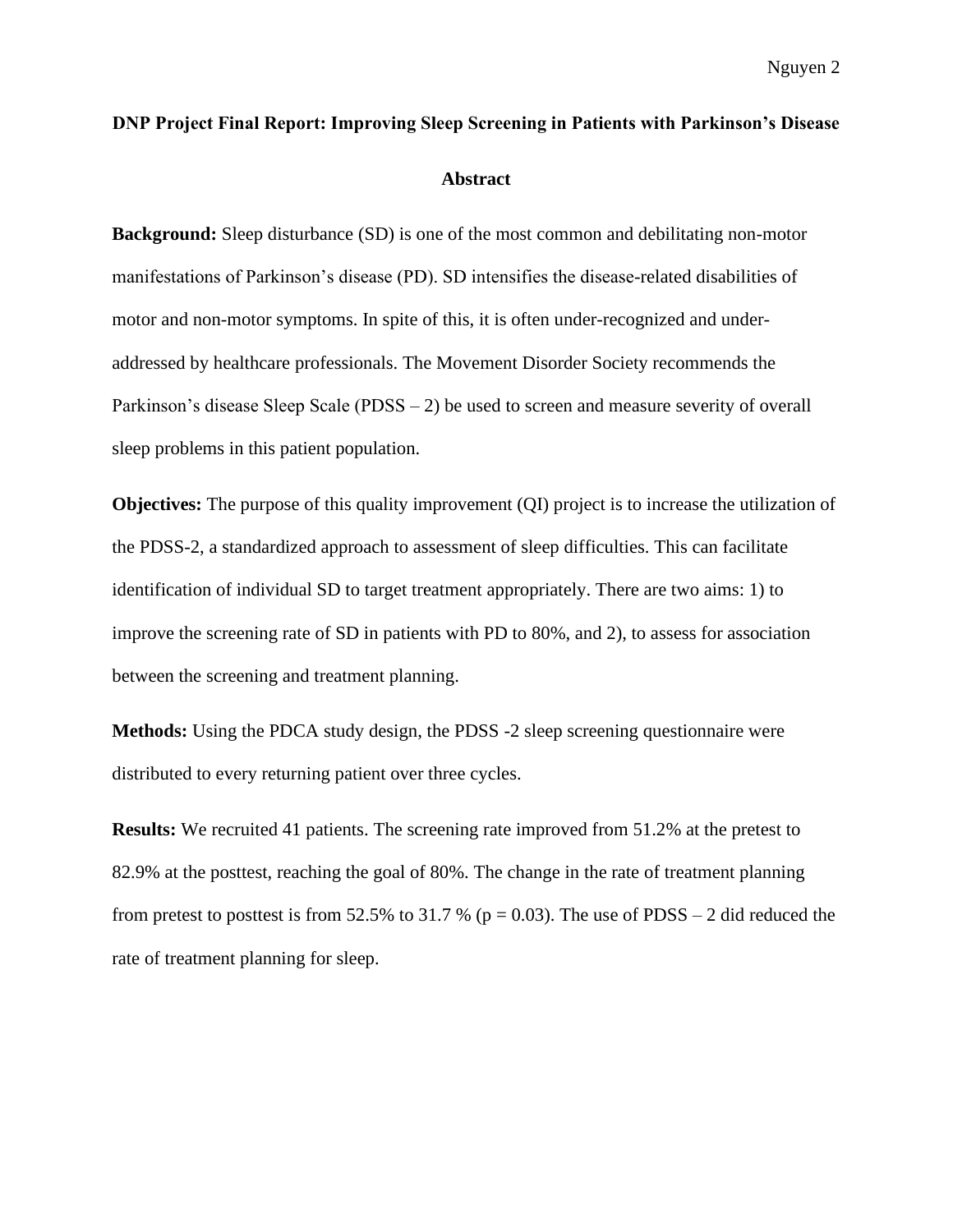**Conclusions:** This QI project positively increased the rate of sleep screening in at risk patients with PD. An improvement in the rate of screening and pretest treatment reduced the rate of treatment planning at the follow up visit.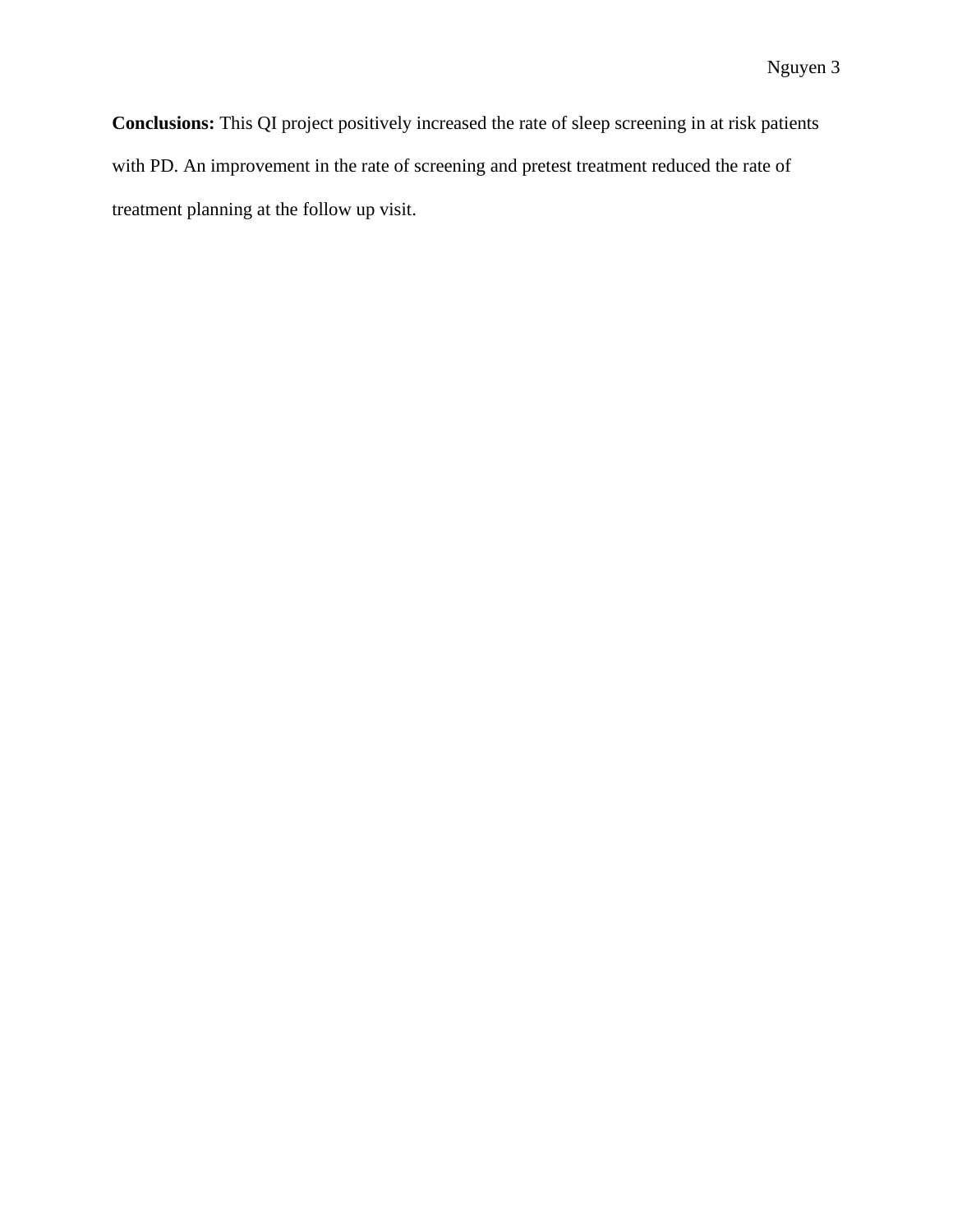### **TABLE OF CONTENTS**

### Page Numbers

| 1. Background<br>6 |                                       |    |  |  |  |  |  |
|--------------------|---------------------------------------|----|--|--|--|--|--|
|                    | 2. Problem Description<br>6           |    |  |  |  |  |  |
| 3.                 | Review of Literature                  | 7  |  |  |  |  |  |
|                    | 4. Purpose                            | 8  |  |  |  |  |  |
|                    |                                       |    |  |  |  |  |  |
| 5.                 | Methodology                           | 8  |  |  |  |  |  |
|                    | Setting and Population<br>a.          | 8  |  |  |  |  |  |
|                    | Interventions<br>$\mathbf b$ .        | 8  |  |  |  |  |  |
|                    | Measures<br>$C_{\bullet}$             | 9  |  |  |  |  |  |
|                    | Pre-implementation<br>d.              | 9  |  |  |  |  |  |
|                    | Implementation<br>e.                  | 10 |  |  |  |  |  |
|                    | Post-intervention<br>f.               | 11 |  |  |  |  |  |
|                    | Study Aims/Analysis Plan<br>g.        | 11 |  |  |  |  |  |
|                    | Data Analysis<br>h.                   | 12 |  |  |  |  |  |
|                    | i.<br>Alignments of Aims and Outcomes | 12 |  |  |  |  |  |
|                    | Instruments/tools<br>j.               | 14 |  |  |  |  |  |
|                    | k. Data Accuracy                      | 15 |  |  |  |  |  |
|                    | Data Collection<br>1.                 | 16 |  |  |  |  |  |
| 6.                 | Results                               | 16 |  |  |  |  |  |
|                    | Participant characteristics<br>a.     | 16 |  |  |  |  |  |
| 7.                 | Discussion                            | 17 |  |  |  |  |  |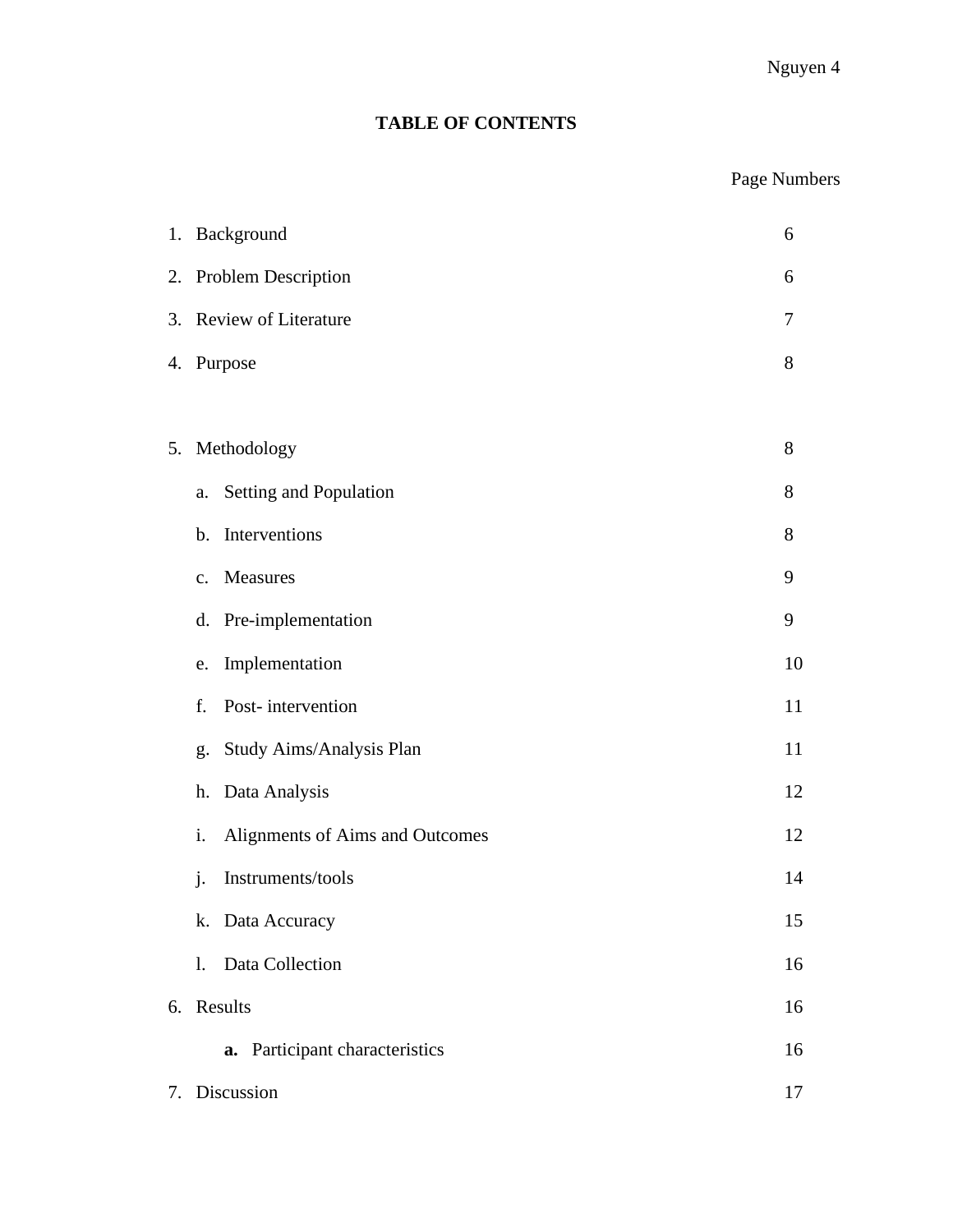| 8. Conclusion       |                                                     | 18        |  |
|---------------------|-----------------------------------------------------|-----------|--|
| 9. References<br>22 |                                                     |           |  |
| 10. Tables          |                                                     | $27 - 36$ |  |
| 11. Figures         |                                                     | $32 - 33$ |  |
| 12. Appendices      |                                                     |           |  |
|                     | a. Appendix A: Evidence Table                       | 37        |  |
|                     | b. Appendix B: Parkinson's disease Sleep Scale $-2$ | 42        |  |
|                     | c. Appendix C: Patient Information Sheet            | 43        |  |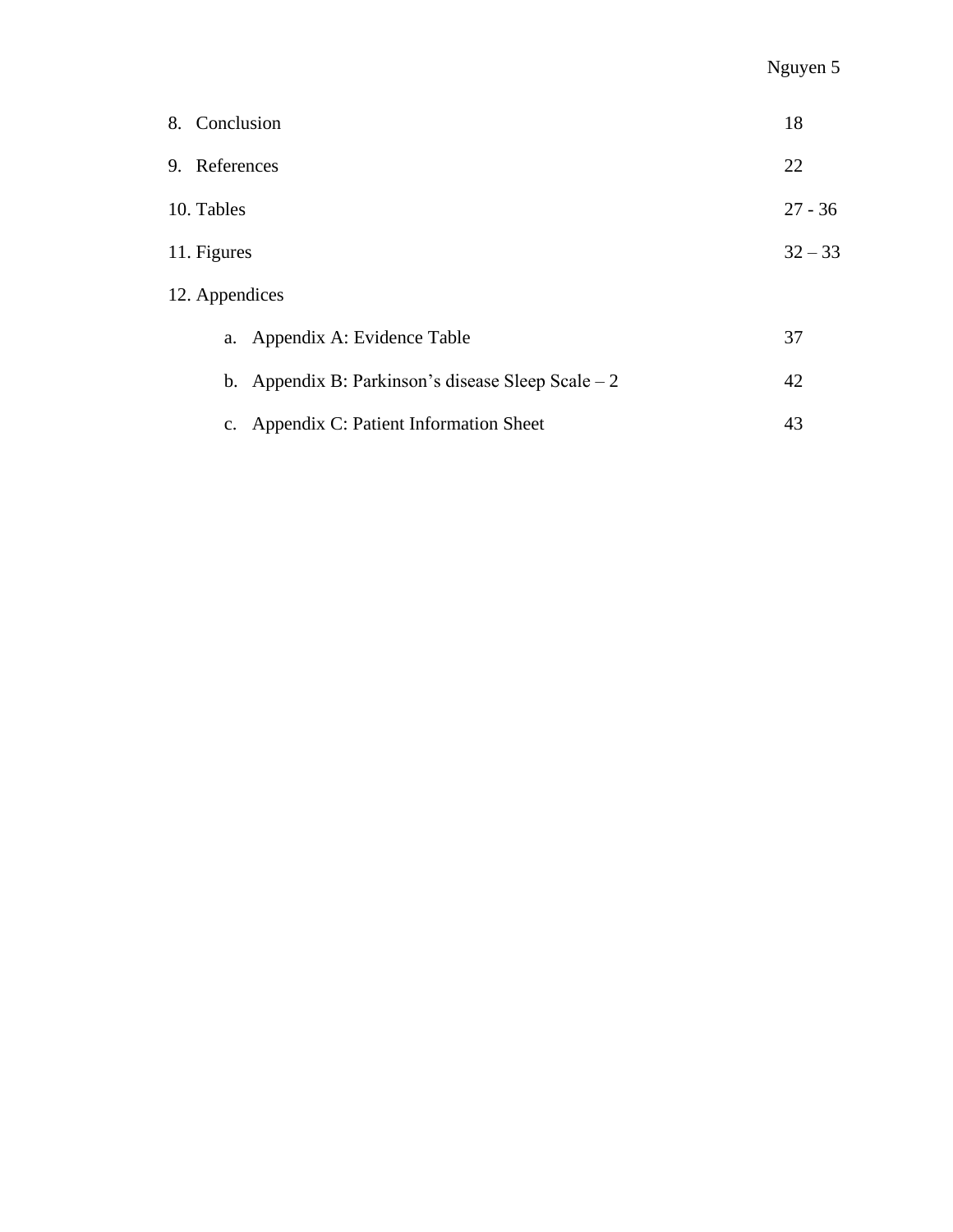#### **Background**

Sleep disturbance (SD) is one of the most common and debilitating non-motor manifestations of Parkinson's disease (PD) (Endo et al., 2020; Louter, 2012). Sleep disturbance intensifies the disease-related disabilities of motor and non-motor symptoms (Suzuki, 2021). In spite of this, it is often under recognized and under addressed by healthcare professionals. The American Academy of Sleep Medicine recommends using a disease specific, self-administered questionnaire for the evaluation of insomnia (Sateia, et al., 2017). The Movement Disorder Society recommends utilizing the Parkinson's disease Sleep Scale (PDSS-2) to screen and measure severity of overall sleep problems in this patient population (Högl et al., 2010). Increased utilization of a standardized approach to assessment of sleep difficulties can facilitate identification of individual sleep disturbances to target treatment appropriately. Resolution of sleep disturbances can optimize physical and mental health and greatly enhance the quality of life of affected patients. This quality improvement project was of interest to both patients with Parkinson's disease (PwPD) and the healthcare providers at the Brain Health center.

#### **Problem Description**

The current practice regarding screening for SD in the Movement Clinic at the Lou Ruvo Center for Brain Health varies among individual care providers. An assessment may be part of the review of systems for new patients, but is inconsistently documented for routine follow up care. The needs assessment completed before consideration of this process improvement project revealed that 38 of 56 (68%) patients with PD seen in our clinic had documentation of sleep assessment in their medical records. The Movement Clinic leadership set a goal to achieve documentation of SD screening in  $\geq 80\%$  of patients with PD seen for new/follow up visits.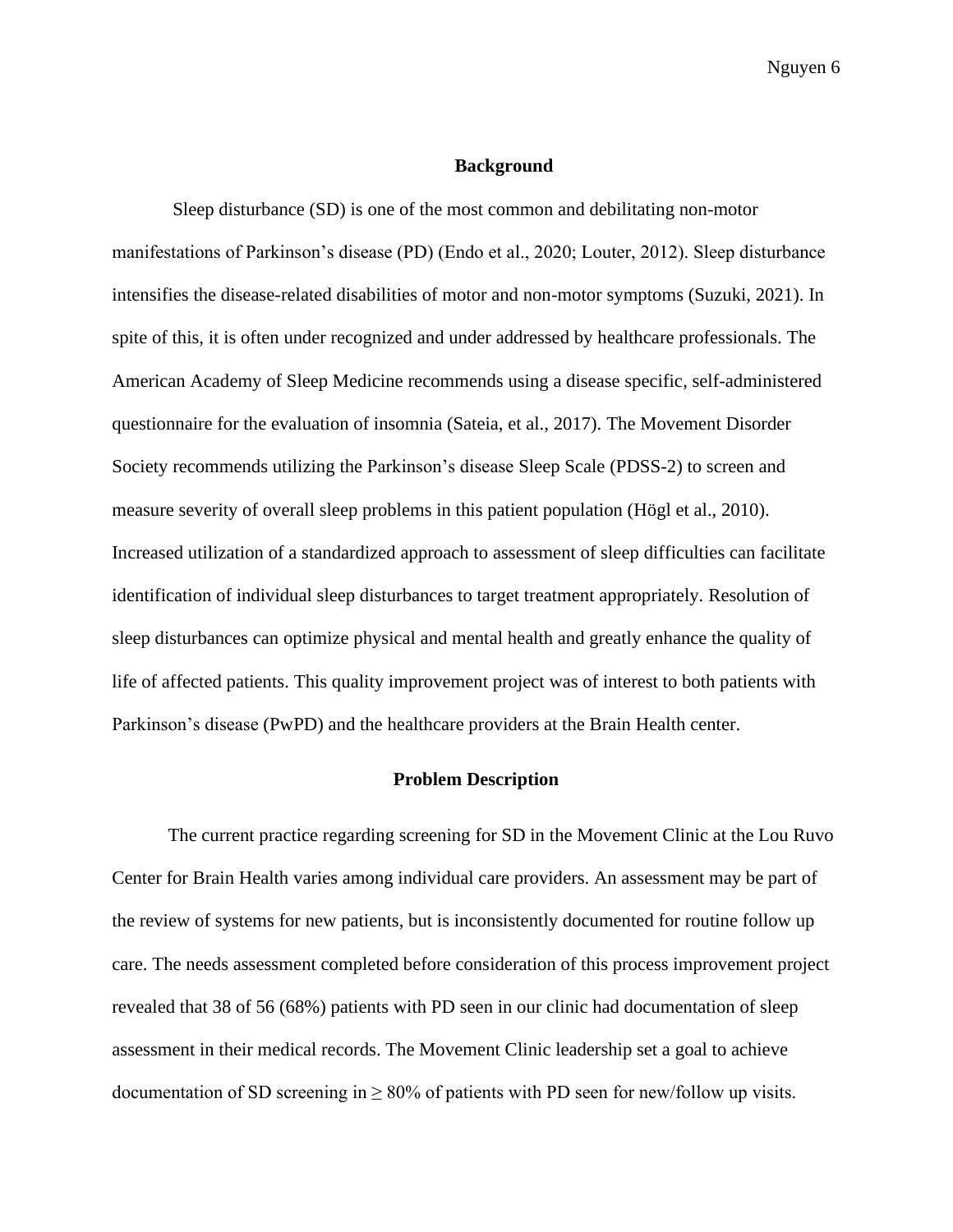#### **Review of Literature**

It is estimated that approximately 930,000 Americans live with Parkinson's disease and up to 98% of them experience SD (Melka, et al., 2019). The most common types include insomnia, rapid eye movement behavior disorder, and restless leg syndrome (Stefanie & Högl, 2020). Symptoms such as depression, pain, fatigue, poorer cognition, and impulse control behaviors were increased in patients with PD who had sleep problems (Figorilli, et al., 2018). Sleep dysfunctions were related to a worse quality of life and greater non-motor symptom burden (Santos-Garcia, et al., 2020). Suzuki (2021) suggested that early detection and management of sleep-related problems through screening in clinical practice may have a positive impact on the quality of life of patients with PD.

A systematic literature review was conducted to evaluate evidence in sleep screening for patients with Parkinson's disease (Appendix A). In the previous research, the Assessing Care of Vulnerable Adults project strongly suggested for routine screening of sleep disorders in the older adults (Martin & Song, 2007). Despite the project data and advocacy, there has been no development of standard of care in sleep screening procedures (Hughes et al., 2018). In a randomized clinical trial, more than two-thirds of participants screened positive for at least one indicator of poor sleep and 38% met criteria for insomnia (Hughes & Martin, 2015). Hughes et al. (2018) proposed challenges faced in this population in regards to their cognitive and functional impairments on the impact of sleep disturbances. Full et al. (2019) found that their higher sleep disturbance scores were strongly correlated with significantly higher pain, stress, and quality of life scores. Research findings support a strong correlation between sleep disturbance and adverse outcomes; thus, treatment would positively tip the scale in improving the quality of life and health outcomes (Martin et al., 2017; Scott et al., 2021; Weaver et al.,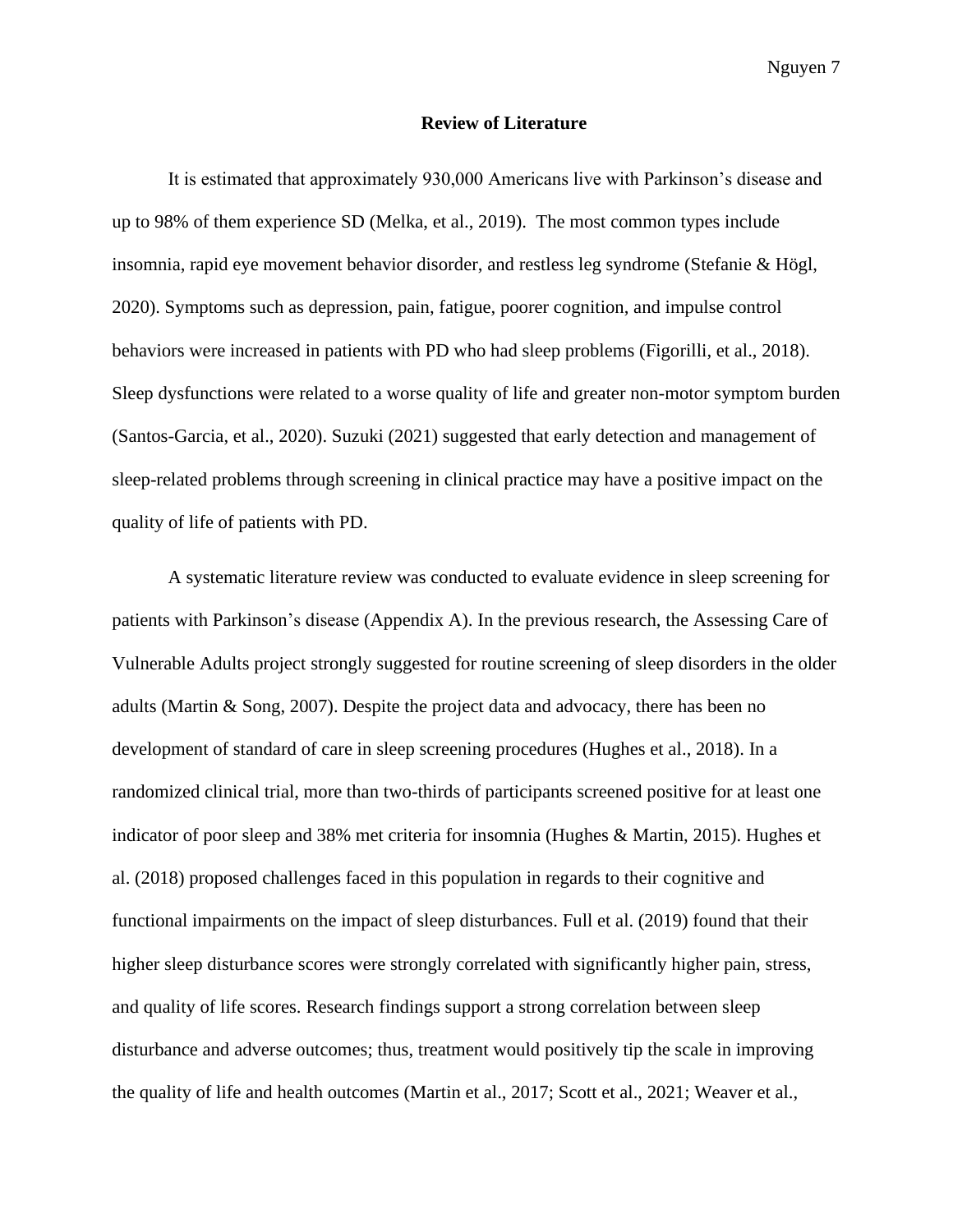2018). Despite the lack of formal recommendation for sleep screening, Mallen et al., 2017 found that it is feasible to administer point-of-care screening using validated and focused questionnaires. Validated sleep instruments for screening are vital as there may be discrepancy between subjective and objective measures of sleep (Hughes et al., 2018). In a non-experimental trial, 92% of participants underestimated and under-reported their total sleep time (Hughes et al.,2018). The feasibility of point-of-care screening has been shown to be effective in the ambulatory care setting, and even recruitment by pharmacists and trained nursing personnel (Dean et al. 2019, Fuller et al. 2014). Treatment interventions, including cognitive behavioral therapy, has been shown to improve quality of sleep at a long term follow up (Alessi et al., 2016). Sleep management begins with routine screening and treatment consideration. The emphasis in such efforts is to impact the progression of disease and disability, delay or prevent nursing home placement, and health outcomes (Hughes & Martin, 2017).

Providers recognize the importance of sleep to optimize physical and mental health in patient care but they may not routinely assess for SD, viewing it as less important than other aspects of PD management (Grandner & Malhotra, 2015). Additionally, with the majority of this patient population being 60 years of age or older, many patients interpret SD as a normal part of the aging process and fail to disclose it to their providers as an area of concern (Luyster, et al., 2015). Although often overlooked by both clinicians and patients, a thorough evaluation of SD is of paramount importance and should be mandatory for all providers involved in the care of patients with PD (Baumann, 2019; Voysey, et al., 2021). Identification of specific SD to optimize targeted treatments can not only enhance quality of life for these patients and their families, but may also mitigate disease burden and delay progression (Baumann, 2019; Voysey, et al., 2021). Treating sleep dysfunctions in patients with PD begins with a comprehensive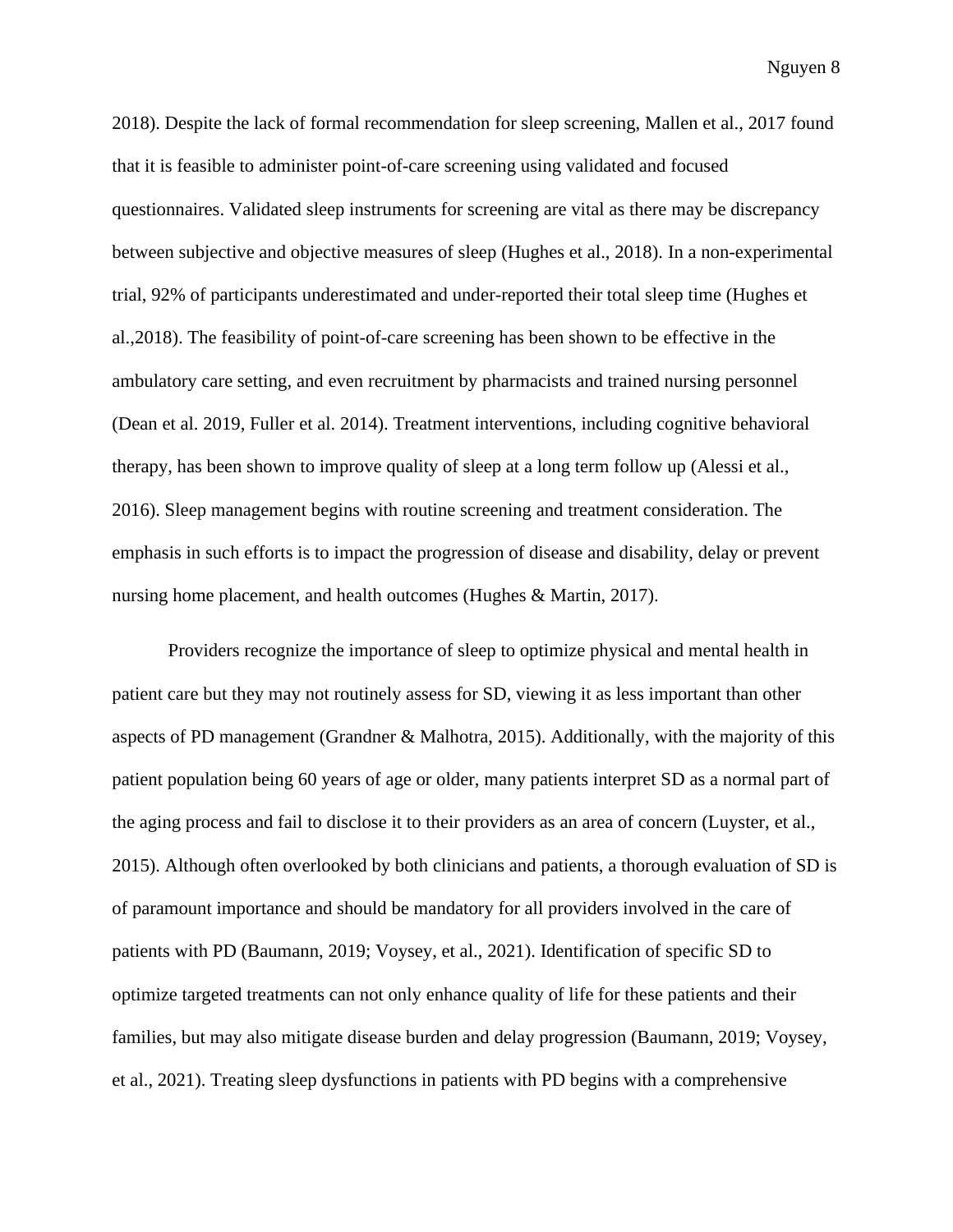assessment of this aspect of their condition, preferably using objective scales (Voysey, et al., 2021). The Parkinson's Disease Sleep Scale, version 2 (PDSS-2) (Trenkwalder, et al., 2011) is recommended by the Movement Disorder Society Task Force as the preferred screening tool as it includes a broad range of possible sleep disturbances common in patients with PD (Kurtix, et al., 2018).

#### **Purpose**

The purpose of this Doctor of Nursing Practice Project was to improve the screening rate for sleep disturbance in PwPD. The study protocol engaged the clinicians and team members to work collaboratively to disseminate, gather, and document a standardized sleep screening scale, PDSS – 2 in at-risk patients to increase identification and targeted treatments to optimize patient care outcomes.

#### **Methodology**

#### **Design**

This quality improvement (QI) project used a pretest-posttest, same subject design to evaluate the outcomes. The PLAN-DO-CHECK-ACT (PDCA) model is used to guide the process.

#### **Setting and Population**

The setting for the project took place in a Midwestern Brain Health clinic, subspecialized in neurodegeneration. The population of focus was PwPD.

#### **Interventions**

The  $PDSS - 2$  was implemented as a structured sleep dysfunction assessment tool for PwPD in the Movement Disorder Clinic. It was selected because of the recommendation by The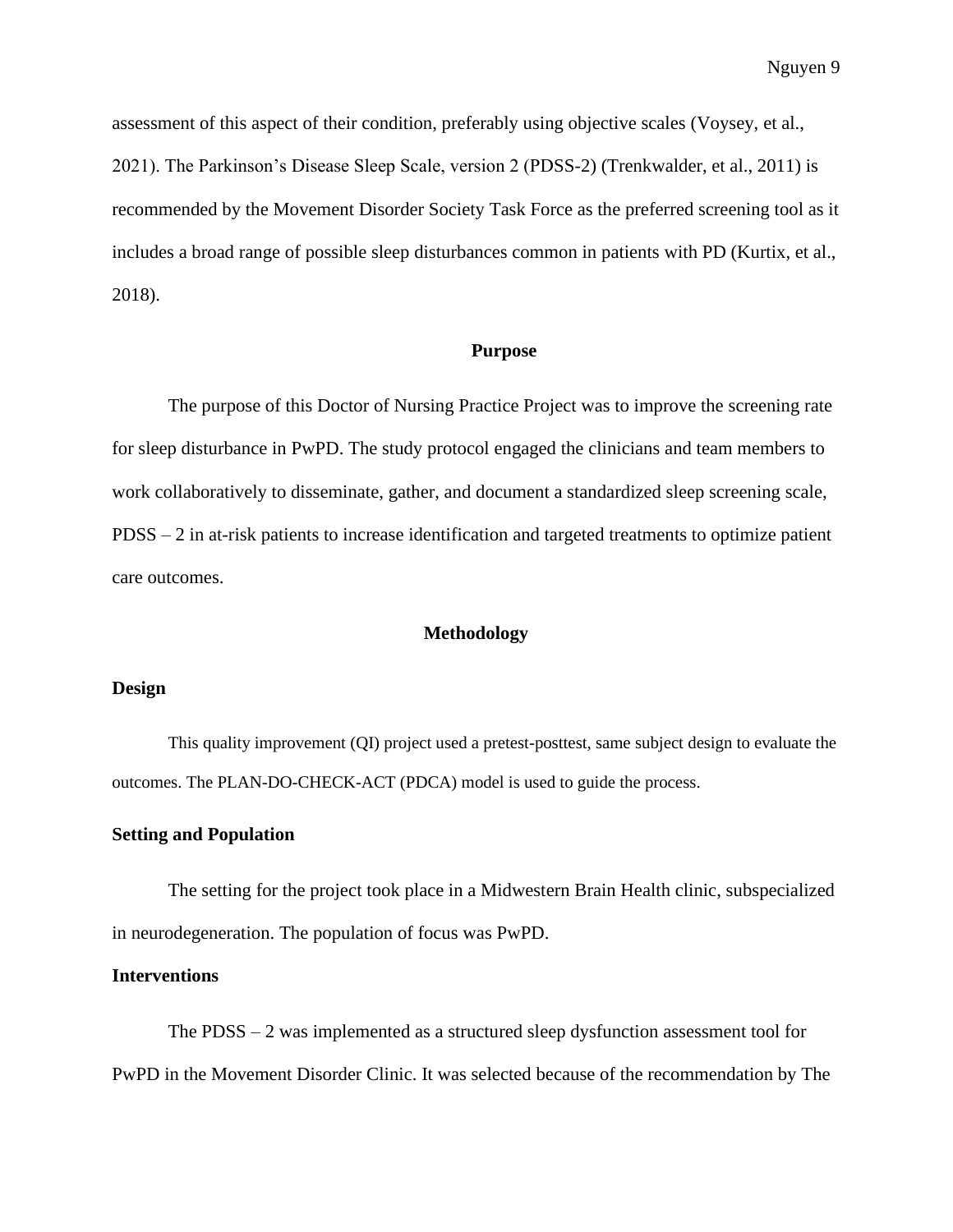Movement Disorder Society, and for its ease of use for patients, and high test-retest reliability, validity, and precision, as well as its potential to measure treatment effectiveness (Trenkwalder, et al., 2011; Kurtis, et al., 2018). This is a revised PDSS scale, which includes subscales to address unmet needs, "motor problems at night," "PD symptoms at night," and "disturbed sleep." The scale consists of 15 items that are scored from 0 (never) to 4 (very frequent). The total score range is  $0 - 60$ , where higher scores indicating increased severity of sleep problems. The diagnostic cut off score is  $\geq 15$ . The scale has a sensitivity of 72.1% and specificity of 72.9% (Trenkwalder, et al., 2011). The self-administration time is approximately 10 minutes and reflects on the signs/symptoms within the past week. The score for each item response is marked on the survey allowing for easy scoring by providers. It is available free for use in clinical practice and non-funded research (Mapi Research Trust, 2019).

An Epic smart phrase entitled ". SLEEPSCREEN" was built into the electronic medical record to facilitate provider documentation of review of the PDSS-2 results. The ".SLEEPSCREEN" smart phrase included two items: "PDSS-2 completed – YES/NO," and "Score". Recommendations regarding management of SD was at the discretion of the provider.

#### **Measures**

The outcome measure was the percentage of PwPD with documented screening for SD in the medical record. This was calculated by dividing the number of patients who have documentation of SD screening in their medical records by the total number of PwPD seen on the day of the audit.

#### **Pre-implementation**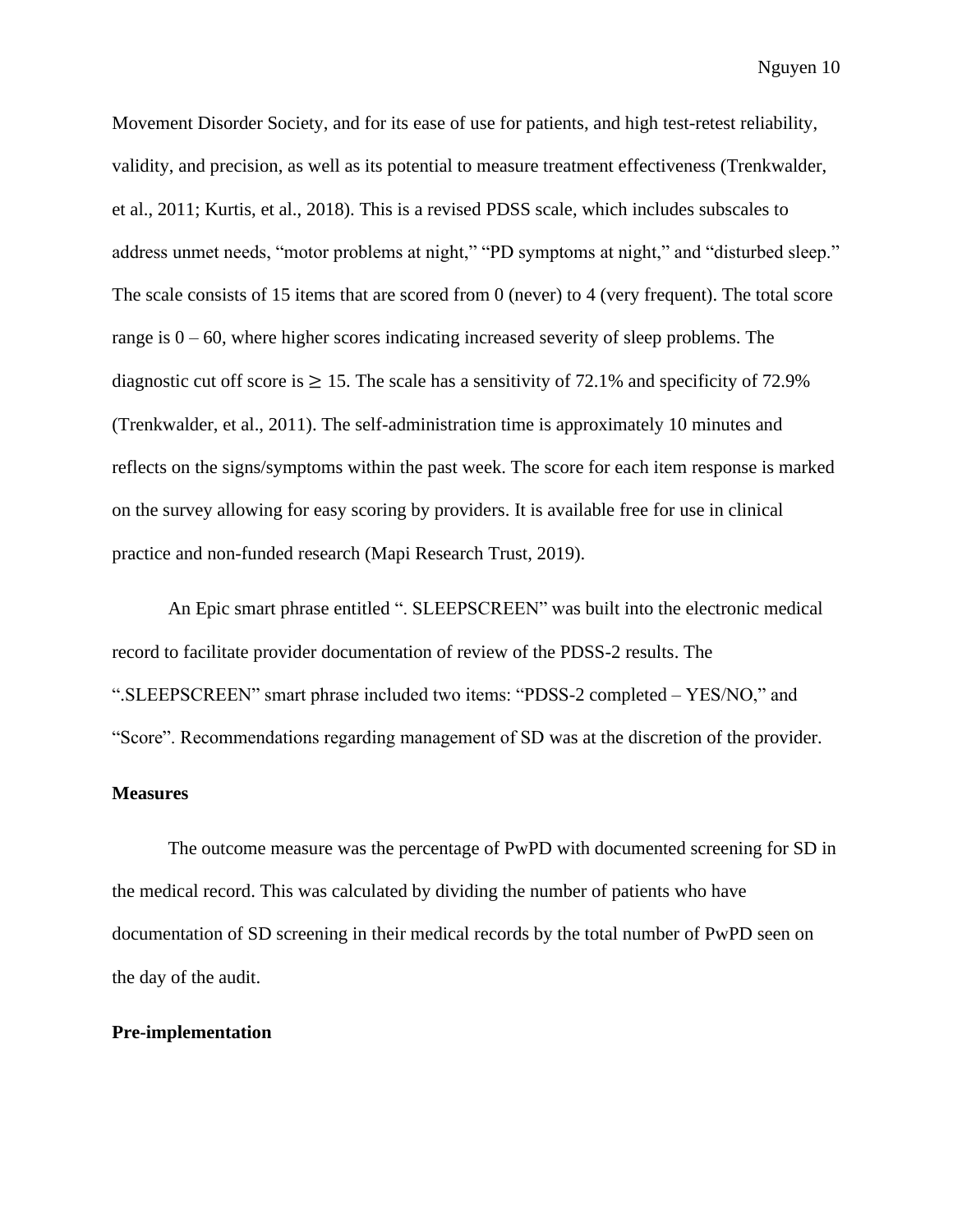As part of the planning (P) phase of the PDCA cycle, the project leader completed a retrospective chart audit of 56 PwPD who were seen in the Movement Disorders clinic during a randomly selected work week. Thirty-eight of the 56 patients (68%) had documentation of some form of sleep assessment completed by the provider. The assessment and treatment plan reflected discussions of general sleep patterns and the presence/absence of active dream behaviors. Since the documentation rate fell below the department goal of 80% the project leader completed a literature review and created an evidence-based plan to increase SD screening among PwPD seen in the clinic. The project leader met with the director and leadership team and received support for this quality improvement project.

#### **Implementation**

In the Do (D) phase of the PDCA cycle, the project leader implemented the planned project beginning with orienting the Movement Disorders team (providers, nurses, and medical assistant staff) to inform them of the project purpose, rationale, and to solicit their engagement in the process. All team members were oriented to the process for the administration and scoring of the PDSS-2. The team leader reviewed patients scheduled for the Movement Disorders clinic and identified those diagnosed with PD prior to the start of clinic each day. She prepared a Patient Information Sheet (Appendix B) and a PDSS-2 for each identified patient and placed them in easy access for the medical assistants who placed patients in exam rooms. The medical assistants were asked to review the Patient Information Sheet with each patient during the routine rooming in process, provide the volunteer patients with the PDSS-2, and request the patient hand the completed survey to the provider during the office visit. The medical assistants distributed the PDSS-2 paper and pencil questionnaires to those who agree to participate.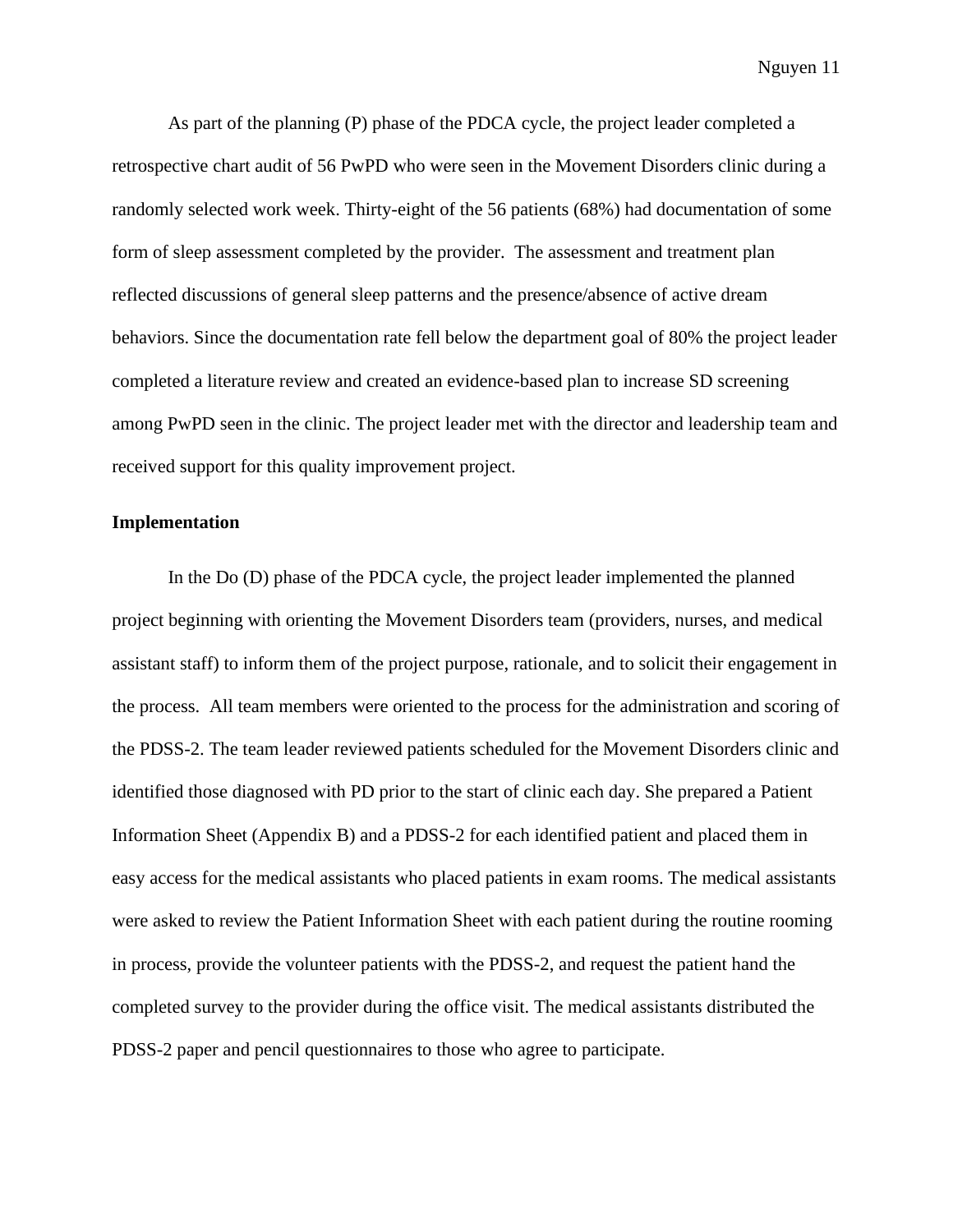Providers were asked to briefly review the questionnaire, total the score, and document the results in the electronic medical record using the smart phrase ".SLEEPSCREEN." The documentation was captured within the office visit progress notes under the Objectives section. This uniformly captured all the  $PDSS - 2$  screening questionnaires that were completed and the corresponding scores. Any recommendations based on the questionnaires were at the discretion of the provider. Once the providers completed the ".SLEEPSCREEN" documentation in the medical record, they handed them to the nursing team for collection.

During the Check (C) phase, the project leader audited the medical records of all PwPD seen in the clinic on a randomly selected day in weeks two, four, and six of the project. The number of patients with documentation of SD assessments were divided by the total number of patients seen on that day to determine percentage with completed assessments. After each audit the project leader prepared and present a summary of progress to the Movement Disorder team using run charts.

In the Act (A) phase of the cycle, the project leader met with the movement staff and providers to update them on the progress toward the goal of 80%. This was done biweekly at the team meeting. The results were presented in a run chart. This enhanced staff and provider engagement with continued screening. Feedback was obtained after each cycle (a total of 3 cycles) on barriers, feasibility, and general recommendations. Using feedback from the team, the process was repeated. Modifications to improve provider/staff engagement and/or patient engagement was made based on the progress and team feedback.

#### **Post-implementation**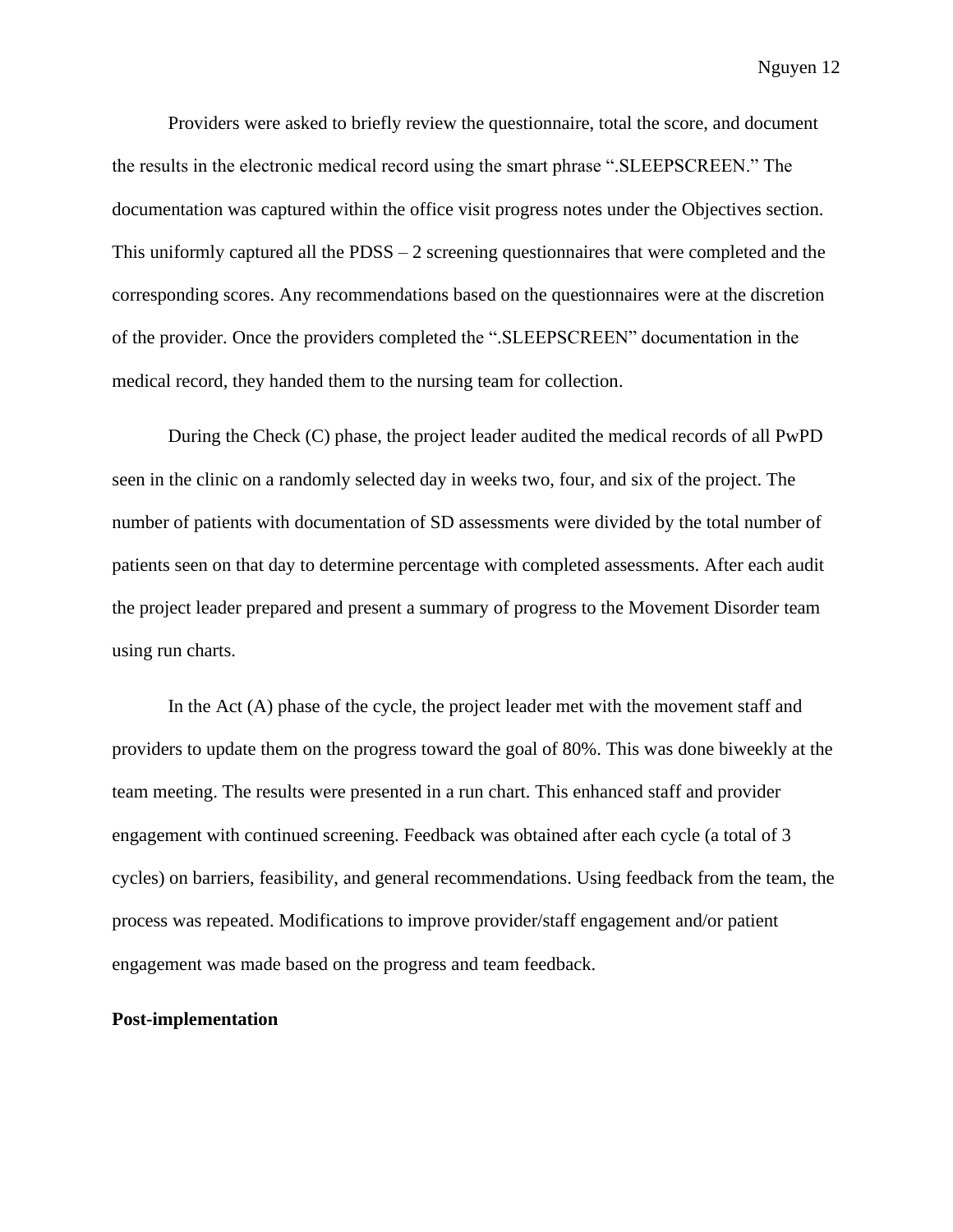At the completion of the QI project, the project leader continued to conduct chart audits bi-monthly for the following six months, then on an as needed basis thereafter. The PDCA cycle may be repeated as necessary to support sustainability.

#### **Study Aims/Analysis Plan**

The study had three primary aims: to improve the screening rate of sleep disturbance in at risk PwPD, to meet the benchmark goal of a minimum of 80% sleep screening consistently documented, and to assess whether the PDSS – 2 impacts the treatment planning.

- To improve the screening rate of sleep disturbance in at risk PwPD, a baseline assessment of sleep screening documentation was conducted and revealed that 38 of 56 (68%) PwPD seen in the clinic had documentation of sleep assessment in their medical records. An assessment may be part of the review of systems for new patients, but is inconsistently documented for routine follow up care. The intervention was the distribution of the PDSS – 2 questionnaires, education regarding score, and documentation of the scale. The posttest data was the collection of completed sleep screening.
- A benchmark goal of 80% was set by Movement Clinic leadership, reflecting a 12% increase in documentation: The same sample participants had their previous charts reviewed for prior documentation of sleep screening, creating the pretest data. The completed documentation of sleep screening in the same sample participants was the posttest data.
- Assessment for an association between the  $PDSS 2$  questionnaire and treatment planning: The sleep treatment planning documentation from the pretest and posttest was assessed for change.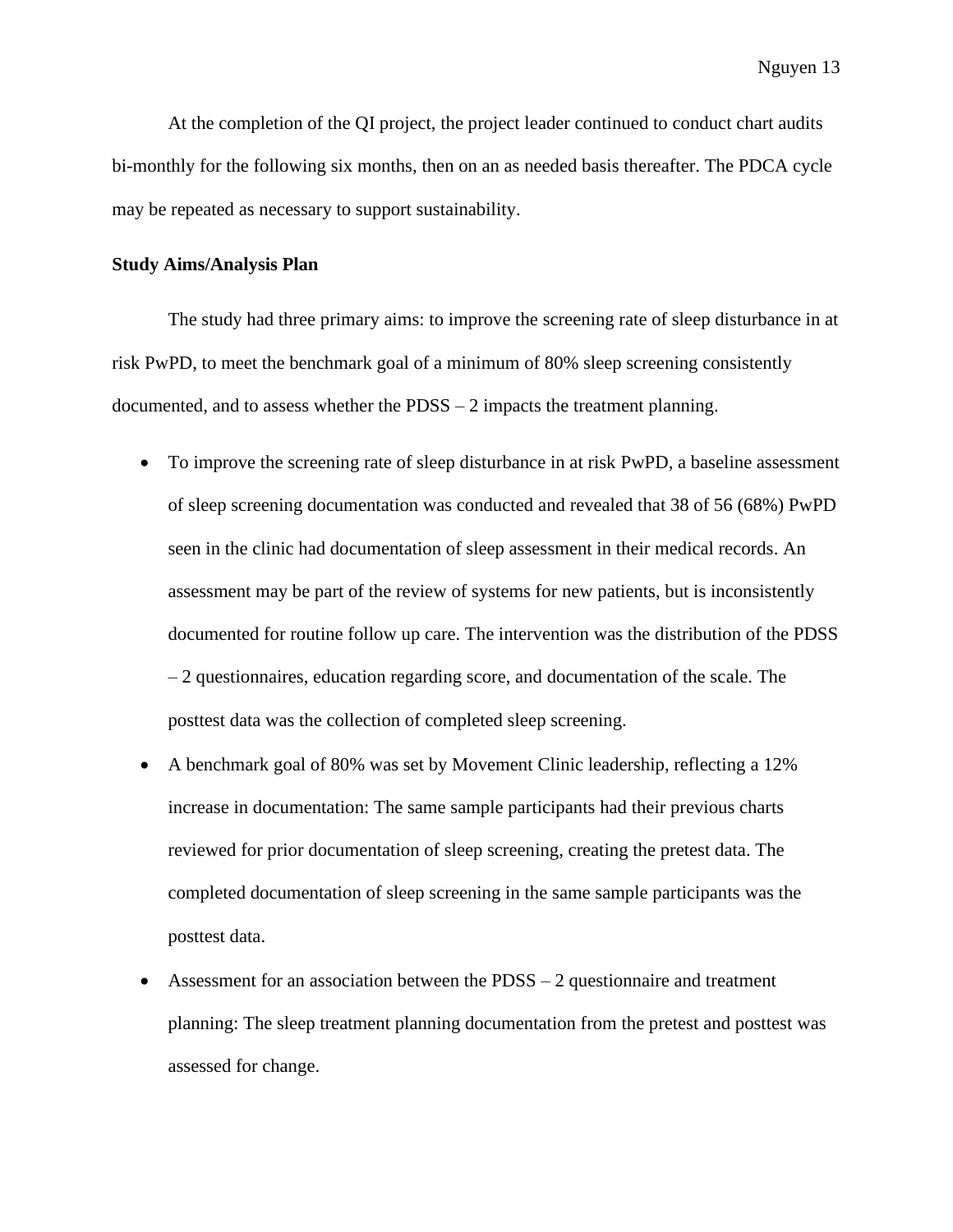#### **Data Analysis**

Data for the QI project was collected and entered into an Excel spreadsheet. SPSS was then used to analyze the data. Controlled charts were utilized to assess for trends and maintain a visual progress.

Descriptive statistics was used for categorical variables, age, and gender to check for distribution, data entry errors, and missing data. McNemar test was used to answer the clinical question, is there a change of screening rate from pretest to posttest? The outcome data were also compared to the bench mark to assess success.

#### **Alignments of Aims and Outcomes**

The first aim to improve the screening rate of sleep disturbance in at risk PwPD was measured using the change in percentage of patients screened for PD sleep disturbance. The sleep disturbance is measured by the  $PDSS - 2$ . The change in the screening rate was assessed in two ways. First, the biweekly audits were assessed for a change in percentage of patients evaluated to determine progress. Secondly, the final percentage of patients screened was compared to the goal of 80% established by the department leadership to determine goal achievement.

To evaluate for a change in the rate of treatment planning for sleep pre/post intervention, we used the percentage of documented treatment planning in the electronic health record post intervention. An EHR chart review was completed for all PwPD follow ups during the biweekly audit. The percentage of completed documentation of treatment planning was compared to the total charts viewed for the same 41 patients. We anticipated that increased screening is correlated with greater likelihood for identification of SD and targeted therapy.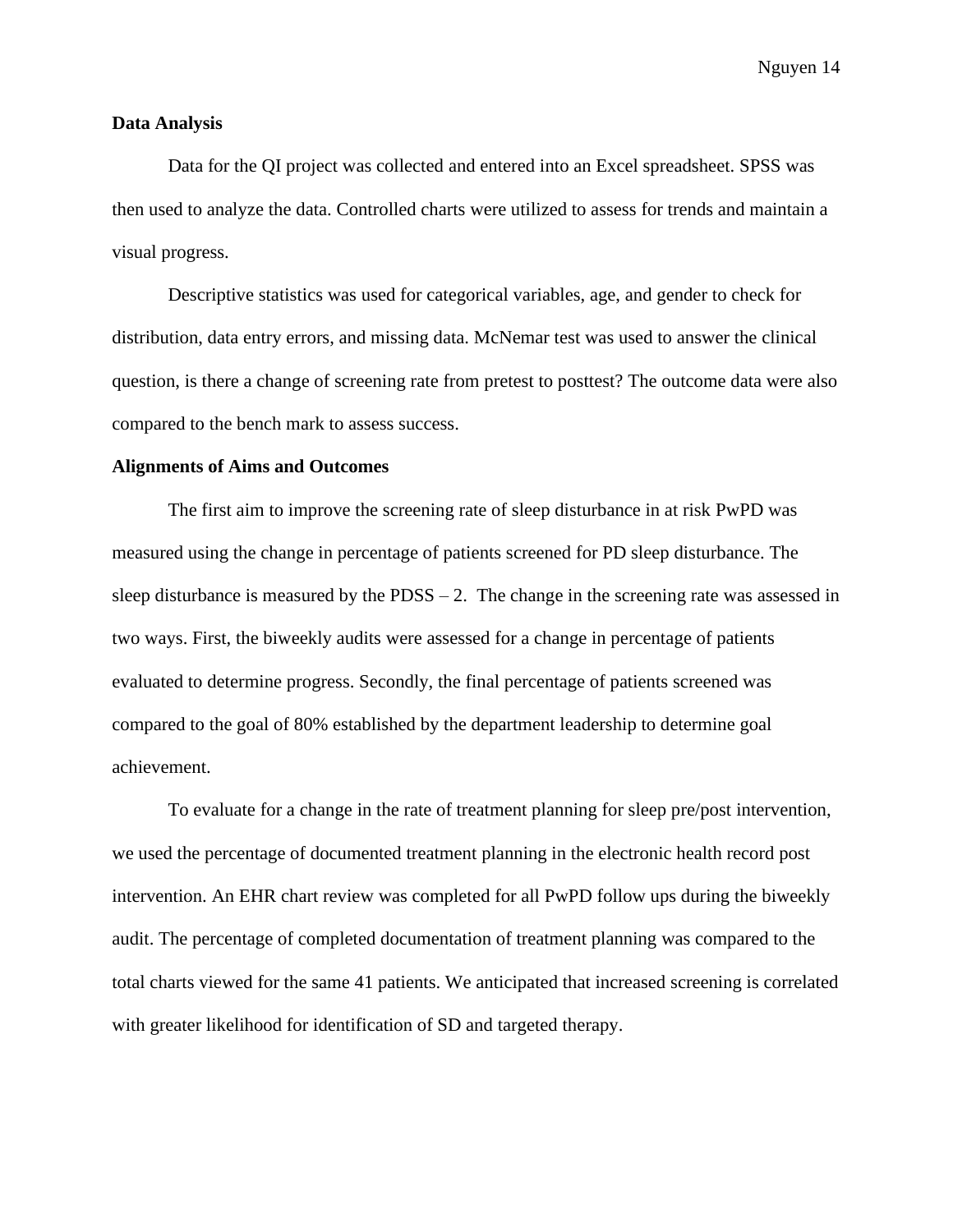The project consisted of three cycles with each lasting a period of two weeks. The feedback obtained from the team after the first cycle was that the barrier in completing the PDSS  $-2$  involving new patients was difficult to determine. Providers found that some patients may be inappropriately screened if they were presenting first to confirm or rule out a diagnosis of PD or other movement related disorders. It also affected their consultation time dedicated to patient interview and diagnostics to derail to discussion of sleep concerns. This was factored into the change made for cycle 2.

In cycle 2, the project was revised to screen only returning PwPD. The medical assistants who were responsible for the rooming and distributing the questionnaires were made aware of the revision. The removal of new patient screening contributed to the lack of total daily charts available for auditing. This variable was not initially taken into account resulting in a second revision. The project leader met with the project mentor and clinical site nurse scientist to factor in the change. The feedback from the panel was to reduce the minimum chart audit to 12.

To summarize, in cycle 2, we reduced the minimum number of charts audited. After the completion of cycle 2, the team feedback was regarding incomplete questionnaires. Some patients were unable to complete the questionnaires between the rooming process and the time the provider begins the appointment. This led to a bit of confusion from both parties as the patient tries to submit post visit (completion of paperwork in the waiting room) as the chart would already be completed, or the provider is unable to review the score or provide evaluation and management for any sleep disturbance. The project leader recommended that the patients complete the form at home and return at the next follow up meeting. This would provide patient reinforcement that their health data is valuable. For the incomplete screening, providers were notified to document in the chart "NO" in the screening portion of the objective assessment.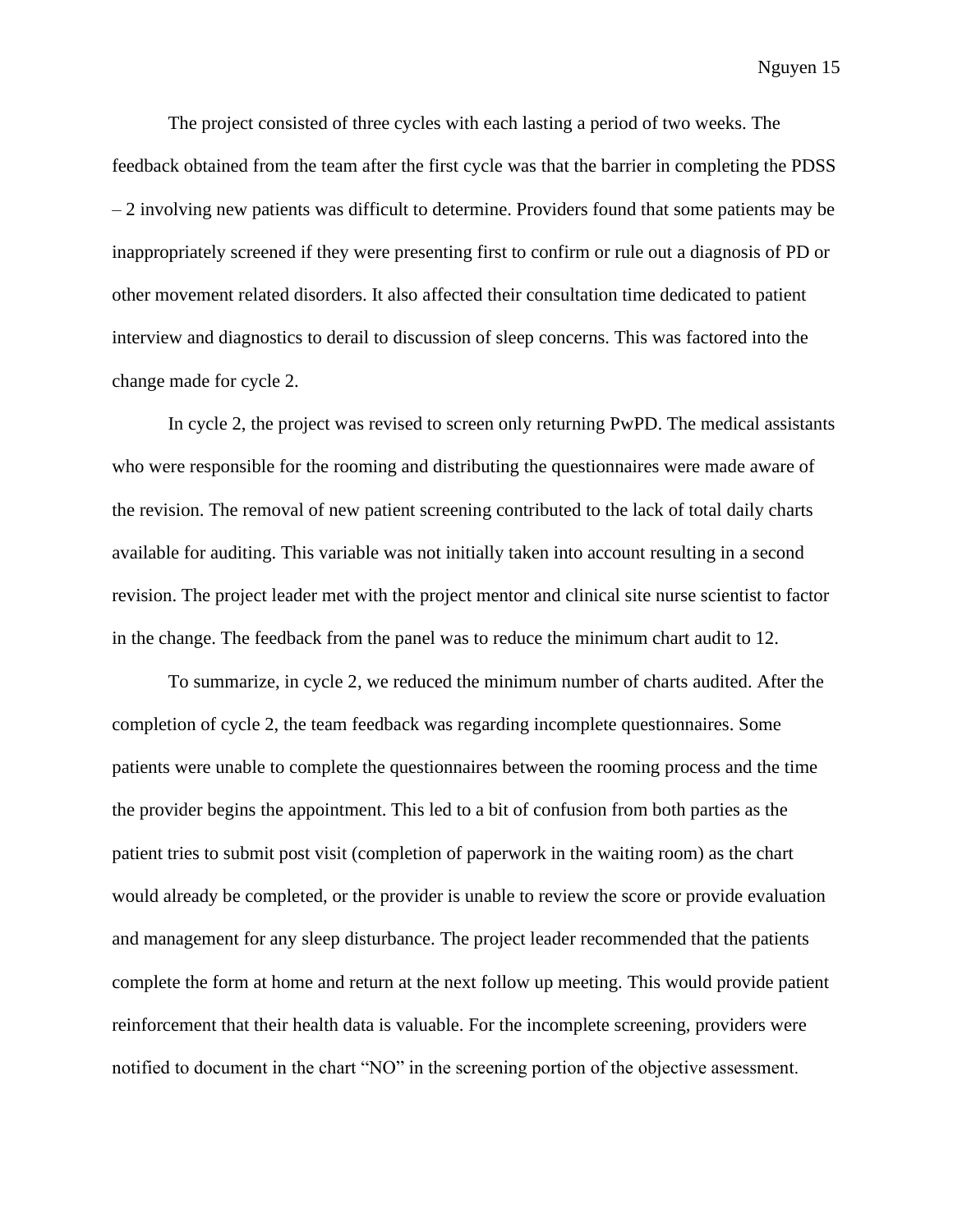In cycle 3, the  $PDSS - 2$  screening was only applied to PwPD returning for follow up visits. Any incomplete screenings were encouraged to be returned at the next visit. The results for each cycle were compared to the goal set by the clinic leadership of 80%. The charts with completed PDSS – 2 continued to trend up after each review toward meeting the final goal.

The outcomes measured all align with increasing sleep disturbance screening in at risk PwPD and engaging the clinicians and team members in the process of patient care delivery.

#### **Instruments/Tools**

The PDSS  $-2$  is a standardized sleep screening questionnaire. The PDSS  $-2$  was assessed for internal and test-retest-reliability. For the internal consistency, Trenkwalder et al. (2011) computed the Cronbach alpha of 0.73, and for subscales, 0.47 to 0.66. For the test-retestreliability, the questionnaire was repeated after  $1 - 3$  days and the intra-class-coefficient for the total score was 0.80, a sufficiently high result (Trenkwalker et al., 2011, p. 648). In regarding to discriminative validity, there were significant differences found with the PDSS – 2 score with the Clinical Global Impression Severity Scale (item 1) and Hoehn and Yahr severity. It is available free for use in clinical practice and non-funded research (Mapi Research Trust, 2019).

#### **Data Accuracy**

A biweekly chart audit was completed per cycle, for a total of three cycles. The following data from the electronic health record was gathered: The participant's age, gender, previous screening prior to enrollment (pre-intervention), screening at the enrollment visit (postintervention), previous treatment planning related to sleep (pre-intervention), treatment planning at the enrollment visit (post-intervention), participant report taking dopamine replacement therapy (PD medication), and the Unified Parkinson's disease Rating Scale (UPDRS-III) Motor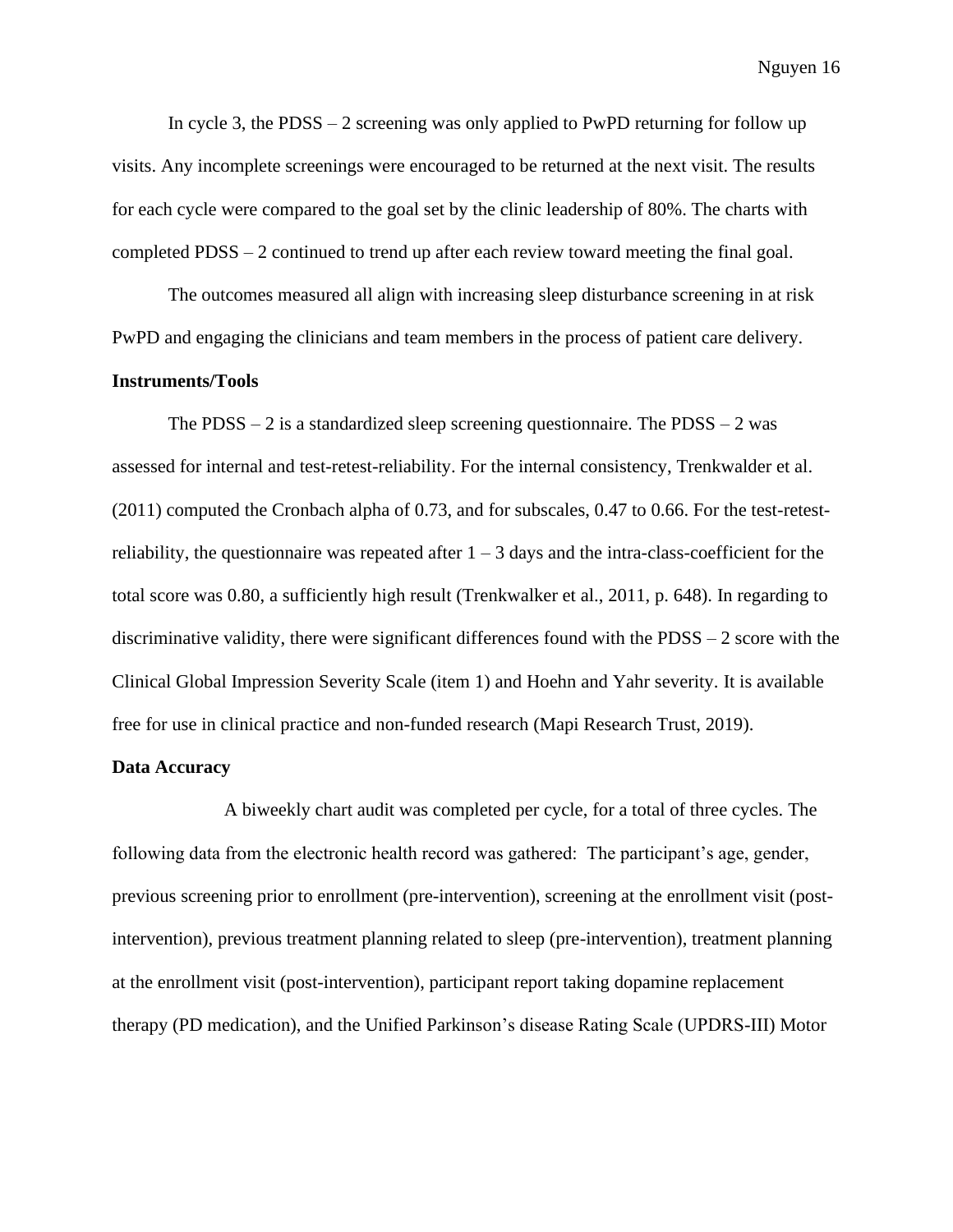Score. The Objective section was reviewed for documentation of PDSS-2, along with the score, if available. The intervention was the dissemination, administration, and scoring of PDSS – 2.

To maximize the number of scheduled patients, the audit was done on a day when all providers were scheduled to be in clinic. A minimum of 12 charts was audited per cycle. To ensure data accuracy, the project leader reviewed the data entered and verified it with the number of entries against the daily chart count. The gender and age match were also used for verification.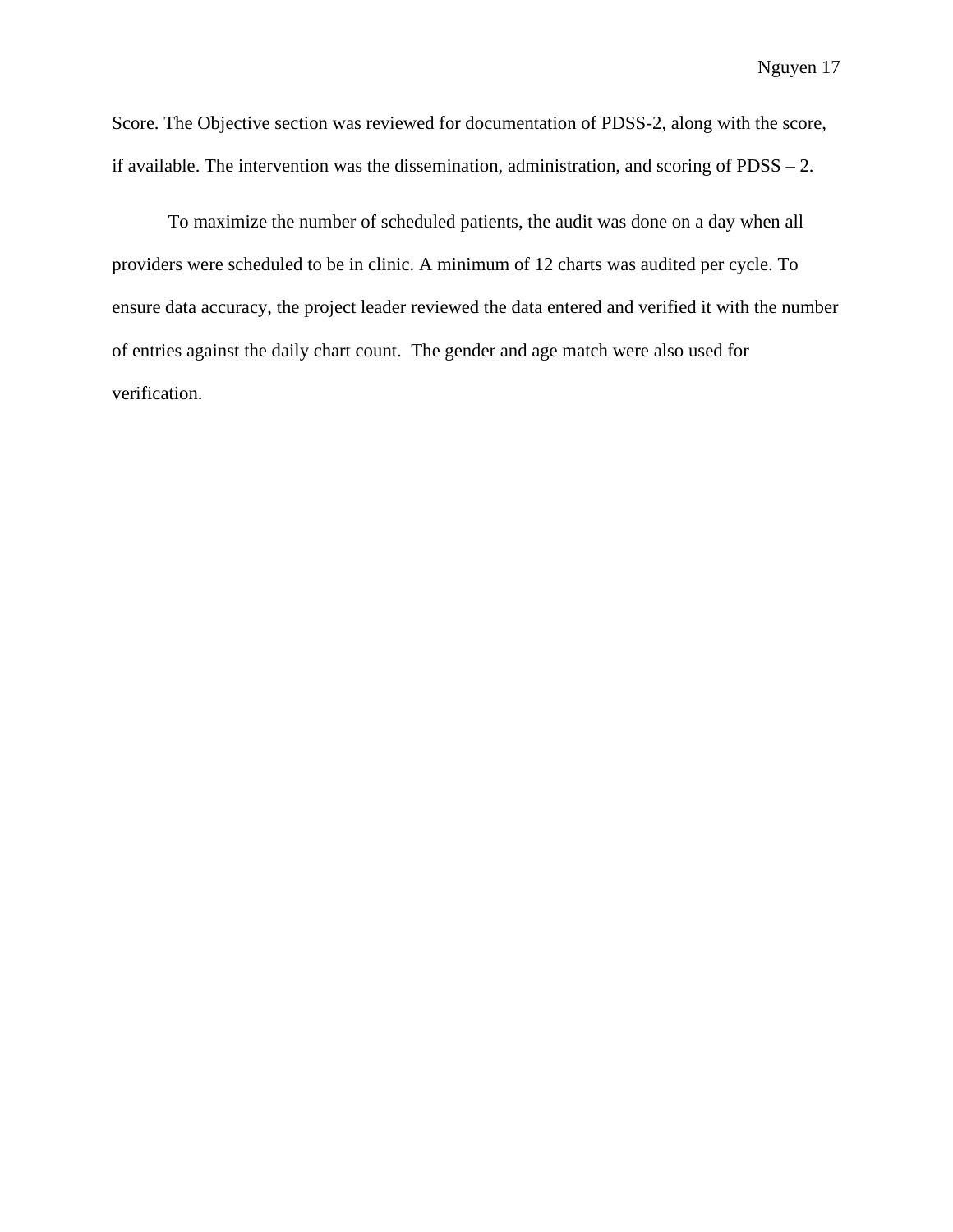#### **Data collection**

To collect screening data, the project leader completed biweekly chart audits. The objective section of the progress notes was reviewed for the pre-conceived EPIC smart phrase 'Parkinson's Disease Sleep Scale (PDSS-2), PDSS - 2 completed: \*YES/NO, Score.' If the chart did not contain this documentation, the patient or provider failed to complete the questionnaire and/or documentation within the chart. If the chart contained the above documentation, with 'PDSS – 2 completed: NO,' this indicates the patient declined to complete the questionnaire or they did not complete in time at the start of the appointment time. To avoid disruption to the visit, the incomplete questionnaires were documented as 'NO' sleep screening were completed. In the data set, the documentation was indicated as 'YES' or 'NO'.

To evaluate for objective 1, the project leader divided the total number of charts screened by the total number of PD patients scheduled. In cycle 1, 14 participant charts were evaluated for the completion of sleep screening. The same participant charts were reviewed one follow up visit prior, to assess for the presence of prior documentation of sleep screening assessment. The documentation from the prior assessment became the data for the pretest and the documentation for the current audit after the implementation of  $\text{PDSS} - 2$  questionnaires became the posttest data. This provided two sets of pretest and posttest data for comparison.

#### **Results**

#### **Participant characteristics**

Table 3 shows the demographic of the patients. Of the 41 participants, male and female were about equal (male:  $21, 51.8\%$ ; female:  $20, 48.8\%$ ) and the median age group was  $71 - 80$ years of old. The participants were categorized into five age groups, 5 were within  $51 - 60$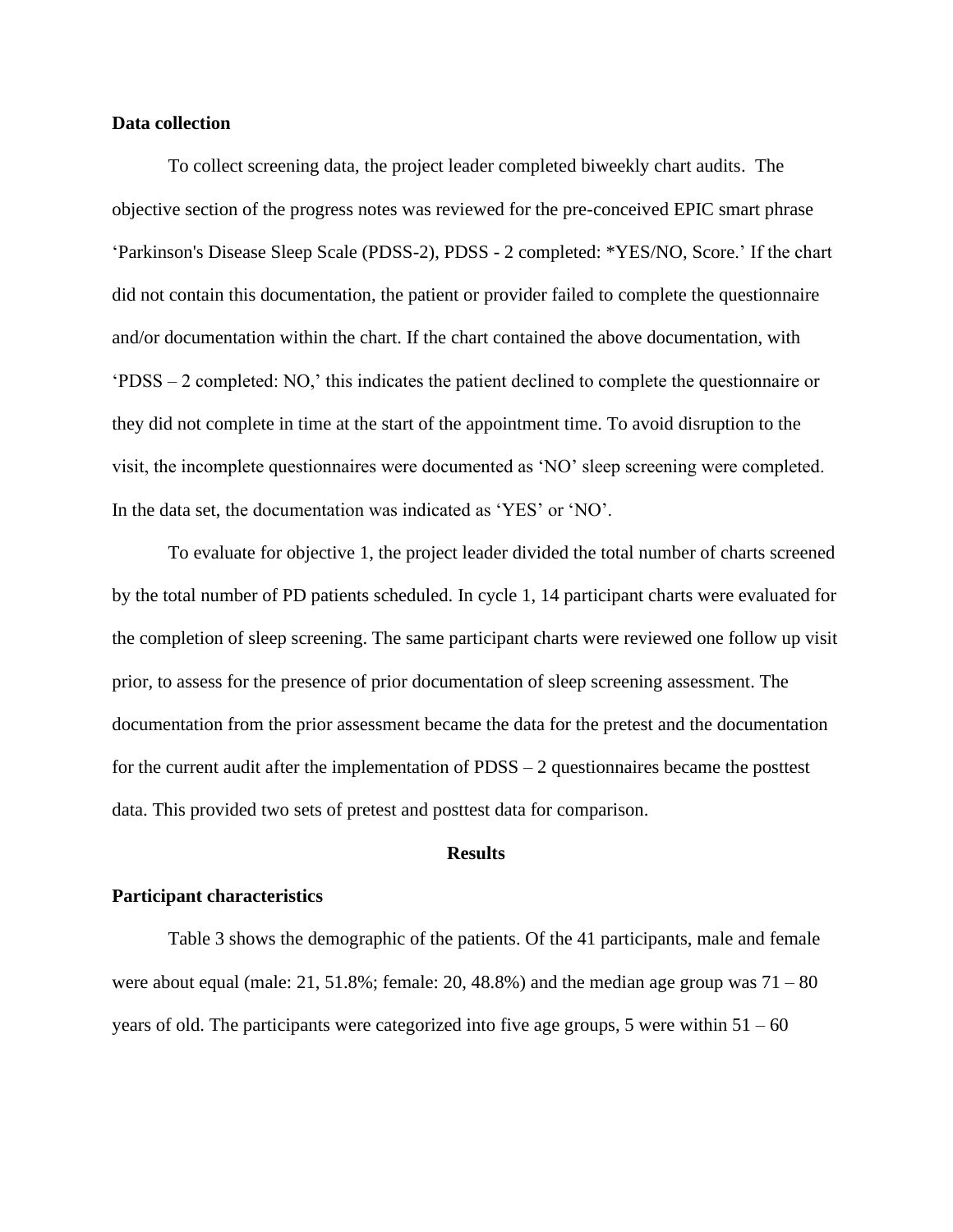$(12.2\%)$ , 7 were within 61 – 70 (17.1%), 19 were within 71 – 80 (46.3%), 8 were within 81 – 90 (19.5%), and 2 were 91and above (4.9%).

The change in the rate of screening is summarized in table 4. In the pretest, 51.2% of participants received the sleep screening. Figure 1 is a bar chart demonstration of the data from table 4. In the posttest, 82.9% received sleep screening. The result is an improvement of 31.7%, which is not statistically significant,  $p = 0.14$ . The screening rate during each cycle is reported in table 5. Figure 2 is a run chart demonstration of the data summarized in table 5. In cycle one, the screening rate changed from 50% to 78.6%; in cycle 2, it changed from 53.3% to 80%; while in cycle 3, it changed from 50% to 91.7%. Overall, the goal of 80% screening rate was met.

For the second aim, the change in the rate of treatment planning from pretest to posttest is from 52.5% to 31.7 %, the result is shown in table 6. The result is a change of 20.8%, which is statistically significant,  $X^2 = 5.03$ ,  $p = 0.03$ . The use of PDSS – 2 did impact the rate of treatment planning for sleep. The result indicates that if they had received an intervention or treatment planning related to sleep disturbance in the pretest, then they would be less likely to have a recurring sleep disturbance in the posttest that require follow up.

#### **Discussion**

The project's successful results were largely due to the team collaboration efforts and engagement. The implementation of the  $PDSS - 2$  increased awareness of sleep disturbance in PwPD, its key role in patient care management, and engaged health care providers and patients to take charge of their health. The improvement in screening and targeted treatments may lead to improved patient satisfaction of consumer healthcare. Patient satisfaction has an implication on healthcare policy and value-based reimbursement.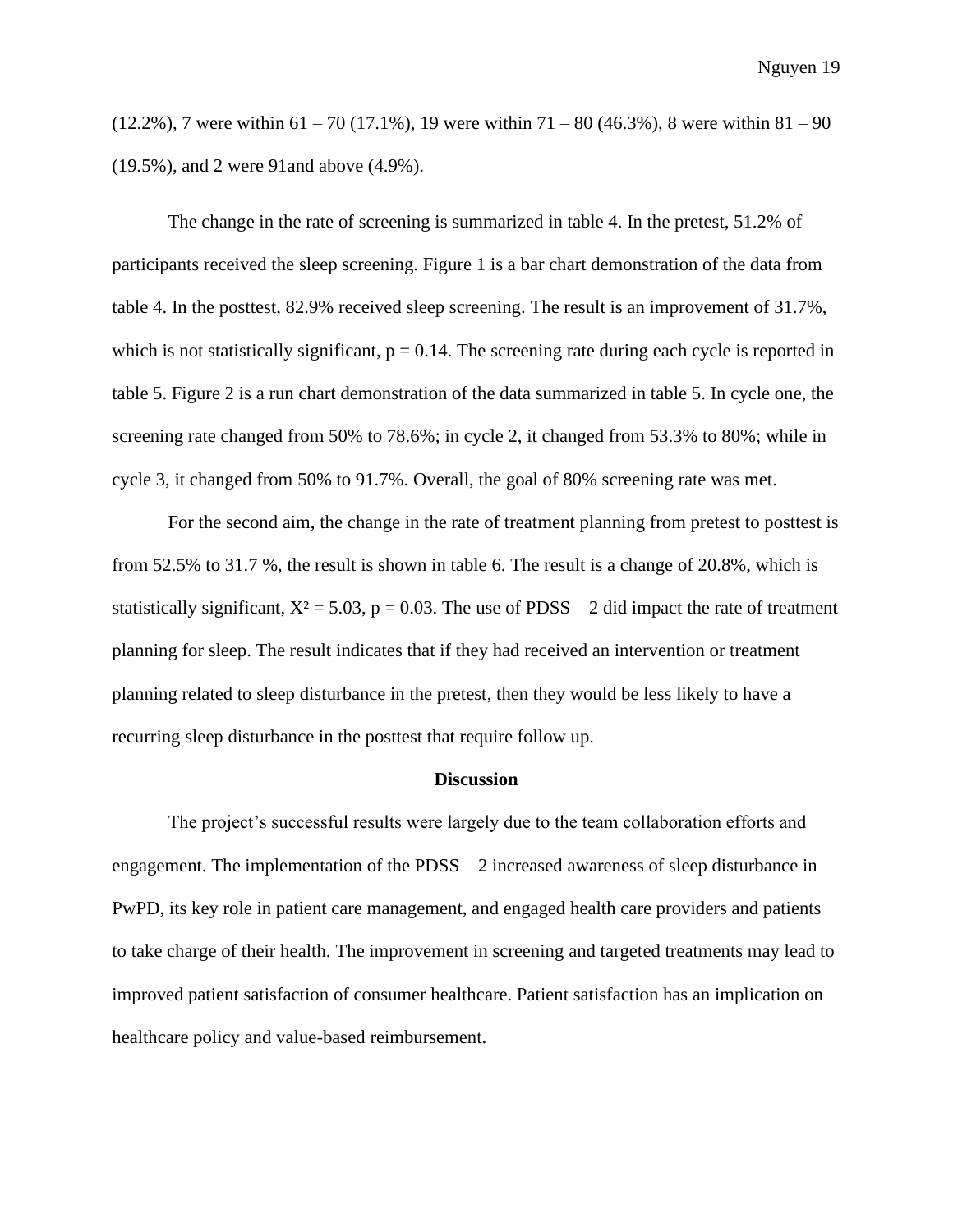The future plan to maintain project sustainability is to utilize the results to influence patient care outcomes through multidisciplinary team collaboration. The goal is to collaborate with the clinic's health psychologist to improve on efficiency of intervention for sleep disturbance. The project leader and the health psychologist have met to detail the plans for shared medical appointments for PwPD that suffer from sleep disturbance. The finding from this QI will contribute to the efforts for screening and identifying patients with the greatest needs for referral. The PDSS – 2 will aid in differentiating behavioral needs that may benefit from cognitive behavioral therapy rather than required for medical management.

The implication for quality and safety is that the project outcome supports standardized documentation to improve effective communication between providers and patients. This QI effort shifts how providers within a clinic communicate to one another of the screening assessment, plan of care, and serve as an effective tool for longitudinal follow up.

Proper documentation of a standardized sleep screening in PwPD will also enhance research recruitment. Clinical trials that focus on recruitment of sleep quality, safety, and intervention can easily connect with potential interested participants.

#### **Conclusion**

The results showed that the intervention improved the screening rate by nearly 32% to reach the pre-set goal of 80% (82.9%). As shown in table 5, there was an improvement in screening rate each cycle. Providers and staff were more likely to continue with sleep screening and documentation during the intervention and shortly after. The engagement and excitement with the QI is likely what was responsible for the positive trend in documentation of sleep screening. Nonetheless, the results were positive and showed that PDSS – 2 sleep screening documentation can be implemented seamlessly into the current clinic practice setting. It can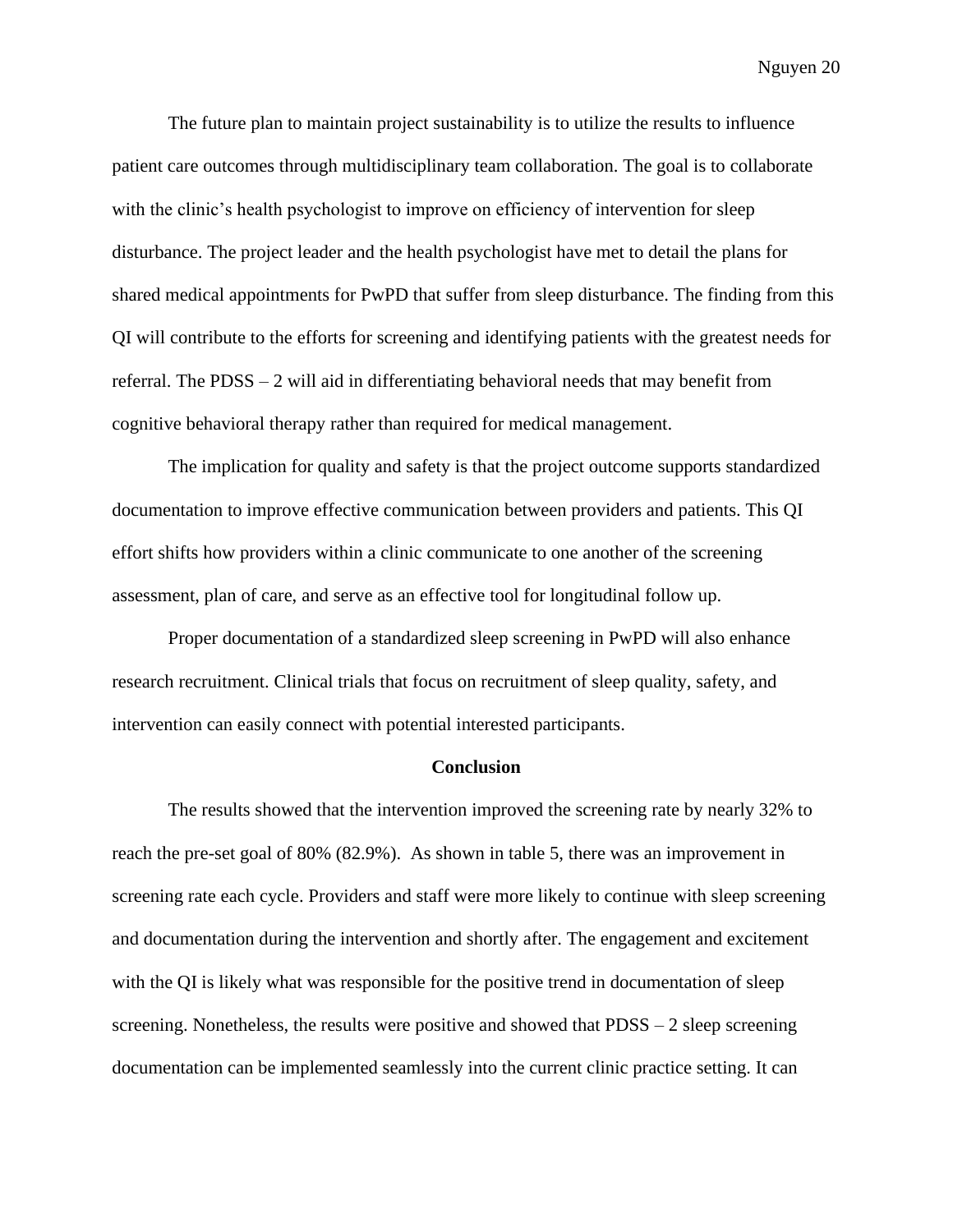provide more longitudinal data for patient management and care outcomes. The treatment planning pre- and post- test data were statistically significant. Providers were less likely to document and evaluation and management of sleep screening in patients that were previously screened/treated. The overall goal is to increase awareness of sleep disturbance in patients with Parkinson's disease by both healthcare providers, medical assistants, patients, and caregivers. By increasing awareness through increasing screening with a standardized scale, there overarching goal is to provided targeted treatments for sleep disturbance and optimizing patient satisfaction with their health and quality of life.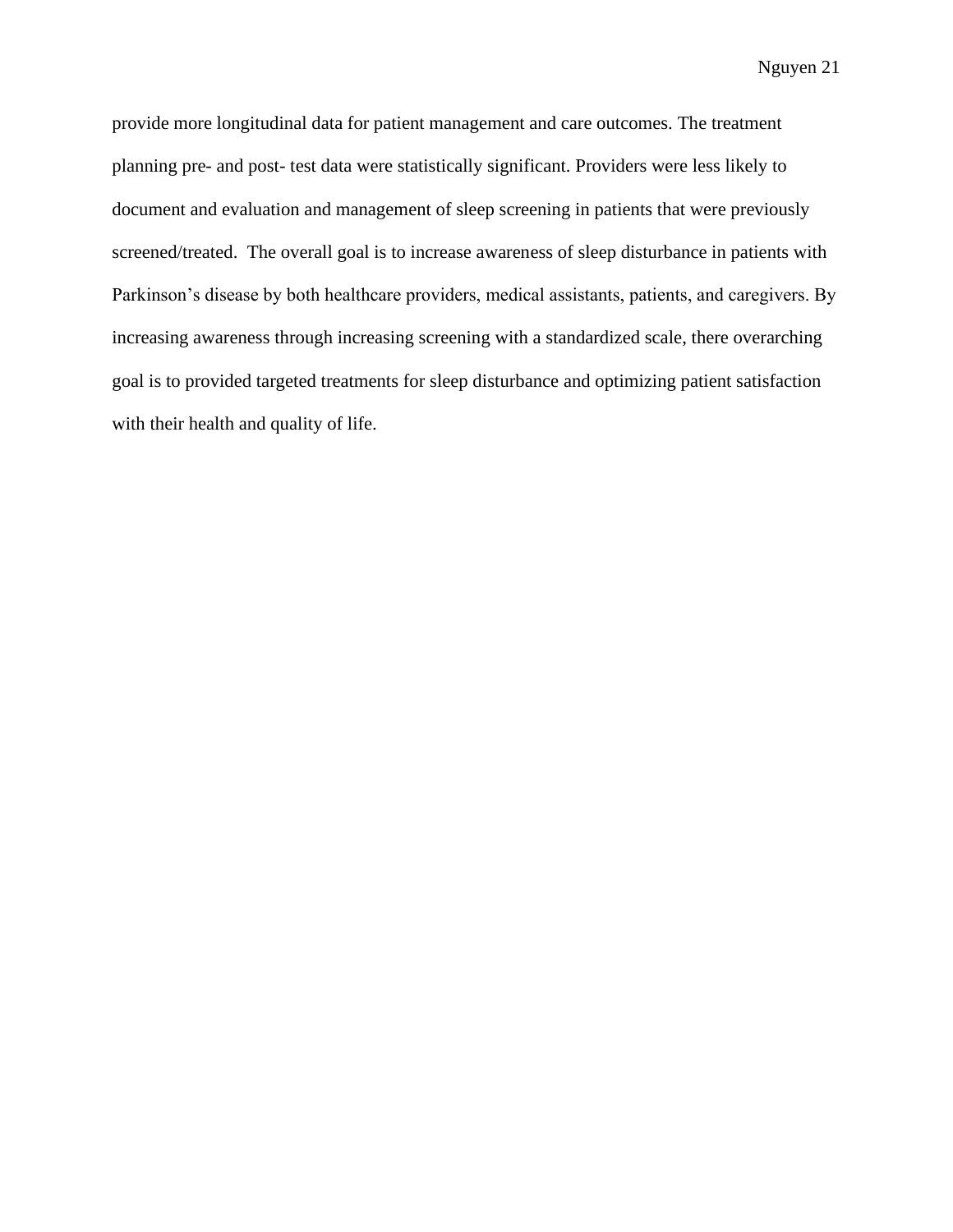#### **References**

- Alessi, C., Martin, J. L., Fiorentino, L., Fung, C. H., Dzierzewski, J. M., Rodriguez Tapia, J. C., Song, Y., Josephson, K., Jouldjian, S., & Mitchell, M. N. (2016). Cognitive Behavioral Therapy for Insomnia in Older Veterans Using Nonclinician Sleep Coaches: Randomized Controlled Trial. Journal of the American Geriatrics Society (JAGS), 64(9), 1830–1838. https://doi.org/10.1111/jgs.14304
- Akbar, M., Amusroh, R. F., Basri, M. I., Tammasse, J., & Bahar, A. (2021). A validity and reliability study of *Parkinson Disease Sleep Scale (PDSS-2)* in Parkinson disease Patients with Sleep Disorders. *Medicina Clinica Practica, 1*(4): 1 – 4. <https://doi.org/10.1016/j.mcpsp.2021.100216>
- Baumann, C.R. Sleep–wake and circadian disturbances in Parkinson disease: a short clinical guide. (2019). *J Neural Transm* **126,** 863–869. https://doi.org/10.1007/s00702-019- 02039-3
- Cerri, S., Mus, L., & Blandini, F. (2019). Parkinson's Disease in Women and Men: What's the Difference? *The Journal of Parkinson's Disease, 9*(3): 501 – 515. Doi: 10.3233/JPD-191683
- Dean, G. E., Foltz-Ramos, K., Oyer, C., Chen, C.-H., Fabry, D., & Dickerson, S. S. (2019). 0975 Sleep Screening, Brief Intervention, and Referral for Treatment (Sleep-SBIRT): A Professional Development Program. Sleep (New York, N.Y.), 42(Supplement\_1), A392– A393.<https://doi.org/10.1093/sleep/zsz067.972>
- Endo, M. Ritsuko, M., Isao T., Tomoko, Y., Yasufumi, S., Koichi, N., Saburo, S., & Makoto, A. (2020). Bright light improves sleep in patients with Parkinson's disease: possible role of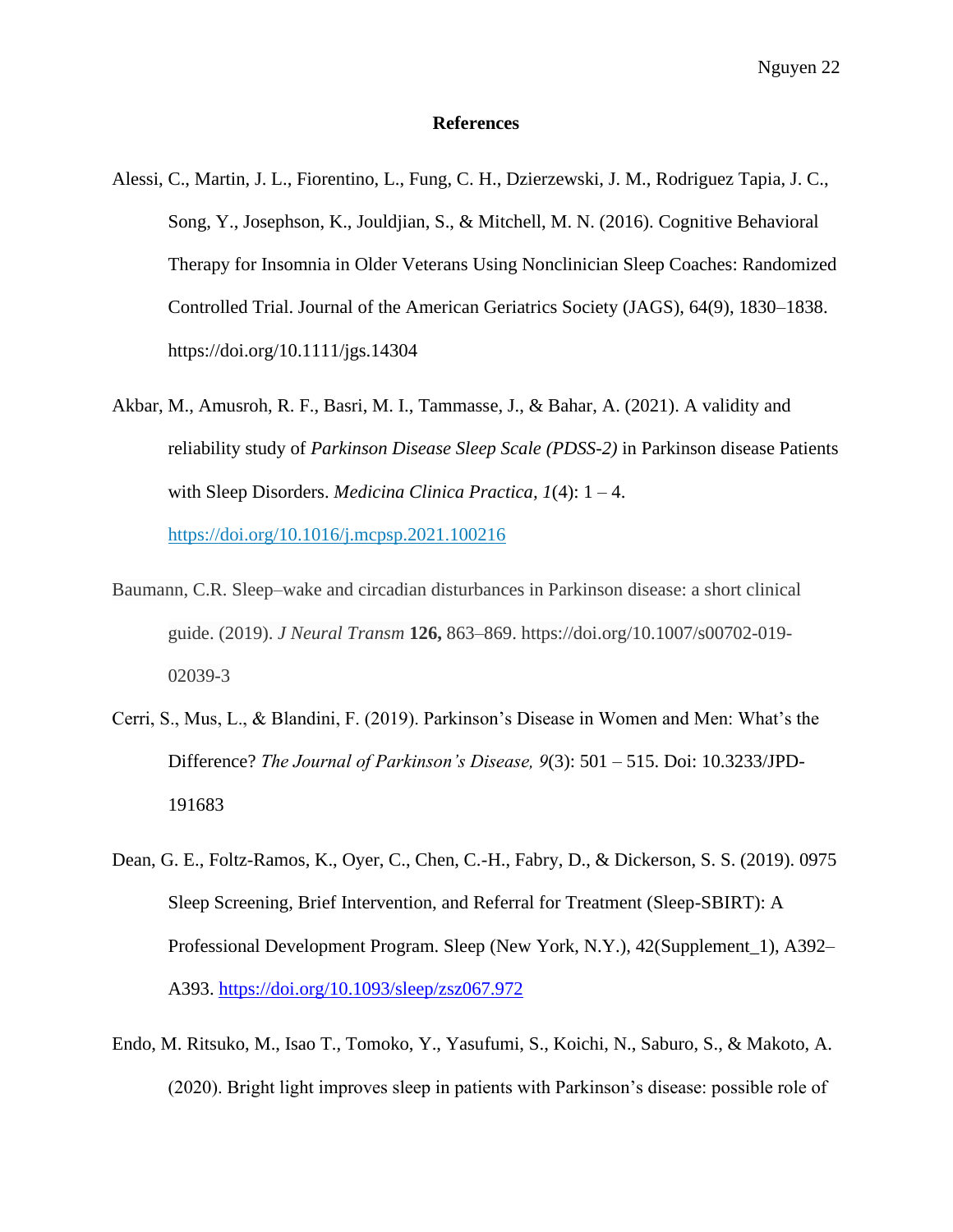circadian restoration. *Scientific Reports, 10*(1), 7982–7982.

<https://doi.org/10.1038/s41598-020-64645-6>

- Figorilli, M., Congiu, P., Lecca, R., Gioi, G., Frau, R., & Puligheddu, M. (2018). Sleep in Parkinson's Disease with Impulse Control Disorder. *Current Neurology and Neuroscience Reports, 18*(10), 1–11.<https://doi.org/10.1007/s11910-018-0875-x>
- Full, K. M., Malhotra, A., Crist, K., Moran, K., & Kerr, J. (2019). Assessing psychometric properties of the PROMIS Sleep Disturbance Scale in older adults in independent-living and continuing care retirement communities. Sleep Health, 5(1), 18–22. <https://doi.org/10.1016/j.sleh.2018.09.003>
- Fuller, J. M., Wong, K. K., Grunstein, R., Krass, I., Patel, J., & Saini, B. (2014). A comparison of screening methods for sleep disorders in Australian community pharmacies: a randomized controlled trial. PloS One, 9(6), e101003–e101003. https://doi.org/10.1371/journal.pone.0101003
- Grandner, M. A., & Malhotra, A. (2015). Sleep as a vital sign: why medical practitioners need to routinely ask their patients about sleep. *Sleep Health, 1*(1), 11–12.

<https://doi.org/10.1016/j.sleh.2014.12.011>

Hughes, & Martin, J. L. (2015). Sleep Characteristics of Veterans Affairs Adult Day Health Care Participants. Behavioral Sleep Medicine, 13(3), 197–207.

<https://doi.org/10.1080/15402002.2013.855212>

Hughes, J. M., Song, Y., Fung, C. H., Dzierzewski, J. M., Mitchell, M. N., Jouldjian, S., Josephson, K. R., Alessi, C. A., & Martin, J. L. (2018). Measuring Sleep in Vulnerable Older Adults: A Comparison of Subjective and Objective Sleep Measures. Clinical Gerontologist, 41(2), 145–157. https://doi.org/10.1080/07317115.2017.1408734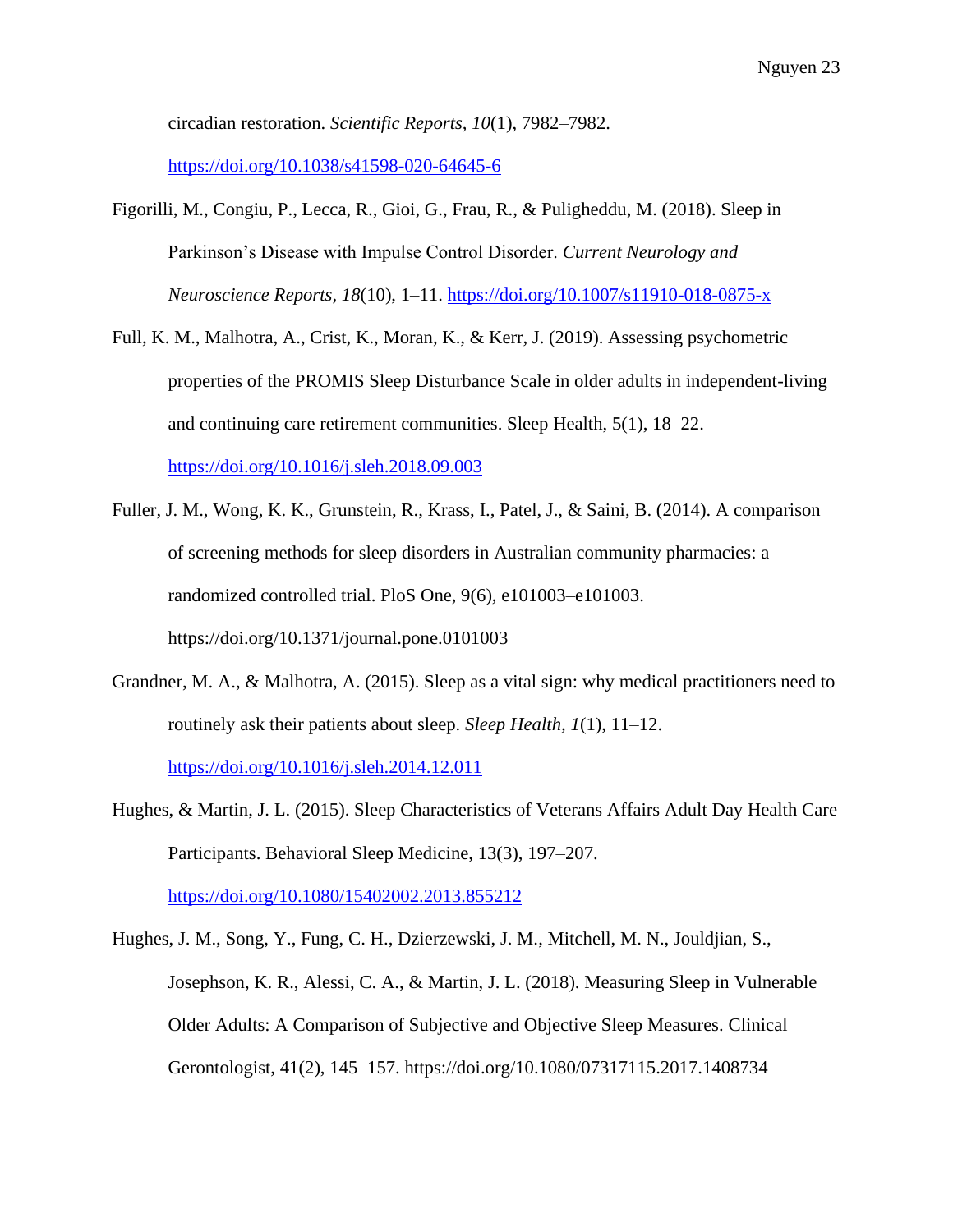Kurtis, M. M., Balestrino, R., Rodriguez-Blazquez, C., Forjaz, M. J., & Martinez-Martin, P. (2018). A Review of Scales to Evaluate Sleep Disturbances in Movement Disorders. *Frontiers in Neurology, 9,* 369–369.<https://doi.org/10.3389/fneur.2018.00369>

- Luyster, F. S., Choi, J., Yeh, C.-H., Imes, C. C., Johansson, A. E. ., & Chasens, E. R. (2015). Screening and evaluation tools for sleep disorders in older adults. *Applied Nursing Research, 28*(4), 334–340.<https://doi.org/10.1016/j.apnr.2014.12.007>
- Louter, M., Aarden, W. C. C. ., Lion, J., Bloem, B. ., & Overeem, S. (2012). Recognition and diagnosis of sleep disorders in Parkinson's disease. *Journal of Neurology, 259*(10), 2031– 2040.<https://doi.org/10.1007/s00415-012-6505-7>
- Mallen, Nicholl, B. I., Lewis, M., Bartlam, B., Green, D., Jowett, S., Kigozi, J., Belcher, J., Clarkson, K., Lingard, Z., Pope, C., Chew-Graham, C. A., Croft, P., Hay, E. M., & Peat, G. (2017). The effects of implementing a point-of-care electronic template to prompt routine anxiety and depression screening in patients consulting for osteoarthritis (the Primary Care Osteoarthritis Trial): A cluster randomised trial in primary care. PLoS Medicine, 14(4), e1002273–e1002273.<https://doi.org/10.1371/journal.pmed.1002273>
- Martin, J. L., & Fung, C. H. (2007). Quality indicators for the care of sleep disorders in vulnerable elders: Measuring medical care provided to vulnerable elders: The Assessing Care of Vulnerable Elders (ACOVE-3) quality indicators. Journal of the American Geriatrics Society (JAGS), 55.
- Martin, J. L., Song, Y., Hughes, J., Jouldjian, S., Dzierzewski, J. M., Fung, C. H., Rodriguez Tapia, J. C., Mitchell, M. N., & Alessi, C. A. (2017). A Four-Session Sleep Intervention Program Improves Sleep for Older Adult Day Health Care Participants: Results of a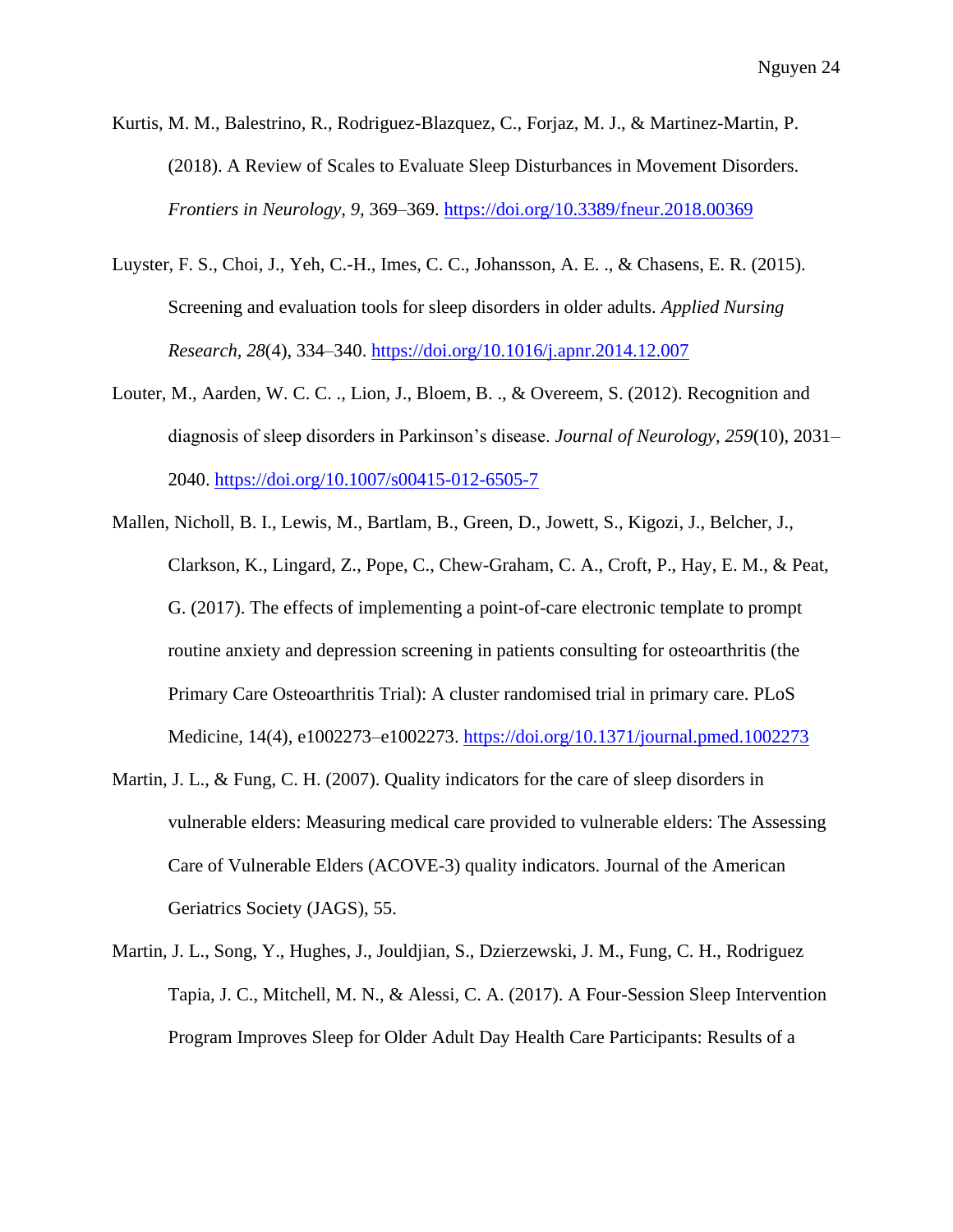Randomized Controlled Trial. Sleep (New York, N.Y.), 40(8).

<https://doi.org/10.1093/sleep/zsx079>

Mapi Research Trust. (2019). Parkinson's Disease Sleep Scale-Version 2. Available from: https://eprovide.mapi-trust.org/instruments/parkinson-s-disease-sleep-scale-

2#need this questionnaire

- Melka, D., Tafesse, A., Bower, J.H. *et al.* (2019). Prevalence of sleep disorders in Parkinson's disease patients in two neurology referral hospitals in Ethiopia. *BMC Neurol* **19,** 205. <https://doi.org/10.1186/s12883-019-1431-2>
- Santos-Garcia, D., Castro, E.S., de Deus Fonticoba, T., Panceiras, et al. (2020). Sleep problems are related to a worse quality of life and a greater non-motor symptoms burden in Parkinson's disease. *Journal of Geriatric Psychiatry, Oct 12.* doi: 10.1177/0891988720964250.
- Sateia, M.J., Buysse, D.J., Krystal, A.D., Neubauer, D.N., Heald, J.L. (2017). Clinical practice guideline for the pharmacologic treatment of chronic insomnia in adults: an American Academy of Sleep Medicine clinical practice guideline. *Journal of Clinical Sleep Medicine; 13* (2):307–349.
- Scott, A. J., Webb, T. L., Martyn-St James, M., Rowse, G., & Weich, S. (2021). Improving sleep quality leads to better mental health: A meta-analysis of randomised controlled trials. Sleep Medicine Reviews, 60, 101556–101556. https://doi.org/10.1016/j.smrv.2021.101556
- Stefani, A., & Högl, B. (2020). Sleep in Parkinson's disease. Neuropsychopharmacology (New York, N.Y.), 45(1), 121–128.<https://doi.org/10.1038/s41386-019-0448-y>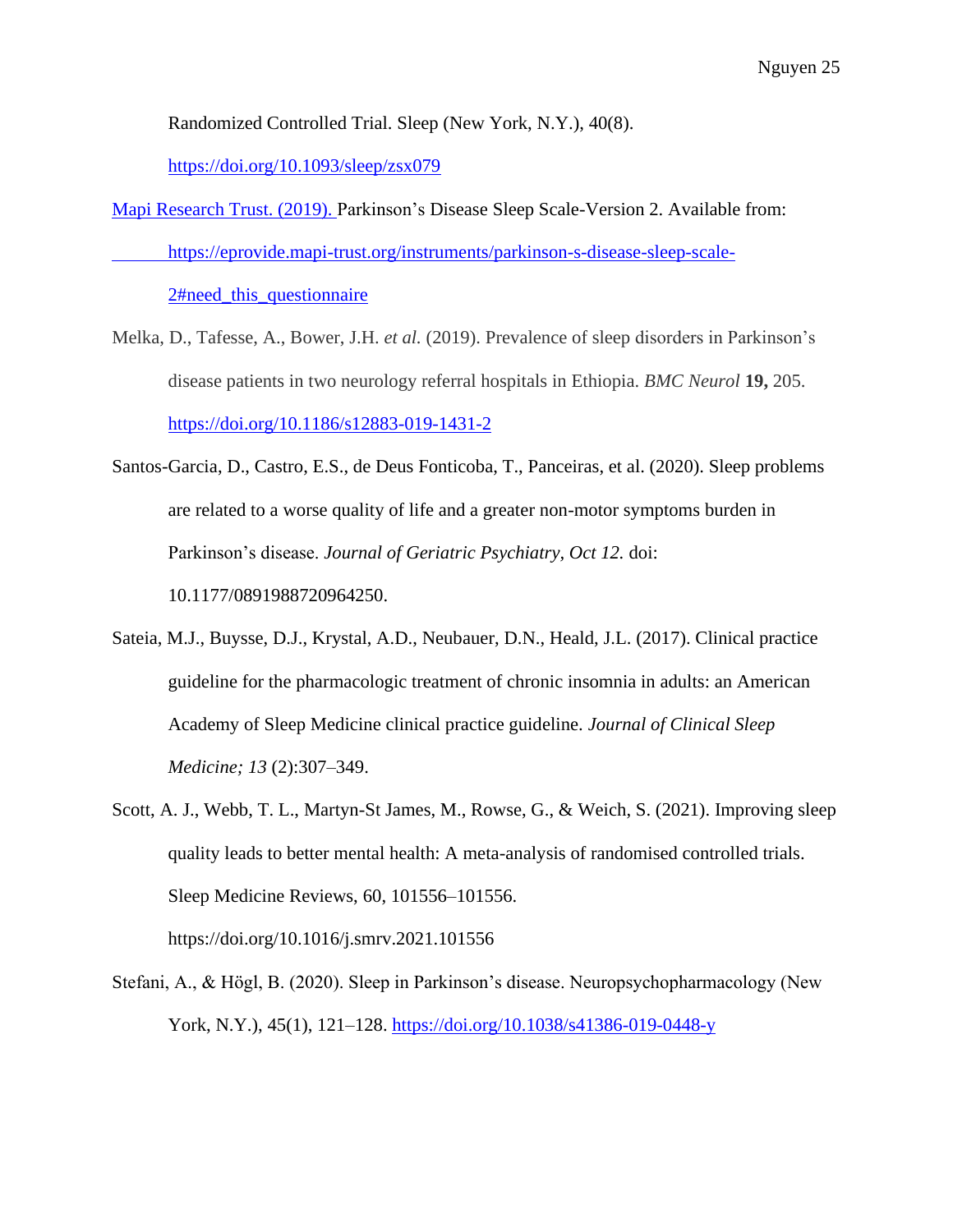Suzuki, K., Okuma, Y., Uchiyama, T., Miyamoto, M., Sakakibara, R., Shimo, Y., Hattori, N., Kuwabara, S., Yamamoto, T., Kaji, Y., Hirano, S., Kadowaki, T., & Hirata, K. (2017). Impact of sleep-related symptoms on clinical motor subtypes and disability in Parkinson's disease: a multicentre cross-sectional study. *Journal of Neurology, Neurosurgery & Psychiatry, 88*(11), 953–959.<https://doi.org/10.1136/jnnp-2017-316136>

- Trenkwalder, C., Kohnen, R., Högl, B., Metta, V., Sixel-Döring, F., Frauscher, B., Hülsmann, J., Martinez-Martin, P., & Chaudhuri, K. R. (2011). Parkinson's disease sleep scalevalidation of the revised version PDSS-2. *Movement Disorders, 26*(4), 644–652. <https://doi.org/10.1002/mds.23476>
- Weaver, Vetter, C., Rajaratnam, S. M.., O'Brien, C. S., Qadri, S., Benca, R. M., Rogers, A. E., Leary, E. B., Walsh, J. K., Czeisler, C. A., & Barger, L. K. (2018). Sleep disorders, depression and anxiety are associated with adverse safety outcomes in healthcare workers: A prospective cohort study. Journal of Sleep Research, 27(6), e12722–n/a. <https://doi.org/10.1111/jsr.12722>
- Voysey, Z.J., Barker, R.A. & Lazar, A.S. (2021). The Treatment of Sleep Dysfunction in Neurodegenerative Disorders. *Neurotherapeutics* **18,** 202–216 (2021). https://doi.org/10.1007/s13311-020-00959-7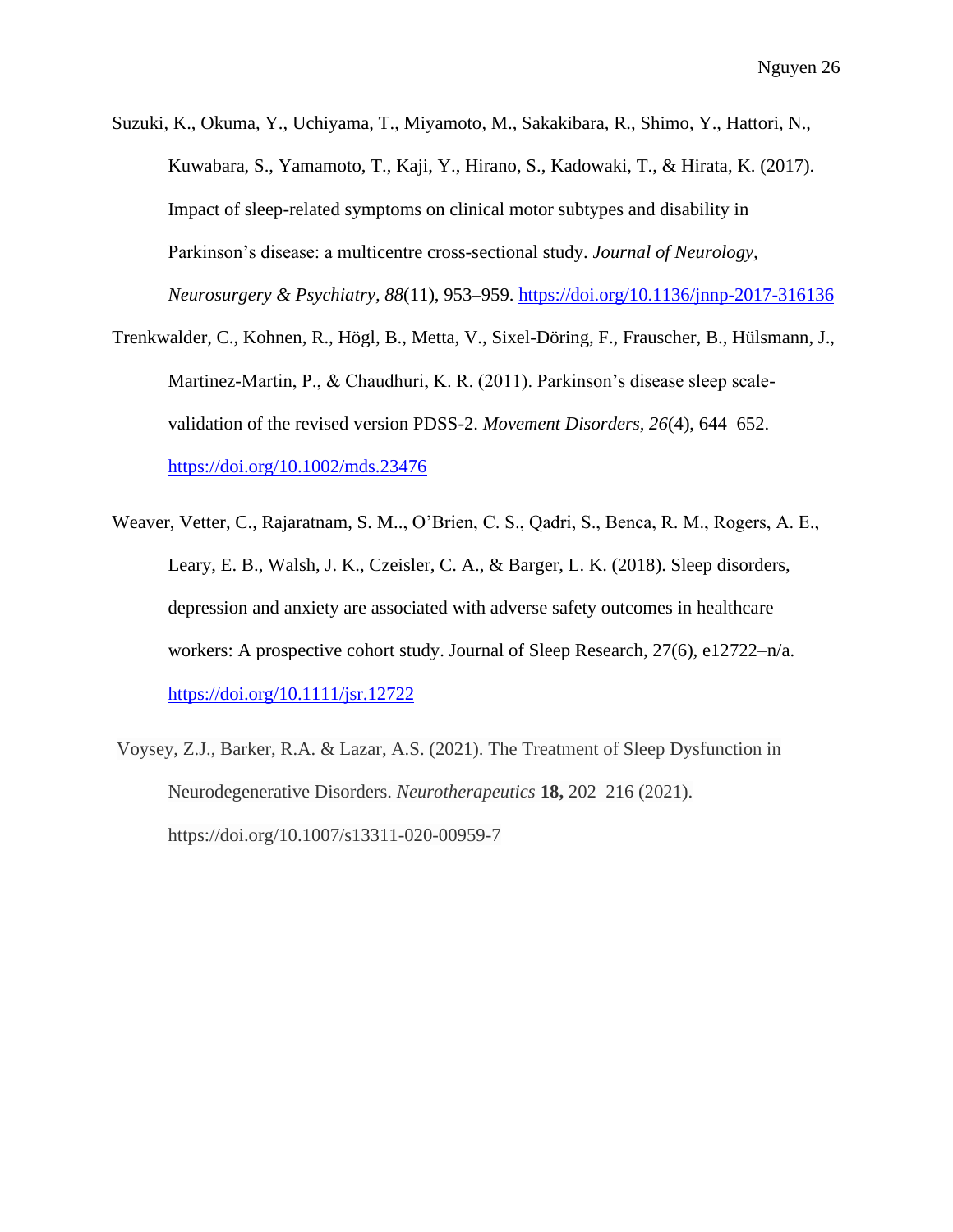# **Table 1. Data Collection/Evaluation and Analysis Methods Table**

| Aims/Evaluation             | <b>Measures</b> | <b>Measure</b> | Data          | <b>Recruitment</b>        | <b>Timing/Frequency</b> | Calculation/      | Goal/            |
|-----------------------------|-----------------|----------------|---------------|---------------------------|-------------------------|-------------------|------------------|
| <b>Questions</b>            |                 | <b>Type</b>    | <b>Source</b> | Method/                   |                         | <b>Statistics</b> | <b>Benchmark</b> |
|                             |                 |                |               | <b>Population</b>         |                         |                   |                  |
| Improve sleep screening     | % of            | Process        | EHR chart     | All PD patient follow up  | Biweekly for 6- week;   | Percentage/       | 80%              |
| rate in patients with       | documented      |                | review        | visits during the project | once per cycle          | Proportion        |                  |
| Parkinson's disease.        | sleep           |                |               | intervention period       |                         |                   |                  |
|                             | screening       |                |               |                           |                         |                   |                  |
| Does the use of a formal    | completed       |                |               |                           |                         |                   |                  |
| sleep scale, PDSS-2 improve | in the          |                |               |                           |                         |                   |                  |
| the rate of screening?      | electronic      |                |               |                           |                         |                   |                  |
|                             | health          |                |               |                           |                         |                   |                  |
|                             | record          |                |               |                           |                         |                   |                  |
|                             |                 |                |               |                           |                         |                   |                  |
| Evaluate for the change in  | $%$ of          | Process        | EHR chart     | All PD patient follow up  | Biweekly for 6- week;   | Percentage/propor | 80%              |
| the rate of treatment       | documented      |                | review        | visits during the project | once per cycle          | tion              |                  |
| planning for sleep.         | treatment       |                |               | intervention period       |                         |                   |                  |
|                             | plan for        |                |               |                           |                         |                   |                  |
|                             | sleep in the    |                |               |                           |                         |                   |                  |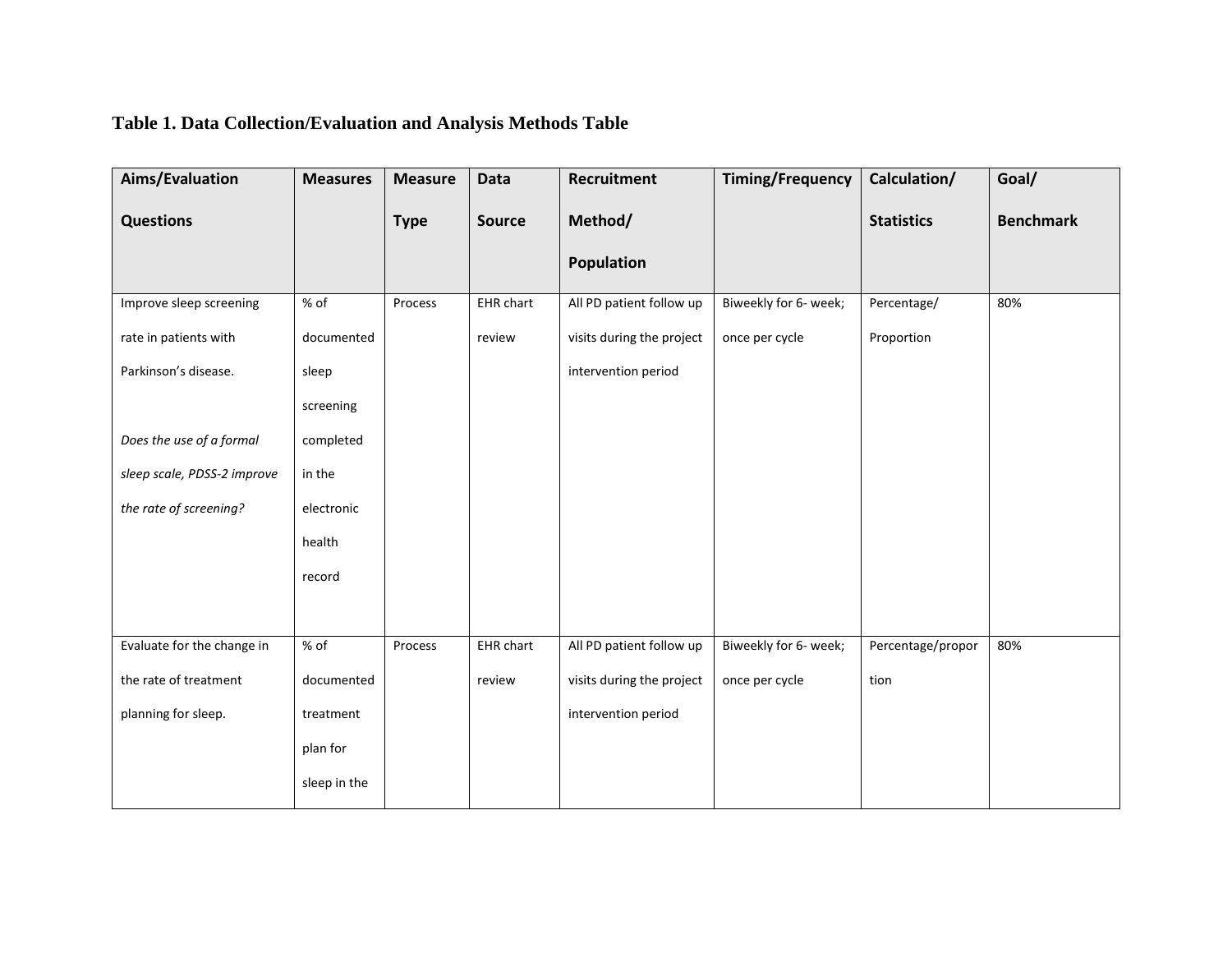| Does the use of a sleep scale, | electronic   |         |          |                         |                      |            |                    |
|--------------------------------|--------------|---------|----------|-------------------------|----------------------|------------|--------------------|
| PDSS - 2 improve the rate of   | health       |         |          |                         |                      |            |                    |
| treatment planning involving   | record       |         |          |                         |                      |            |                    |
| sleep?                         |              |         |          |                         |                      |            |                    |
|                                |              |         |          |                         |                      |            |                    |
|                                |              |         |          |                         |                      |            |                    |
| Providers are satisfied with   | Provider     | Outcome | Provider | All providers utilizing | Administered once, 2 | Mean score | Mean score of 4 or |
| PDSS-2 content and             | satisfaction |         | survey   | the scales during the   | weeks post-          |            | above (5-point     |
|                                |              |         |          |                         |                      |            |                    |
| usability.                     | ratings      |         |          | project period          | intervention         |            | scale)             |
|                                |              |         |          |                         |                      |            |                    |
| How satisfied are providers    |              |         |          |                         |                      |            |                    |
| with the content and           |              |         |          |                         |                      |            |                    |
| usability of the scale?        |              |         |          |                         |                      |            |                    |
|                                |              |         |          |                         |                      |            |                    |
|                                |              |         |          |                         |                      |            |                    |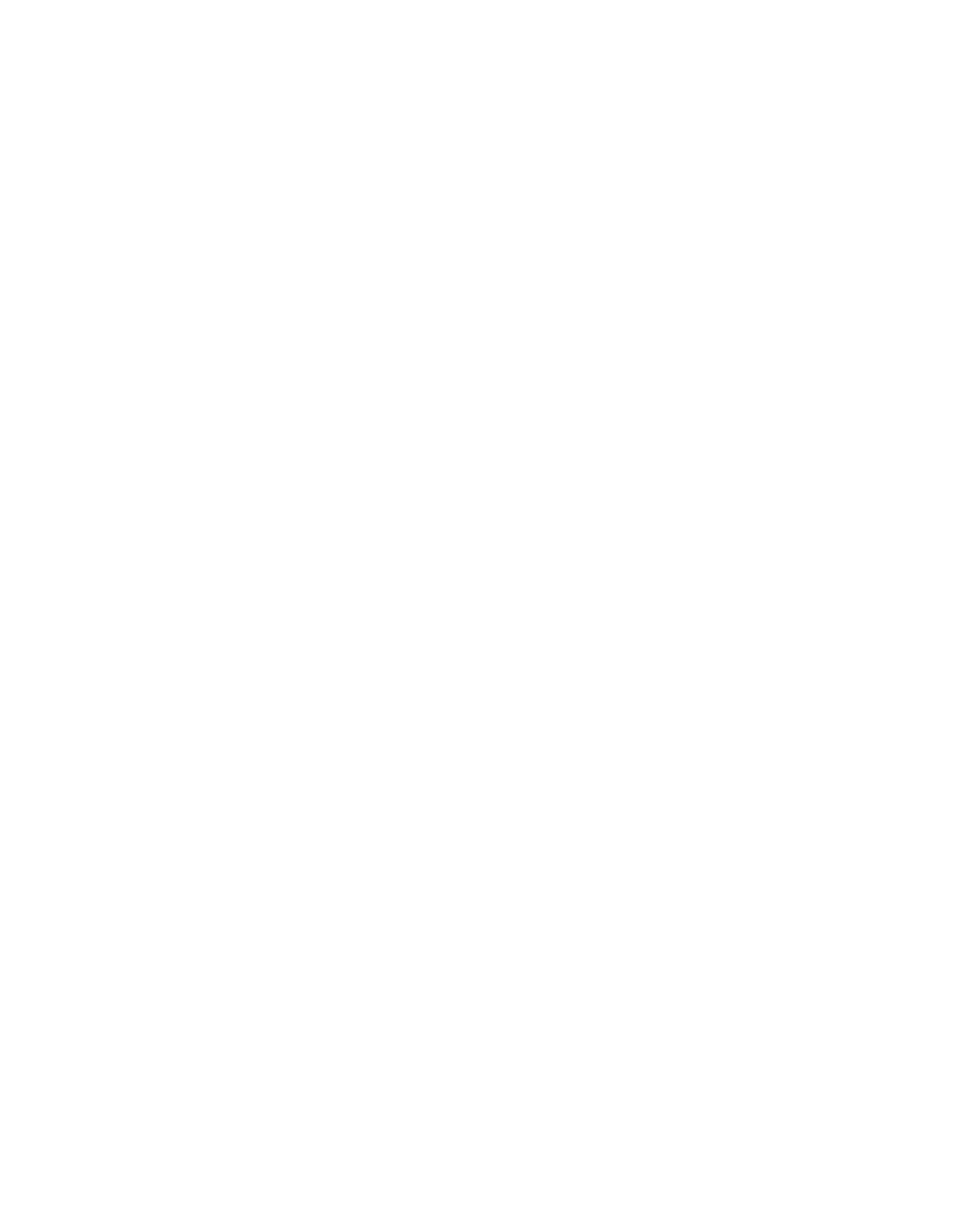### **Table 2. Data Dictionary Table**

| <b>Data Element</b>    | <b>Data Label</b> | Data Type     | <b>Definition/Purpose</b> | Data Values &      |
|------------------------|-------------------|---------------|---------------------------|--------------------|
|                        |                   |               |                           | Coding             |
| Participant number     | Part#             | Continuous    | Participant               | Numeric            |
| <b>Enrollment Date</b> | Date              | Alpha numeric | <b>Enrollment Date</b>    | Alpha-numeric      |
|                        |                   |               |                           | DD-MMM             |
| Gender                 | Gender            | Text          | Self-identified gender    | Categorical        |
|                        |                   |               | from EHR                  | 1, Male; 2, Female |
| Participant Age        | Age_Group         | Numeric       | EHR                       | Categorical        |
| Group                  |                   |               |                           | 51, 51-60;         |
|                        |                   |               |                           | 61, 61-70;         |
|                        |                   |               |                           | 71, 71-80;         |
|                        |                   |               |                           | 81, 81-90;         |
|                        |                   |               |                           | $91, 91+$          |
| PreSleep Screening     | PreSlpScr         | Text          | Chart reviewed: sleep     | Categorical        |
|                        |                   |               | screening previous        | 1, Y; 2 N          |
|                        |                   |               | documentation in EHR.     |                    |
| PostSleep Screening    | PostSlpScr        | Text          | PDSS-2 Questionnaire      | Categorical        |
|                        |                   |               | completed                 | 1, Y; 2 N          |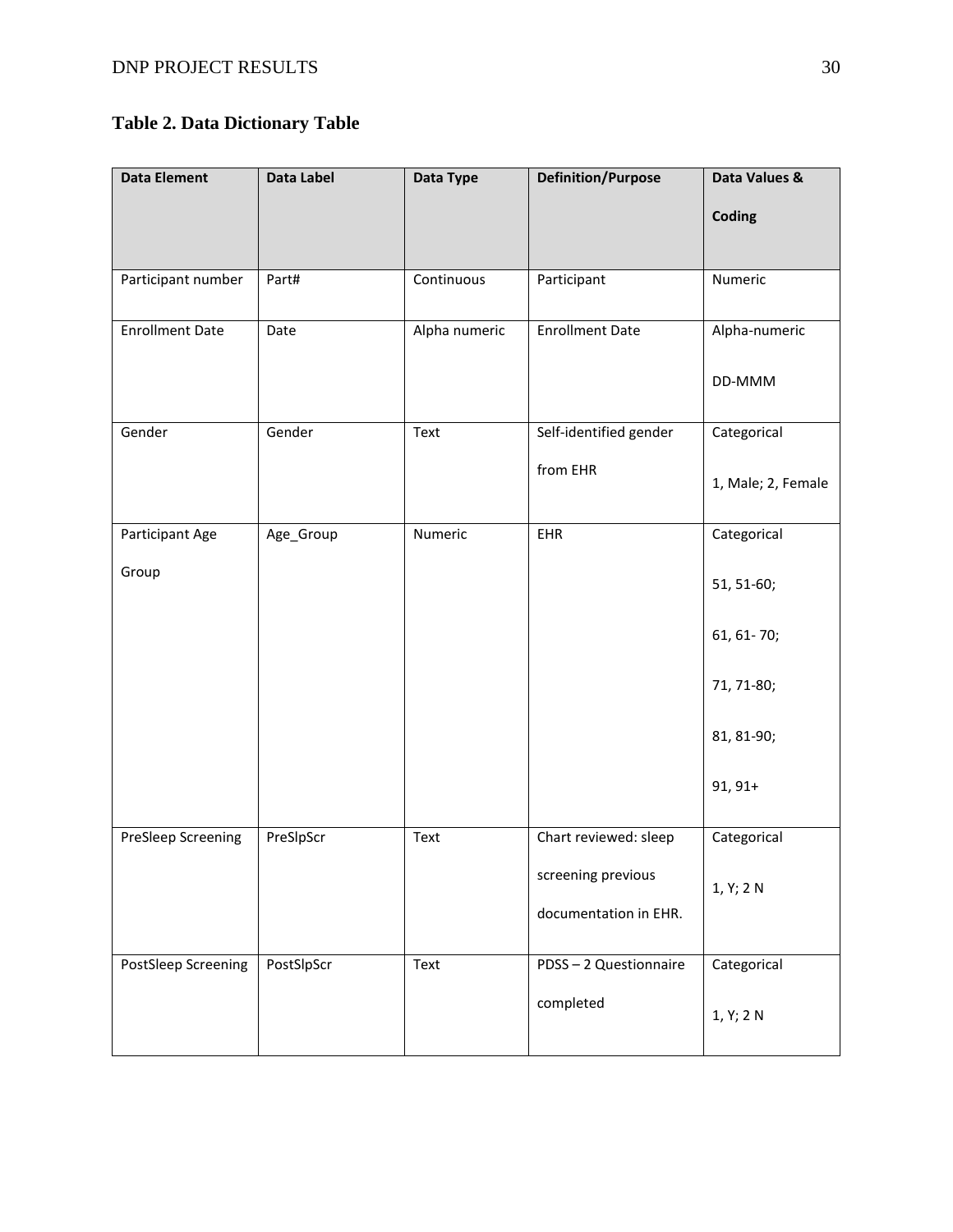| Post Sleep             | PostScreeScore | Numeric | PDSS-2 Score            | Numeric      |
|------------------------|----------------|---------|-------------------------|--------------|
| <b>Screening Score</b> |                |         |                         |              |
| Pre-Treatment          | PreTrtPln      | Text    | Chart reviewed:         | Categorical  |
| Planning               |                |         | treatment planning      | 1, Y; 2, N   |
|                        |                |         | documentation           |              |
| Post-Treatment         | PostTrtPln     | Text    | Chart reviewed:         | Categorical  |
| Planning               |                |         | treatment planning      | 1, Y; 2, N   |
|                        |                |         | documentation           |              |
| OnOFF                  | OnOFF          | Text    | Chart reviewed: Patient | Categorical  |
|                        |                |         | report ON PD            | 1, ON; 2 OFF |
|                        |                |         | medication.             |              |
| Motor Score            | Motor_Score    | Numeric | Unified Parkinson's     | Numeric      |
|                        |                |         | disease Rating Scale    |              |
|                        |                |         | (UPDRS III)             |              |
|                        |                |         |                         |              |

Descriptive statistics of age and gender are summarized in table 3.

**Table 3. Characteristics of the sample (n=41)**

| <b>Variable</b>    | Number $(\% )$ |
|--------------------|----------------|
| 51-60<br>$\bullet$ | $5(12.2\%)$    |
| $\bullet$ 61-70    | $7(17.1\%)$    |
| $-71-80$           | 19 (46.3%)     |
| $• 81-90$          | 8(19.5%)       |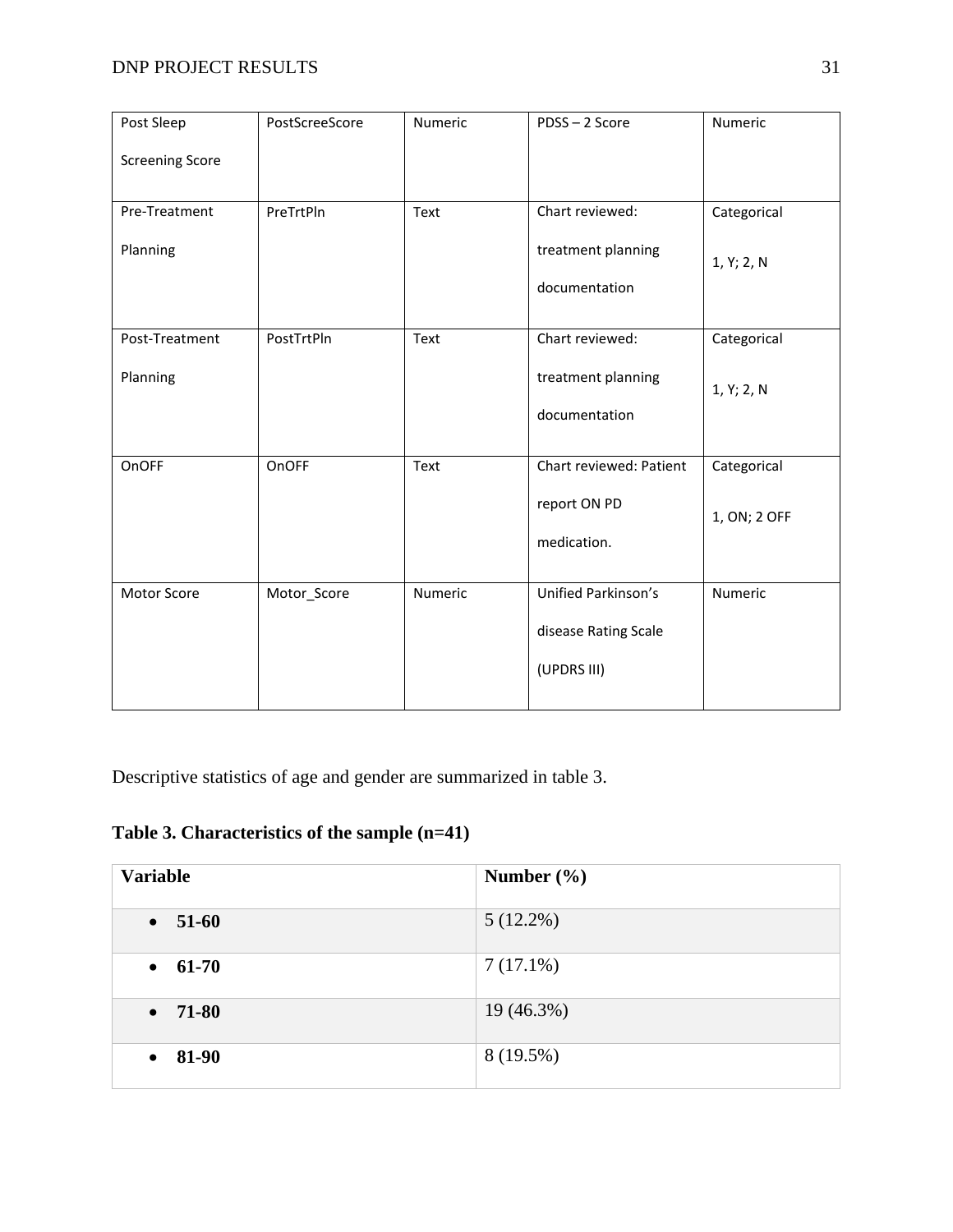| $\bullet$ 91             | $2(4.9\%)$   |
|--------------------------|--------------|
| Gender                   |              |
| • Female                 | $20(48.8\%)$ |
| <b>Male</b><br>$\bullet$ | 21 (51.2%)   |

### **Table 4. Pretest sleep screening and posttest sleep screening (n=41)**

|                   | Yes                   | N <sub>0</sub> |  |
|-------------------|-----------------------|----------------|--|
| <b>Pretest</b>    | 21(51.2%)             | $20(46.3\%)$   |  |
| <b>Posttest</b>   | 34 (82.9%)            | $7(17.1\%)$    |  |
| <b>Statistics</b> | $X^2 = 2.14$ , p=0.14 |                |  |

### **Figure 1. Bar Chart Demonstrating Pretest and Posttest Sleep Screening Difference**

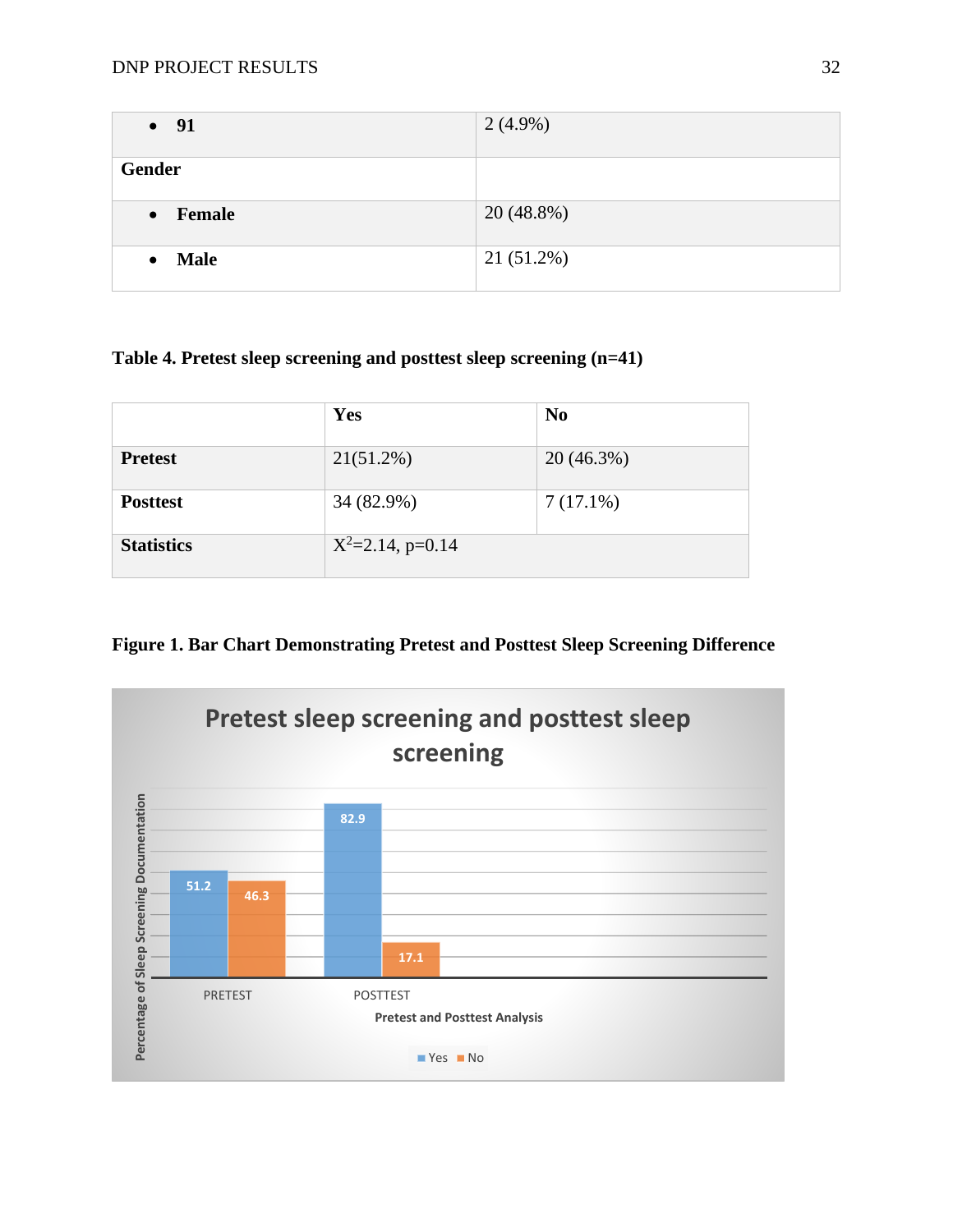|         | n  | <b>Pretest screening</b> | <b>Posttest screening</b> |
|---------|----|--------------------------|---------------------------|
| Cycle 1 | 14 | $7(50.0\%)$              | $11(78.6\%)$              |
| Cycle 2 | 15 | 8 (53.3%)                | $12(80.0\%)$              |
| Cycle 3 | 12 | $6(50.0\%)$              | $11(91.7\%)$              |

|  | Table 5. Screening rate during each cycle |  |  |
|--|-------------------------------------------|--|--|
|  |                                           |  |  |

**Figure 2. Run Chart for PDSA Cycles and Pre/Posttest Results** 



### **Table 6. Pretest Treatment Planning and Posttest Treatment Planning (n=41)**

|                                   | Yes          | No         |
|-----------------------------------|--------------|------------|
| <b>Pretest Treatment Planning</b> | $21(52.5\%)$ | 20 (48.7%) |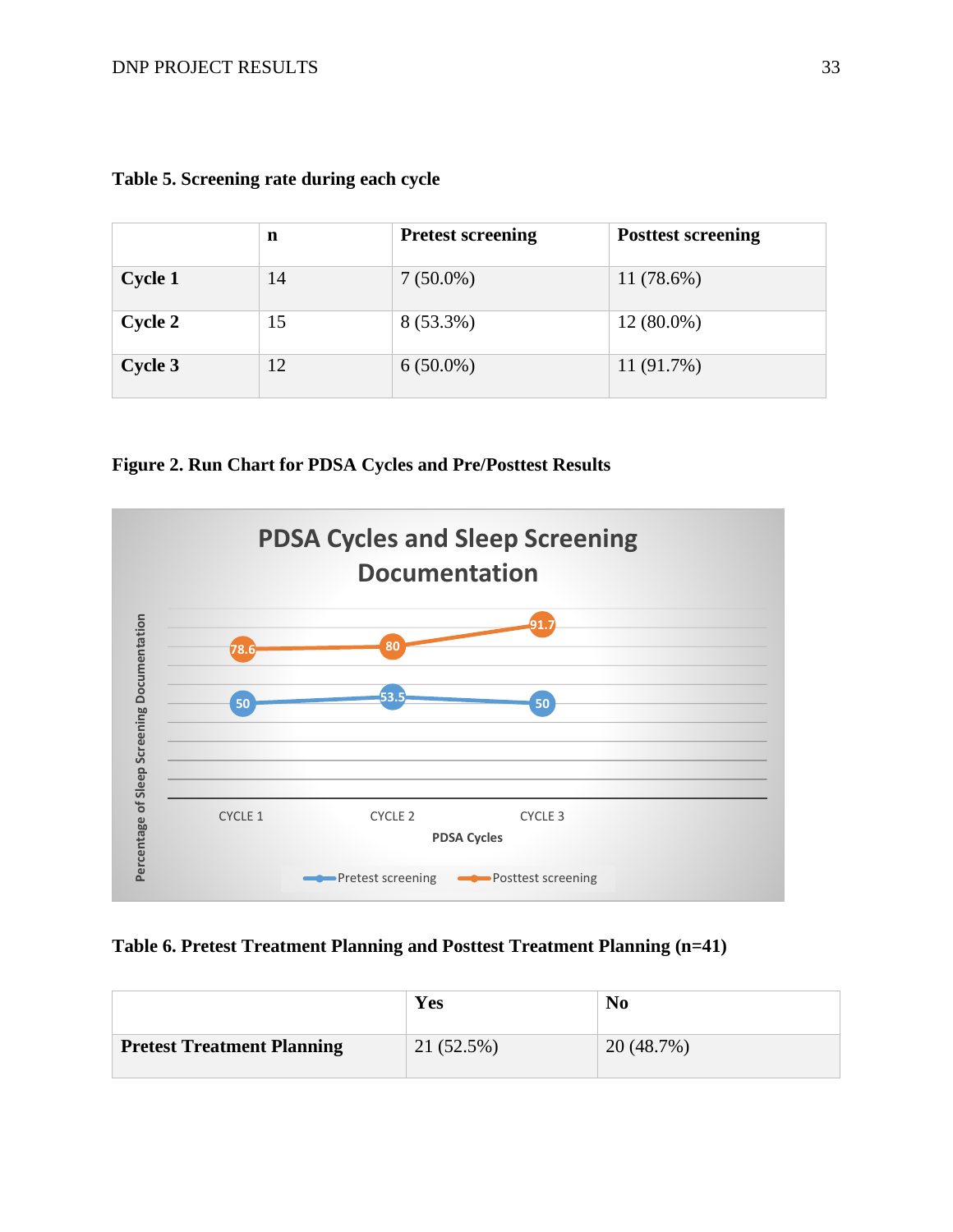| <b>Posttest Treatment Planning</b> | 13 (31.7%)          | 28 (68.3%) |
|------------------------------------|---------------------|------------|
| <b>Statistics</b>                  | $X^2 = 5.03$ p=0.03 |            |

#### **Table 7. Control Chart Cycle 1 Chart Audit for PDSS – 2 Sleep Screening Documentation**

**and Scores** 

| Part#                   | <b>Date</b>   |   | Gender \ge_grou SlpScreet SlpscreettScreeScPreTrtPlr'ostTrtPlr |                |                |    |                |                  |
|-------------------------|---------------|---|----------------------------------------------------------------|----------------|----------------|----|----------------|------------------|
| 1                       | $14-Oct$      | M | 51                                                             | 1              | 1              | 17 | 2              | 1                |
| $\overline{2}$          | $14-Oct$      | M | 61                                                             | $\overline{2}$ | 1              | 23 | 1              | 1                |
| 3                       | $14-Oct$      | F | 81                                                             | 1              | 1              | 8  | 1              | $\overline{2}$   |
| $\overline{\mathbf{4}}$ | $14-Oct$      | M | 61                                                             | 2              | 1              | 11 | $\overline{2}$ | $\boldsymbol{2}$ |
| 5                       | 14-Oct        | M | 51                                                             | 1              | 1              | 33 | 1              | 1                |
| 6                       | 14-Oct        | F | 61                                                             | $\overline{2}$ | $\overline{2}$ |    | $\overline{2}$ | $\overline{2}$   |
| 7                       | $14-Oct$      | F | 71                                                             | 2              | 1              | 21 | $\overline{2}$ | $\overline{2}$   |
| 8                       | 14-Oct        | M | 81                                                             | 2              | 1              | 11 | 2              | 1                |
| 9                       | 14-Oct        | M | 81                                                             | $\overline{2}$ | 1              | 24 | $\overline{2}$ | $\overline{2}$   |
| 10                      | $14-Oct$      | F | 71                                                             | 1              | 1              | 21 | 1              | $\overline{2}$   |
| 11                      | <b>14-Oct</b> | M | 71                                                             | $\overline{2}$ | $\overline{2}$ |    | $\overline{2}$ | $\overline{2}$   |
| 12                      | 14-Oct        | F | 51                                                             | 1              |                | 49 | 1              | $\mathbf{1}$     |
| 13                      | <b>14-Oct</b> | F | 61                                                             | 1              | 1              | 38 | 1              | 1                |
| 14                      | <b>14-Oct</b> | M | 71                                                             | 1              | $\overline{2}$ |    | 1              | $\overline{2}$   |
|                         |               |   |                                                                |                |                |    |                |                  |

**Note:** The control chart was imported from SPSS. The variable label  $1 = Yes, 2 = No$ . The blanks are missing sleep screening score from incomplete documentation. The age is grouped as follow:  $51, 51 - 60$ ;  $61, 61 - 70, 71, 71 - 80, 81, 81 - 90$ ;  $90$  is 90 and above.

**Table 8. Control Chart Cycle 2 Chart Audit for PDSS – 2 Sleep Screening Documentation and Scores**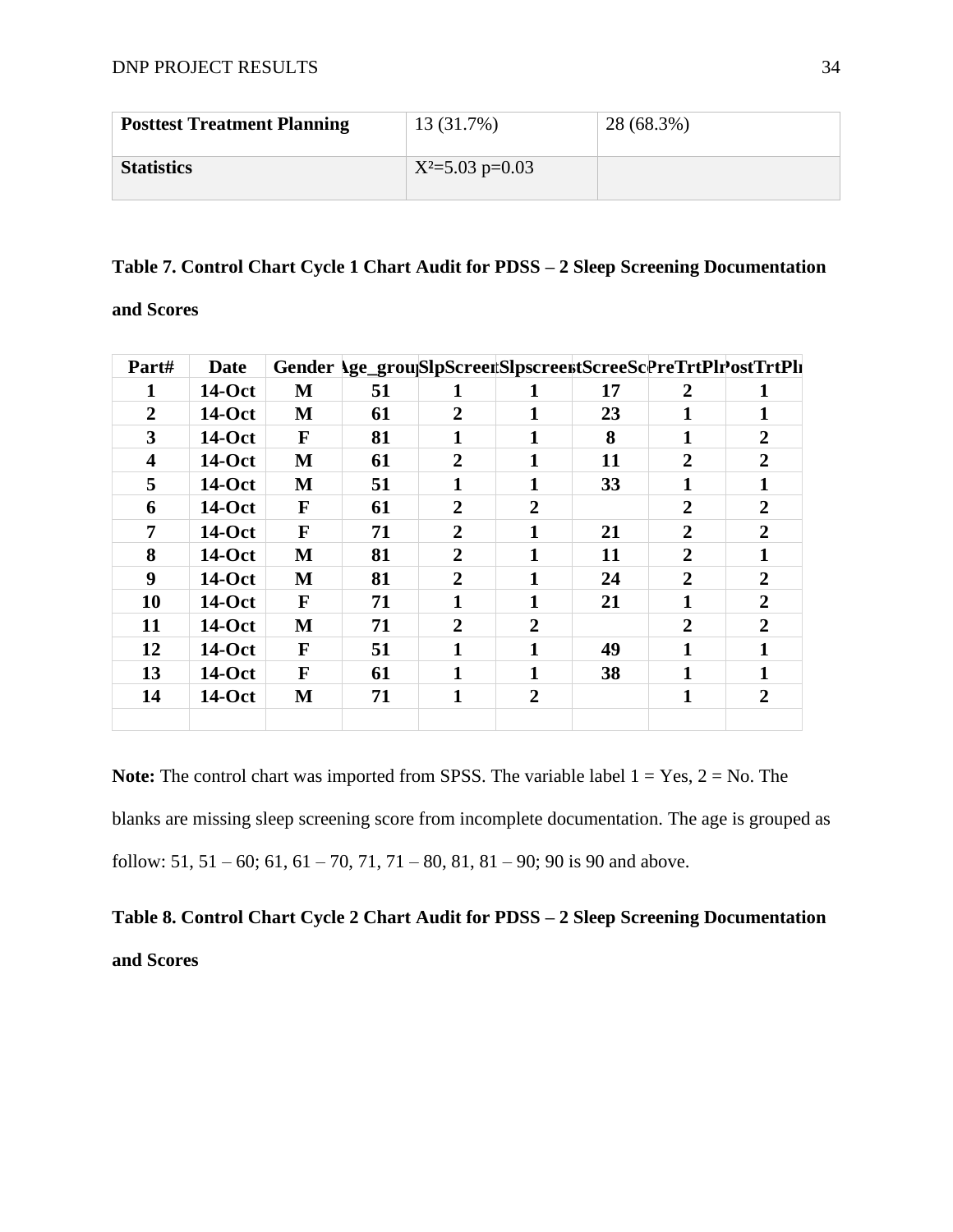| 15 | $28-Oct$ | F            | 61 | 1              | 1              | 11 | $\mathbf{1}$     | $\overline{2}$ |
|----|----------|--------------|----|----------------|----------------|----|------------------|----------------|
| 16 | $28-Oct$ | M            | 71 | $\overline{2}$ | 1              | 10 | $\boldsymbol{2}$ | $\overline{2}$ |
| 17 | $28-Oct$ | M            | 71 | 1              | 1              | 36 | 1                | 1              |
| 18 | $28-Oct$ | F            | 81 | $\overline{2}$ | 1              | 7  | $\boldsymbol{2}$ | 1              |
| 19 | $28-Oct$ | M            | 71 | 1              | 1              | 28 | 1                | 1              |
| 20 | $28-Oct$ | F            | 51 | $\mathbf{1}$   | $\mathbf{1}$   | 8  | $\mathbf{1}$     | 1              |
| 21 | $28-Oct$ | M            | 71 | 1              | $\overline{2}$ |    | 1                | $\overline{2}$ |
| 22 | $28-Oct$ | M            | 71 | $\overline{2}$ | $\overline{2}$ |    | $\boldsymbol{2}$ | $\overline{2}$ |
| 23 | $28-Oct$ | $\mathbf{F}$ | 71 | 1              | 1              | 7  | $\mathbf{1}$     | $\overline{2}$ |
| 24 | $28-Oct$ | M            | 71 | $\overline{2}$ | $\overline{2}$ |    | $\overline{2}$   | $\overline{2}$ |
| 25 | $28-Oct$ | M            | 81 | 1              | 1              | 10 | 1                | $\overline{2}$ |
| 26 | $28-Oct$ | F            | 71 | $\mathbf{1}$   | 1              | 12 | 1                | $\overline{2}$ |
| 27 | $28-Oct$ | F            | 71 | $\overline{2}$ | 1              | 3  | $\overline{2}$   | $\overline{2}$ |
| 28 | $28-Oct$ | M            | 91 | 1              | $\mathbf{1}$   | 11 | $\overline{2}$   | $\overline{2}$ |
| 29 | $28-Oct$ | F            | 71 | $\overline{2}$ | $\mathbf{1}$   | 10 | $\overline{2}$   | $\overline{2}$ |

**Note:** The control chart was imported from SPSS. The variable label  $1 = Yes$ ,  $2 = No$ . The blanks are missing sleep screening score from incomplete documentation. The age is grouped as follow: 51, 51 – 60; 61, 61 – 70, 71, 71 – 80, 81, 81 – 90; 90 is 90 and above.

# **Table 9. Control Chart Cycle 3 Chart Audit for PDSS – 2 Sleep Screening Documentation and Scores**

| 30 | $11-Nov$      | F | 71 | $\overline{2}$ | 1              | 11 | $\overline{2}$ | $\overline{2}$ |
|----|---------------|---|----|----------------|----------------|----|----------------|----------------|
| 31 | $11-Nov$      | M | 61 | 1              | 1              | 25 | 1              | 1              |
| 32 | $11-Nov$      | M | 81 | $\overline{2}$ | 1              | 12 | $\overline{2}$ | $\overline{2}$ |
| 33 | $11-Nov$      | F | 81 | 1              |                | 14 | 1              | 1              |
| 34 | $11-Nov$      | F | 61 | 1              | 1              | 51 | 1              | 1              |
| 35 | <b>11-Nov</b> | M | 71 | 1              | 1              | 18 | 1              | $\overline{2}$ |
| 36 | $11-Nov$      | F | 71 | $\overline{2}$ | 1              | 23 | $\overline{2}$ | $\overline{2}$ |
| 37 | $11-Nov$      | F | 91 | $\mathbf{1}$   | 1              | 28 | 1              | $\overline{2}$ |
| 38 | $11-Nov$      | F | 71 | $\mathbf{1}$   | 1              | 15 | $\mathbf{1}$   | $\overline{2}$ |
| 39 | $11-Nov$      | M | 81 | $\overline{2}$ | 1              | 20 | $\overline{2}$ | $\overline{2}$ |
| 40 | $11-Nov$      | M | 51 | $\overline{2}$ | $\overline{2}$ |    | $\overline{2}$ | $\overline{2}$ |
| 41 | <b>11-Nov</b> | F | 71 | $\overline{2}$ | 1              | 27 | $\overline{2}$ | $\overline{2}$ |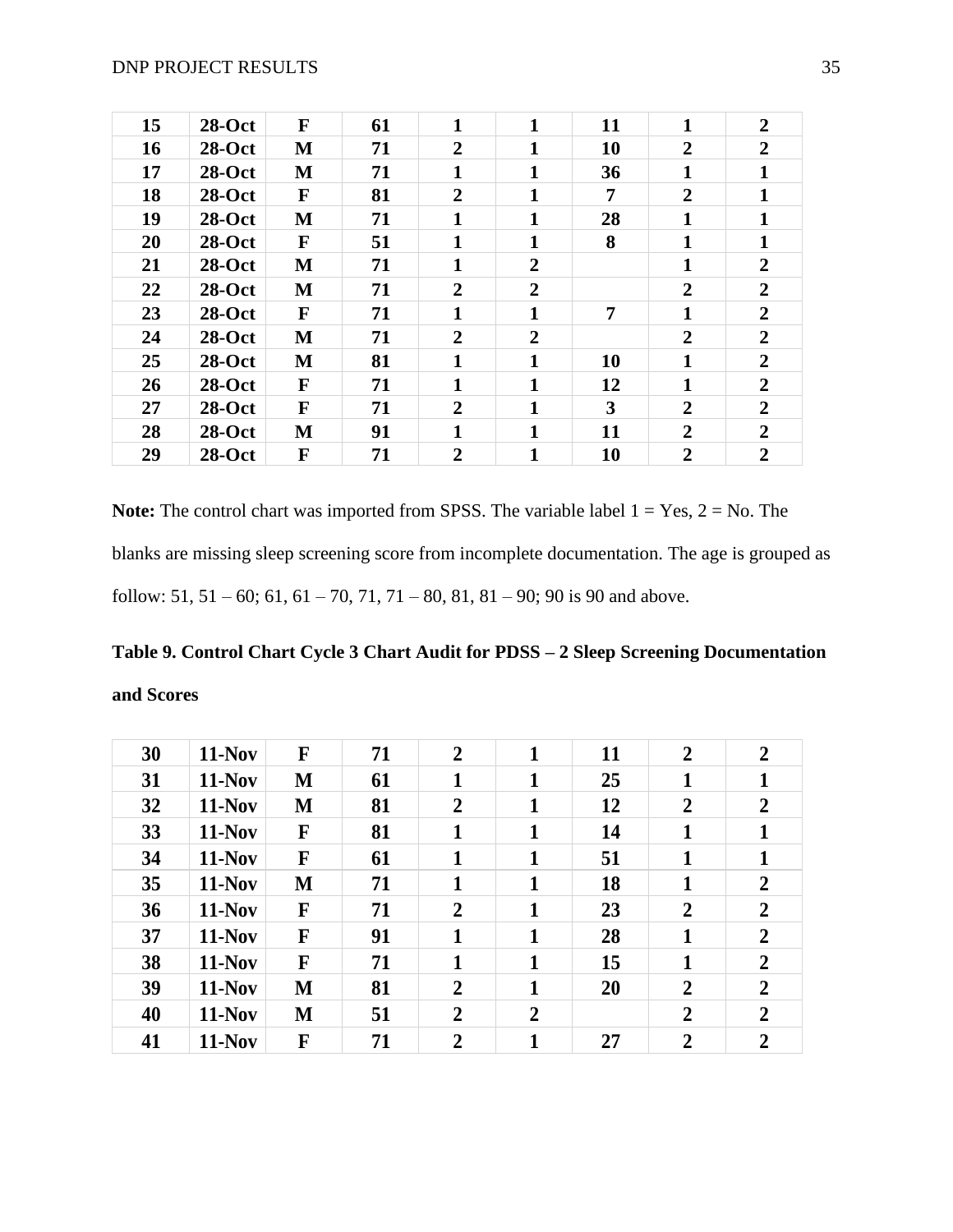**Note:** The control chart was imported from SPSS. The variable label  $1 = Yes$ ,  $2 = No$ . The blanks are missing sleep screening score from incomplete documentation. The age is grouped as follow:  $51, 51 - 60$ ;  $61, 61 - 70, 71, 71 - 80, 81, 81 - 90$ ;  $90$  is 90 and above.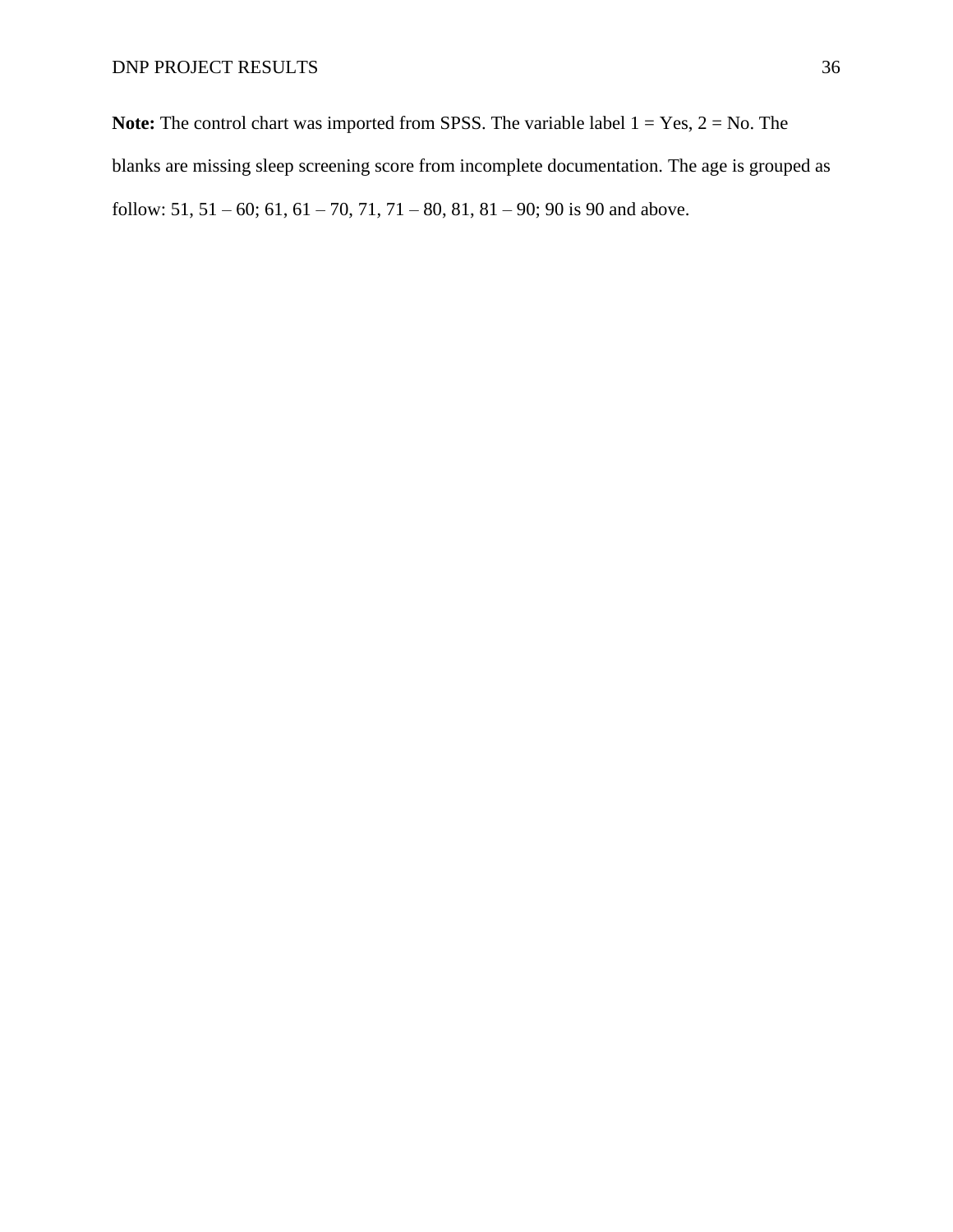# **Appendix A**

### **Evidence Table**

| Article # | <b>Author</b><br>& Date | <b>Evidence</b><br><b>Type</b>              | Sample,<br>Sample Size,<br><b>Setting</b>                                                                                                                                                                              | <b>Study</b><br>findings that<br>help answer<br>the EBP<br>Question                                                                                                                                                                           | <b>Observable</b><br><b>Measures</b>                                                                                                                                                                                                                                                                                                                                                                            | <b>Limitations</b>                                                                                                                    | <b>Evidence</b><br>Level &<br>Quality     |
|-----------|-------------------------|---------------------------------------------|------------------------------------------------------------------------------------------------------------------------------------------------------------------------------------------------------------------------|-----------------------------------------------------------------------------------------------------------------------------------------------------------------------------------------------------------------------------------------------|-----------------------------------------------------------------------------------------------------------------------------------------------------------------------------------------------------------------------------------------------------------------------------------------------------------------------------------------------------------------------------------------------------------------|---------------------------------------------------------------------------------------------------------------------------------------|-------------------------------------------|
|           | Alessi et<br>al., 2016  | Randomized<br>Controlled<br>Trial           | Community-<br>dwelling<br>veterans aged<br>60 and older<br>who met<br>diagnostic<br>criteria for<br>insomnia of 3<br>months<br>duration or<br>longer ( $N =$<br>159).                                                  | Intervention<br>subjects had<br>greater<br>improvement<br>than controls<br>between the<br>baseline and<br>posttreatment<br>assessments,<br>the baseline<br>and 6-month<br>assessments,<br>and the<br>baseline and<br>12-month<br>assessments. | Primary<br>outcomes,<br>including self-<br>reported (7-day<br>sleep diary) sleep<br>onset latency,<br>wake after sleep<br>onset, total wake<br>time, and sleep<br>efficiency;<br>Pittsburgh Sleep<br>Quality Index<br>(PSQI); and<br>objective sleep<br>efficiency (7-day<br>wrist actigraphy,<br>were measured at<br>baseline, at the<br>posttreatment<br>assessment, and<br>at 6- and 12-<br>month follow-up. | Predominant<br>male veteran<br>population,<br>findings may<br>not be<br>generalized<br>to the older<br>women and<br>non-<br>veterans. | Level I<br>Evidence:<br>High<br>quality   |
|           | Dean et<br>al., 2019    | Non-<br>research/<br>Quality<br>Improvement | Twelve<br>nurses, mean<br>age 42.6,<br>100% female,<br>92%<br>Caucasian,<br>83%<br>baccalaureate<br>or higher,<br>average<br>nursing<br>experience<br>was 18 years,<br>in the<br>ambulatory<br>cancer care<br>setting. | <b>Nurses</b><br>reported<br>100%<br>satisfaction<br>and improved<br>confidence in<br>stimulation<br>learning for<br>identification<br>of sleep<br>disorders<br>using an<br>online<br>screening<br>tool.                                      | <b>Holland Sleep</b><br>Disorders<br>Questionnaire<br>during tow in situ<br>stimulations<br>using<br>standardized<br>patients and<br>debriefing.                                                                                                                                                                                                                                                                | Small<br>sample size,<br>extensive<br>nursing<br>knowledge<br>may impact<br>the impact<br>beliefs and<br>attitudes<br>about sleep.    | Level V<br>Evidence:<br>Good<br>quality   |
|           | Full et al.,<br>2019    | Non-<br>experimental                        | Older adults<br>$(N = 307)$<br>were recruited<br>from<br>retirement<br>communities<br>in San Diego,                                                                                                                    | Higher sleep<br>disturbance<br>scores were<br>significantly<br>associated<br>with higher<br>scores on the                                                                                                                                     | Depression CSD<br>C-10 Score,<br>Quality of Life<br>(PQOL) Score,<br>Perceived Stress<br>Score, and<br>PROMIS Sleep                                                                                                                                                                                                                                                                                             | Self-<br>reported<br>sleep<br>measures are<br>limiting.                                                                               | Level III<br>Evidence:<br>High<br>quality |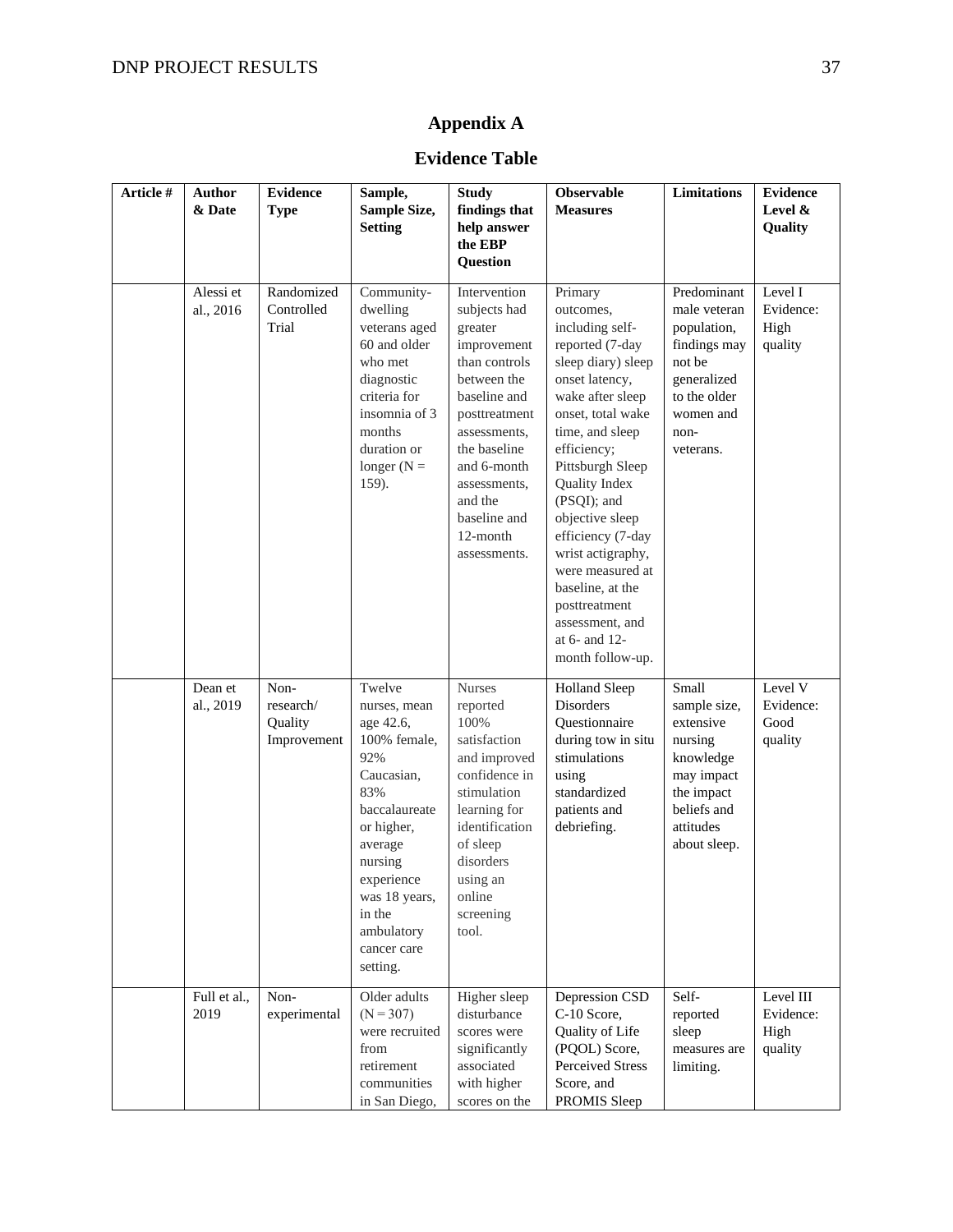|                             |                                                                                | CA, average<br>83.6 years<br>$(SD 6.4)$ and<br>predominately<br>female<br>$(72.3\%)$ .                                                    | depression<br>scale, higher<br>stress score,<br>and lower<br>quality of life.                                                                                                                                                                                                                                                                                                                                                                                                                       | Disturbance<br>Scale.                                                                                                                   |                                                                                                                                                                                                                                                                                            |                                         |
|-----------------------------|--------------------------------------------------------------------------------|-------------------------------------------------------------------------------------------------------------------------------------------|-----------------------------------------------------------------------------------------------------------------------------------------------------------------------------------------------------------------------------------------------------------------------------------------------------------------------------------------------------------------------------------------------------------------------------------------------------------------------------------------------------|-----------------------------------------------------------------------------------------------------------------------------------------|--------------------------------------------------------------------------------------------------------------------------------------------------------------------------------------------------------------------------------------------------------------------------------------------|-----------------------------------------|
| Fuller et<br>al., 2014      | Randomized<br>Controlled<br>Trial                                              | 325<br>participants<br>were recruited<br>through 23<br>community<br>pharmacies,<br>mean age<br>$55.5 \pm 16.7$ ,<br>46,7% male.           | 218 (67%)<br>participants<br>were at risk of<br>OSA,<br>insomnia or<br>RLS and<br>these<br>participants<br>were referred<br>to their<br>primary<br>physician.                                                                                                                                                                                                                                                                                                                                       | Subjective risk<br>assessment only<br>versus using a<br>questionnaire,<br>versus risk<br>$assessment +$<br>objective marker<br>for OSA. | Participant<br>biased as<br>they were<br>exposed to<br>the<br>screening<br>after seeing<br>the<br>recruitment<br>material.                                                                                                                                                                 | Level I<br>Evidence:<br>Good<br>quality |
| Hughes &<br>Martin,<br>2015 | Randomized<br>Controlled<br>Trial<br>(screening<br>phase of a<br>larger study) | $Sixty - eight$<br>participants<br>from an Adult<br>Day Health<br>Care<br>(ADHC).<br>96% male,<br>4% female,<br>mean age 79<br>years old. | More than<br>two thirds<br>$(n = 48,$<br>$70.6\%$ )<br>reported one<br>or more<br>characteristics<br>of poor sleep,<br>and 38% of<br>participants<br>met basic<br>criteria for<br>insomnia.<br>Individuals<br>with insomnia<br>attended<br><b>ADHC</b> less<br>frequently,<br>reported<br>worse sleep<br>quality and<br>shorter sleep<br>duration, and<br>were more<br>likely to<br>endorse<br>trouble falling<br>asleep,<br>staying<br>asleep, and<br>waking up too<br>early ( $p <$<br>$0.001$ ). | 28-item insomnia<br>screening tool<br>using validated<br>questionnaires<br>with simplified<br>response options.                         | The data<br>was gathered<br>based on a<br>screening<br>phase of a<br>larger study.<br>Medical and<br>psychiatric<br>information<br>was not<br>visible to the<br>screener.<br>Sample may<br>be biased<br>since the<br>participants<br>were<br>recruited as<br>a part of a<br>VA<br>program. | Level I<br>Evidence:<br>High<br>quality |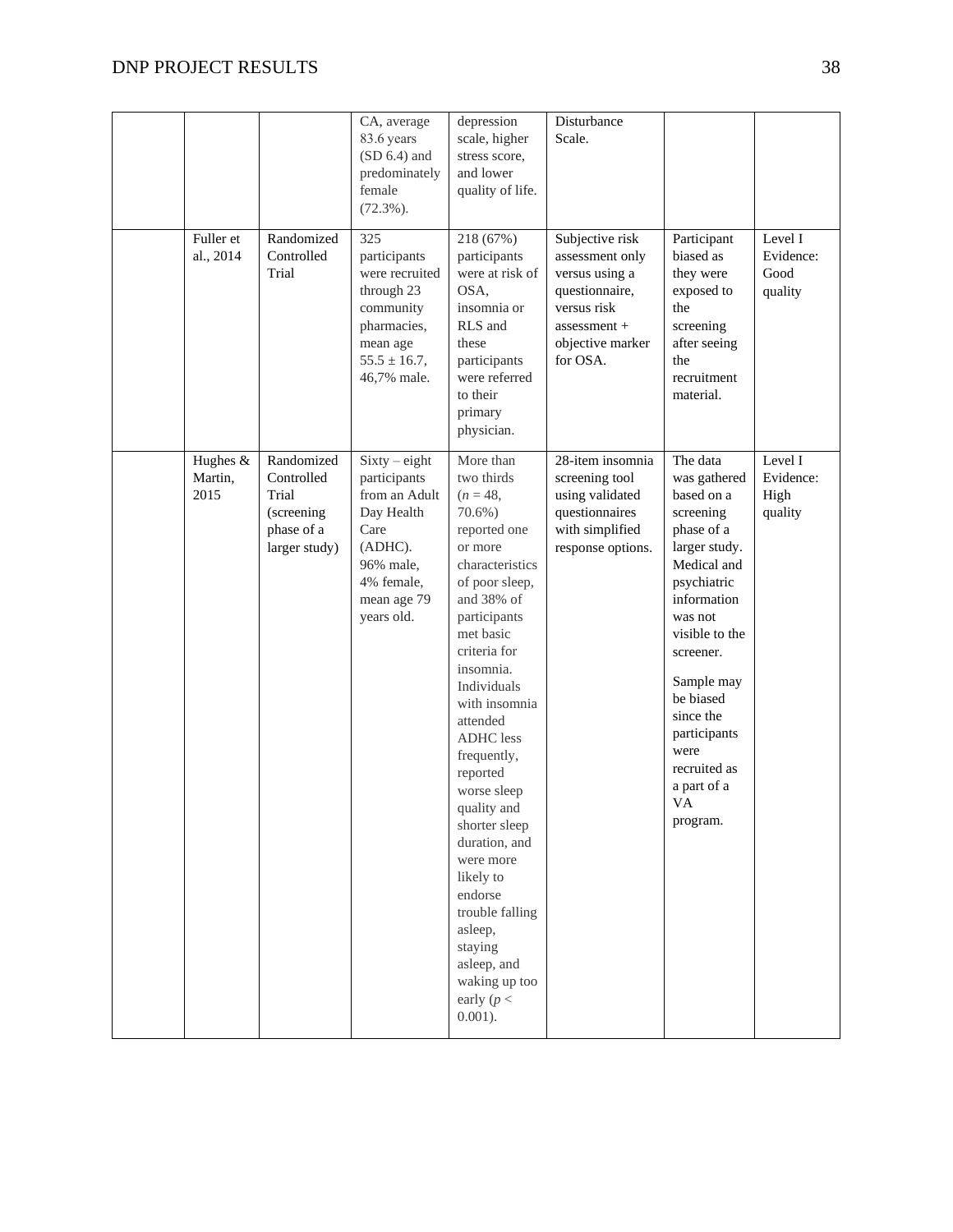| Hughes et              | Non-                              | Fifty-nine                                                                                                                                                                                                       | Disturbed                                                                                                                                                                                                                                                                                                                                                                                                                                                     | Subjective sleep                                                                                                                                                                                                        | The length                                                                                                                                                                                                                 | Level III                            |
|------------------------|-----------------------------------|------------------------------------------------------------------------------------------------------------------------------------------------------------------------------------------------------------------|---------------------------------------------------------------------------------------------------------------------------------------------------------------------------------------------------------------------------------------------------------------------------------------------------------------------------------------------------------------------------------------------------------------------------------------------------------------|-------------------------------------------------------------------------------------------------------------------------------------------------------------------------------------------------------------------------|----------------------------------------------------------------------------------------------------------------------------------------------------------------------------------------------------------------------------|--------------------------------------|
| al., 2018              | experimental                      | <b>Adult Day</b><br>Health Care<br>participants<br>(95% male,<br>mean $age =$<br>78 years)                                                                                                                       | sleep was<br>common, yet<br>there was no<br>agreement<br>between<br>subjective and<br>objective<br>sleep<br>assessment<br>methods.<br>Compared<br>with objective<br>measures,<br>one-half of<br>participants<br>reported<br>worse sleep<br>efficiency<br>$(SE)$ on<br>questionnaires<br>while one-<br>quarter over-<br>estimated SE.<br>Participants<br>reporting<br>worse pain<br>had a greater<br>discrepancy<br>between<br>subjective and<br>objective SE. | assessment using<br>the Pittsburg<br>Sleep Quality<br>Index (PSQI)<br>versus wrist-<br>actigraphy. The<br>7-item Insomnia<br>Severity Index<br>and<br>Dysfunctional<br>Beliefs and<br><b>Attitudes Scale</b><br>(DBAS). | and<br>complexity<br>of the scales<br>used, PSQI<br>and ISI may<br>be<br>prohibitive<br>to older<br>adults with<br>cognitive<br>and<br>functional<br>impairments.                                                          | Evidence:<br>High<br>Quality         |
| Mallen et<br>al., 2017 | Randomized<br>Controlled<br>Trial | Patients aged<br>$\geq$ 45 years old<br>with<br>osteoarthritis<br>attending a<br>primary care<br>clinic, mean<br>age 65, 57%<br>female, 98%<br>white<br>race/ethnicity,<br>sample size<br>was 2,042<br>patients. | Study found<br>that it is<br>feasible to<br>incorporate<br>point-of-care<br>screening of<br>anxiety<br>$(GAD-2)$ and<br>depression<br>$(PHQ-2)$ in<br>the electronic<br>medical<br>record.<br>Primary<br>outcome,<br>yield higher<br>pain scores at<br>follow up;<br>secondary<br>outcome,<br>anxiety and<br>depression<br>did not reduce                                                                                                                     | Depression<br>symptoms (PHQ-<br>$2)$ at<br>3 months:<br>Standardized<br>Mean Difference<br>(SMD) 0.14 (0.01<br>to $0.26$<br>6 months: SMD<br>$0.22$ (0.09 to<br>0.35)<br>12 months: SMD<br>$0.10(0.03)$ to<br>0.23)     | Anxiety was<br>screened in<br>addition to<br>depression.<br>Included<br>only patients<br>with<br>osteoarthritis<br>in the<br>primary care<br>setting<br>which may<br>not be<br>applicable to<br>the general<br>population. | Level I<br>Evidence;<br>high quality |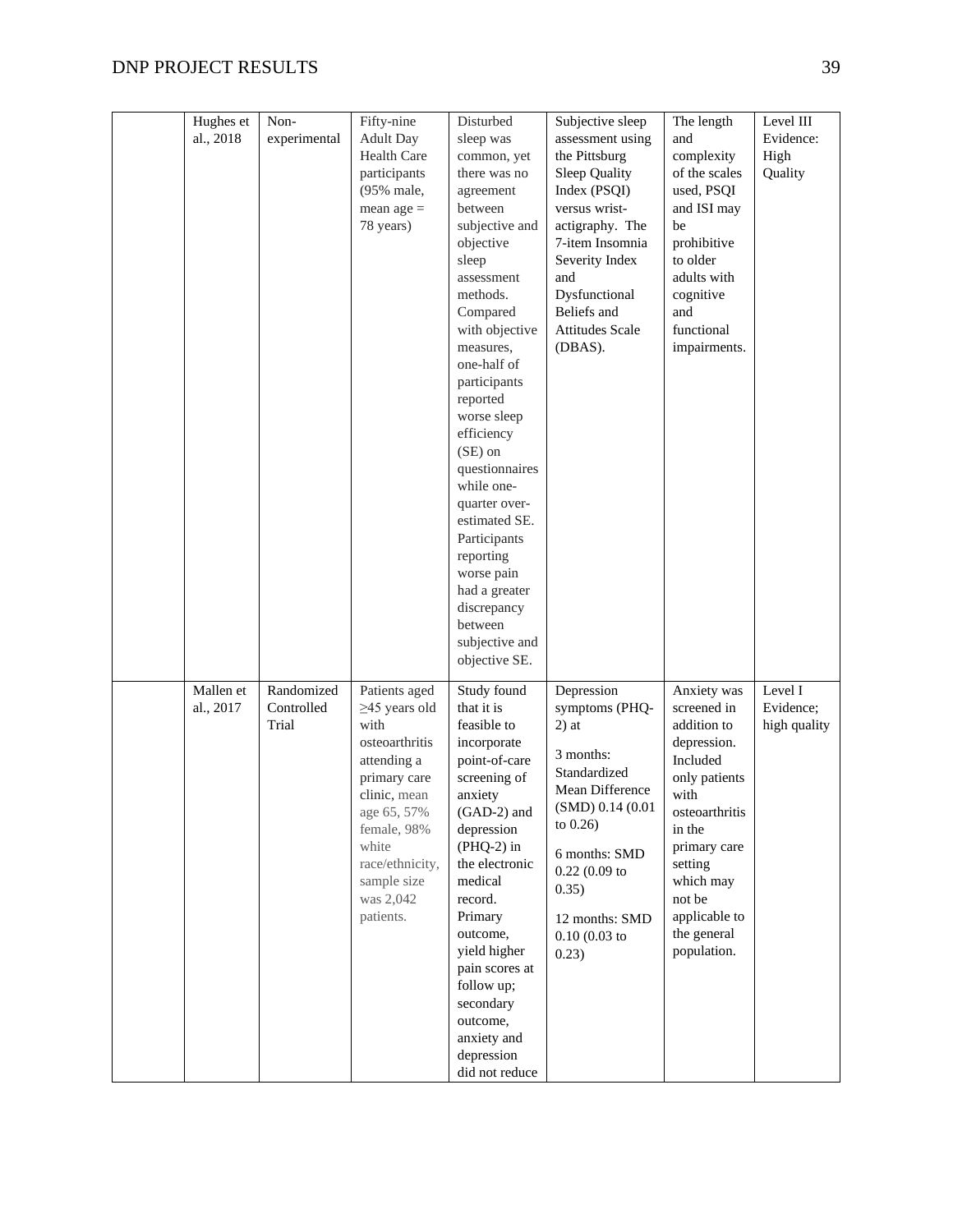|                        |                                                            |                                                                                                                                                                                                                         | following<br>intervention.                                                                                                                                                                                                                       |                                                                                                                                                                                                                                                                                                      |                                                                                                                                                                          |                                          |
|------------------------|------------------------------------------------------------|-------------------------------------------------------------------------------------------------------------------------------------------------------------------------------------------------------------------------|--------------------------------------------------------------------------------------------------------------------------------------------------------------------------------------------------------------------------------------------------|------------------------------------------------------------------------------------------------------------------------------------------------------------------------------------------------------------------------------------------------------------------------------------------------------|--------------------------------------------------------------------------------------------------------------------------------------------------------------------------|------------------------------------------|
| Martin et<br>al., 2017 | Randomized<br>Controlled<br>Trial                          | Forty-two<br>individuals<br>(mean age: 77<br>years, 93%<br>male)<br>enrolled in a<br>VA ADHC<br>program.                                                                                                                | A short<br>behavioral<br>sleep<br>intervention<br>program<br>showed<br>improvement<br>on sleep<br>efficiency,<br>number of<br>night time<br>awakenings,<br>and minutes<br>awake at<br>night<br>compared to<br>information<br>only<br>controlled. | In-person sleep<br>and health<br>assessments at<br>baseline, post<br>treatment, and 4<br>month follow up,<br>3 days of wrist<br>actigraphy,<br>Pittsburgh Sleep<br>Quality Index<br>(PSQI), and the<br>insomnia severity<br>index.                                                                   | Participants<br>were not<br>able to be<br>screened for<br>sleep-<br>disordered<br>breathing<br>despite<br>evidence of<br>higher<br>prevalence<br>in the older<br>adults. | Level I<br>Evidence:<br>High<br>quality  |
| Scott et<br>al., 2021  | Meta-<br>analysis of<br>randomized<br>controlled<br>trials | Sixty-five<br>trials<br>comprising 72<br>interventions<br>and $N = 8608$<br>participants<br>were included                                                                                                               | Improvement<br>of sleep can<br>lead to<br>significant<br>effect on<br>composite<br>mental health,<br>depression,<br>anxiety, and<br>rumination, as<br>well as stress<br>and psychosis<br>symptoms.                                               | Self-reported<br>measures of<br>global sleep<br>quality, the<br>Pittsburg Sleep<br>Quality Index<br>(PSQI), outcomes<br>specific to a<br>given sleep<br>disorder that<br>assess sleep<br>continuity and<br>impact on daily<br>life, and<br>individual<br>components of<br>reported sleep<br>quality. | Few studies<br>reported<br>impact for<br>long term,<br>those that<br>did report<br>longer<br>follow up<br>had smaller<br>effects.                                        | Level II<br>Evidence:<br>Good<br>quality |
| Weaver et<br>al., 2018 | Quasi-<br>experimental<br>(Prospective<br>cohort study)    | A sample of<br>416 shift<br>workers at<br>four hospitals<br>participated,<br>mean age is<br>33.2, 87.8%<br>female, 11%<br>male. full-<br>time (80.8%)<br>nursing staff<br>$(64.7\%)$ , 95%<br>of the sample<br>reported | Of the 416<br>hospital<br>workers who<br>participated,<br>two in five<br>$(40.9\%)$<br>screened<br>positive for a<br>sleep disorder<br>and 21.6%<br>screened<br>positive for<br>depression or<br>anxiety.                                        | 88% of those<br>who screened<br>positive for a<br>sleep disorder<br>were previously<br>undiagnosed and<br>untreated.<br>Nearly one-<br>quarter of the<br>study sample<br>$(n = 96, 23.1\%)$<br>reported<br>excessive                                                                                 | Treatment<br>data were<br>not<br>collected, or<br>follow up in<br>reduction of<br>symptoms.                                                                              | Level II<br>Evidence:<br>Good<br>quality |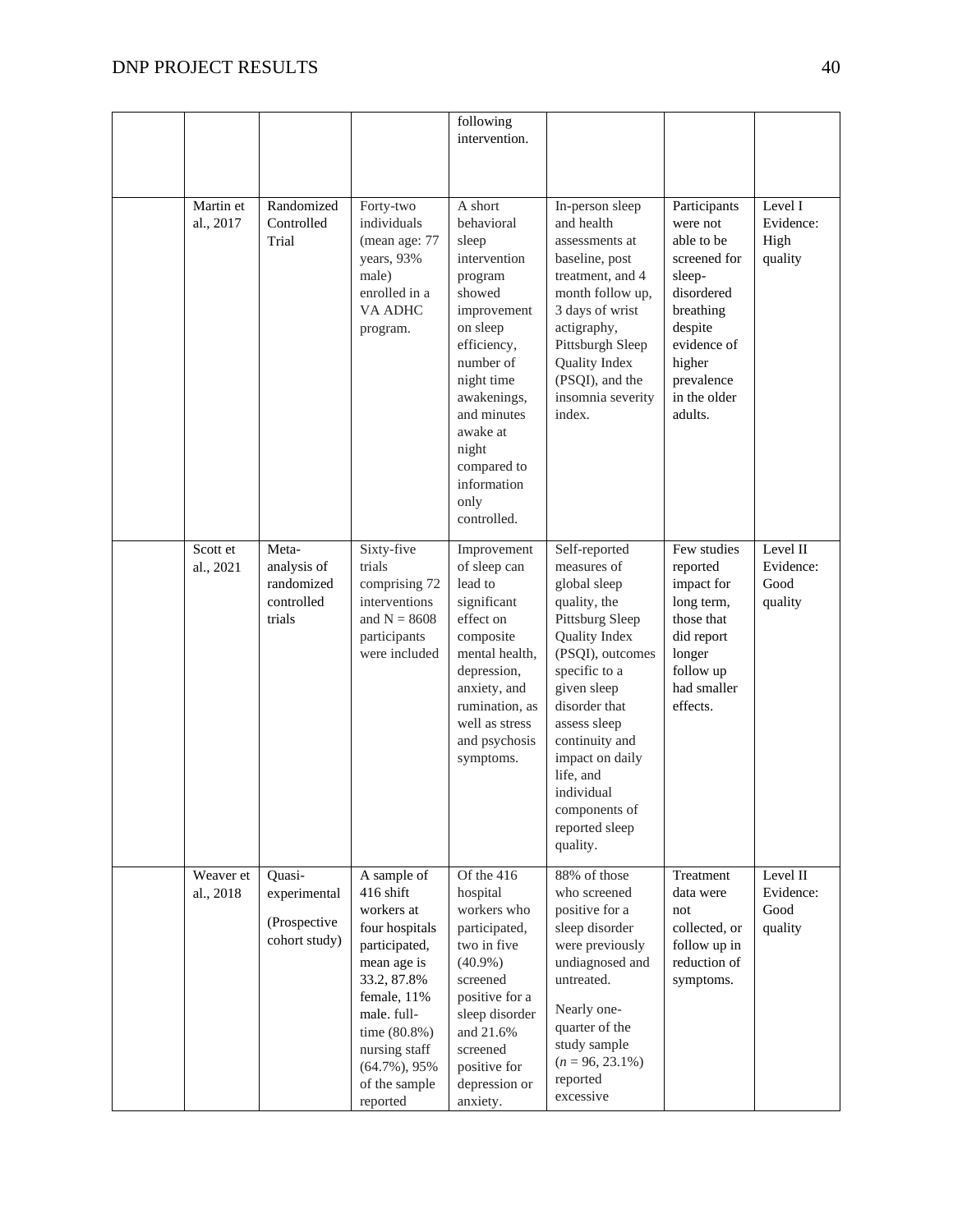### DNP PROJECT RESULTS 41

|  | predominant<br>clinical role. | screening<br>positive for a | daytime<br>sleepiness $(>10$ |  |
|--|-------------------------------|-----------------------------|------------------------------|--|
|  |                               | sleep disorder              | on the Epworth               |  |
|  |                               | was                         | Sleepiness                   |  |
|  |                               | associated                  | Scale); seventy              |  |
|  |                               | with $83\%$                 | participants                 |  |
|  |                               | increased                   | $(16.8\%)$ had               |  |
|  |                               | incidence of                | previously been              |  |
|  |                               | adverse safety              | diagnosed with a             |  |
|  |                               | outcomes.                   | sleep disorder               |  |
|  |                               | Screening                   | and $6.0\%$                  |  |
|  |                               | positive for                | $(n=25)$ were                |  |
|  |                               | depression or               | receiving                    |  |
|  |                               | anxiety                     | treatment for a              |  |
|  |                               | increased the               | sleep disorder at            |  |
|  |                               | risk by $63\%$ .            | study baseline.              |  |
|  |                               |                             |                              |  |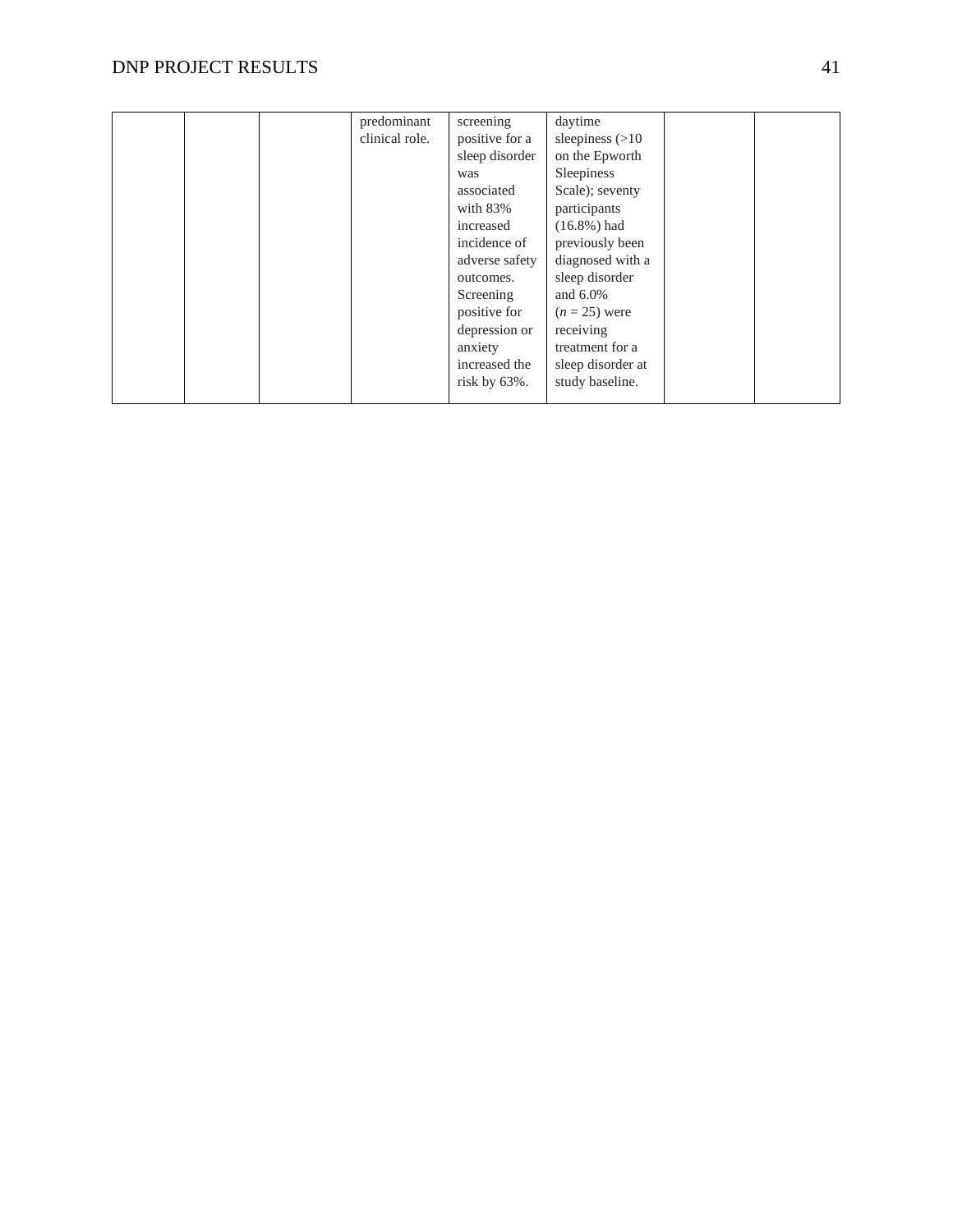# **Appendix B**

### **Parkinson's disease Sleep Scale – 2**

|     | Please rate the severity of the following based on your experiences during the past week<br>(7 days). Please make a cross in the answer box |                                                      |                                                |                                  |                                                                      |                                   |
|-----|---------------------------------------------------------------------------------------------------------------------------------------------|------------------------------------------------------|------------------------------------------------|----------------------------------|----------------------------------------------------------------------|-----------------------------------|
|     |                                                                                                                                             | Very often<br>(This means 6)<br>to 7 days a<br>week) | Often<br>(This means 4<br>to 5 days a<br>week) | to 3 days a<br>week)             | Sometimes Occasionally<br>(This means 2 (This means 1<br>day a week) | Never                             |
|     | 1) Overall, did you sleep well during the last<br>week?                                                                                     | $\Box_n$                                             |                                                | $\square$ ,                      | $\Box_{\tiny{2}}$                                                    |                                   |
| 2)  | Did you have difficulty falling asleep each<br>night?                                                                                       | $\Box_{\tt a}$                                       | $\Box_3$                                       | $\square_{\scriptscriptstyle 2}$ | □,                                                                   |                                   |
| 3)  | Did you have difficulty staying asleep?                                                                                                     | $\sqcup$ ,                                           | $\Box$                                         | $\square$ ,                      | $\sqcup$ .                                                           |                                   |
| 4)  | Did you have restlessness of legs or arms at<br>nights causing disruption of sleep?                                                         | $\Box_{\mathbf{z}}$                                  | $\Box$                                         | $\sqcup$ ,                       | □,                                                                   | $\sqcup_{\,\mathsf n}$            |
|     | 5) Was your sleep disturbed due to an urge to<br>move your legs or arms?                                                                    | $\Box_s$                                             | $\Box_3$                                       | $\Box$ ,                         | $\Box$ ,                                                             | $\square_{\mathfrak{g}}$          |
| 6)  | Did you suffer from distressing dreams at<br>night?                                                                                         | $\Box$                                               | $\Box$ <sub>3</sub>                            | $\square$ ,                      | $\square$ ,                                                          | $\square_{\scriptscriptstyle{0}}$ |
| 7). | Did you suffer from distressing hallucinations<br>at night (seeing or hearing things that you are<br>told do not exist)?                    | <u>،</u> اـــا                                       | $\Box_3$                                       | LJ,                              | $\sqcup$ ,                                                           |                                   |
| 8)  | Did you get up at night to pass urine?                                                                                                      | $\Box$                                               | $\square_{\mathfrak{Z}}$                       | $\square$ ,                      | $\square$ .                                                          | $\square_{\scriptscriptstyle 0}$  |
| 9)  | Did you feel uncomfortable at night because<br>you were unable to turn around in bed or move<br>due to immobility?                          | $\Box_{\scriptscriptstyle{4}}$                       | چ لسا                                          | ه لسا                            | $\sqcup$ ,                                                           | $\square_{\mathfrak{a}}$          |
|     | 10) Did you feel pain in your arms or legs which<br>woke you up from sleep at night?                                                        | $\square_{\tt_4}$                                    | $\Box$ <sub>3</sub>                            | $\sqcup$ ,                       | Ш,                                                                   |                                   |
|     | 11) Did you have muscle cramps in your arms or<br>legs which woke you up whilst sleeping at<br>night?                                       | $\Box_{\tt a}$                                       | $\Box_3$                                       | $\square_{2}$                    | □,                                                                   |                                   |
|     | 12) Did you wake early in the morning with painful<br>posturing of arms and legs?                                                           |                                                      |                                                |                                  |                                                                      |                                   |
|     | 13) On waking, did you experience tremor?                                                                                                   |                                                      | $\sqcup_{\alpha}$                              |                                  |                                                                      |                                   |
|     | 14) Did you feel tired and sleepy after waking in<br>the morning?                                                                           |                                                      | $\sqcup_{\mathfrak{z}}$                        |                                  |                                                                      |                                   |
|     | 15) Did you wake up at night due to snoring or<br>difficulties with breathing?                                                              |                                                      | $\sqcup_3$                                     |                                  |                                                                      |                                   |